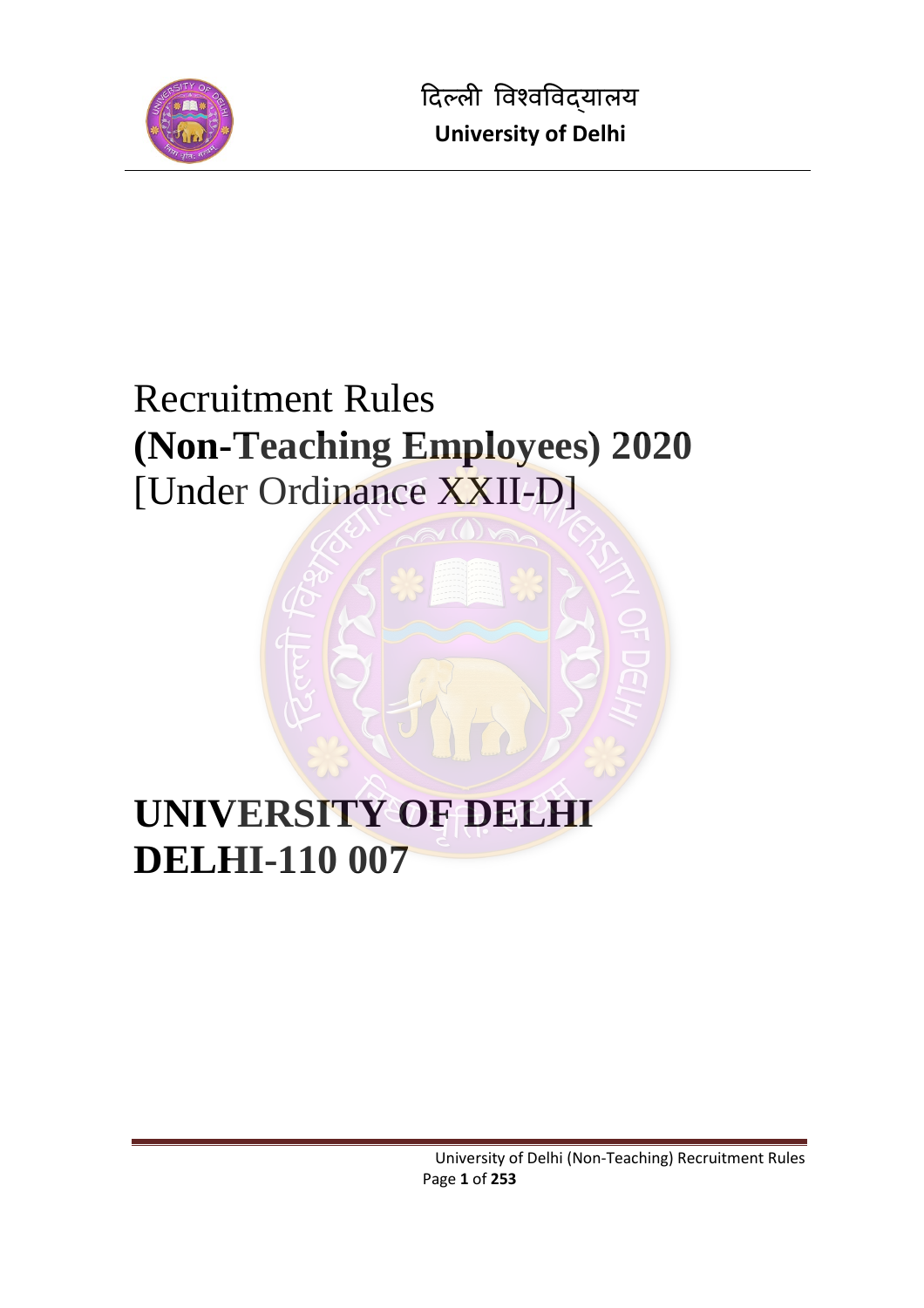

#### RECRUITMENT RULES (NON-TEACHING EMPLOYEES), 2020

The Executive Council of the University of Delhi in exercise of the powers conferred under Statute 6(2)(ii) of the Statutes and Ordinance XXII-D of Ordinances framed under the Delhi University Act 1922, hereby makes the following rules for regulating the method of recruitment to non-teaching posts in the University of Delhi, its colleges and matters related thereto.

#### 1. SHORT TITLE AND COMMENCEMENT:

- (i) These rules may be called "Recruitment Rules (Non-Teaching Employees), 2020".
- (ii) They shall come into force on the date of its notification.

#### 2. DEFINITIONS:

- (a) "Act" means Delhi University Act, 1922, as amended from time to time.
- (b) "Appendix" means an Appendix to the Schedule to these Rules.
- (c) "Departmental candidate" means those employees working on regular basis in the University but does not include employees working on ad-hoc, daily wages or contract basis.
- (d) "Government" means the Government of India (Central Government).
- (e) "Limited Departmental Examination" or "Test" means a competitive test limited to certain category or categories of holders of posts in the Schedule, conducted by the University or its respective college for Promotion to a higher post specified in these Rules.
- (f) "Non-Teaching Employee" means employees of the University other than University Teachers and such other employees defined under Section-1 of the University Non-Teaching Employees (Terms and Conditions of Service) Rules.
- (g) "On probation" in relation to a person, means a person appointed against a substantive post on probation as specified in these Rules.
- (h) "Regular service" means service rendered by an employee in the Cadre on a regular basis other than the service on contract or daily wages or ad-hoc but includes ad-hoc promotion or appointment in a cadre post through due procedure followed by regularization to the extant approved by the competent authority.
- (i) "Schedule" means a Schedule to these Rules.
- (j) "Statutes", "Ordinance" and "Regulation" means, respectively, the Statutes, Ordinances and Regulations of the University made under the Delhi University Act, 1922.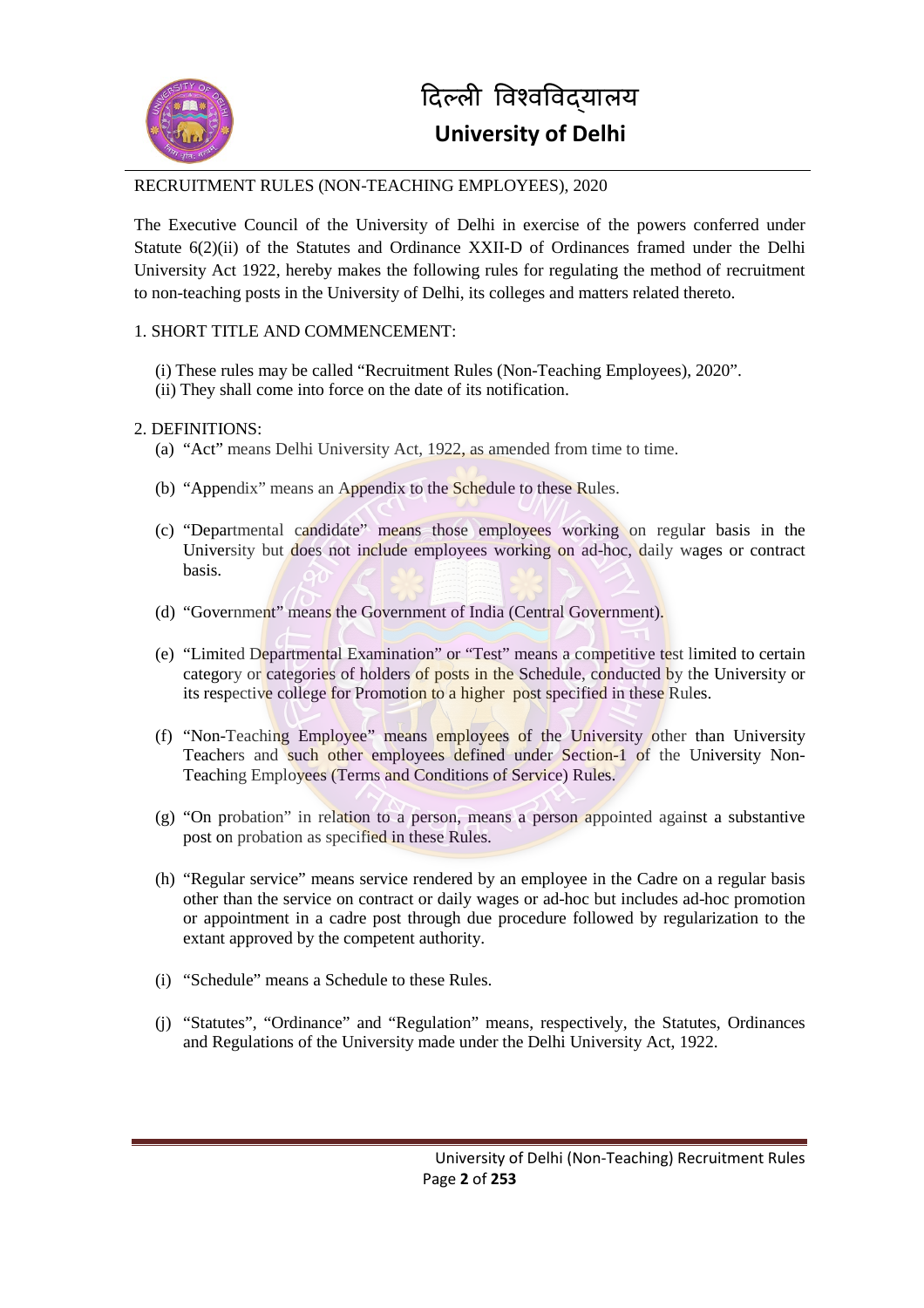

- (k) "Selection Committee" means a composition of members of Selection Committee including Departmental Selection Committee specified in the Appendix-1, Appendix-2 and Appendix-3 to the Schedule to these Rules.
- (l) "University" means University of Delhi.
- (m) 'College(s)' here means an institution where the University Non-Teaching Employees (Terms and Conditions of Service) Rules are applicable for their non-teaching employees.

#### 3. AUTHORIZED PERMANENT STRENGTH AND TEMPORARY STRENGTH OF THE SERVICE:

(i) The authorized permanent strength of various grades of the service on the date of notification shall be as specified in the Schedule. (The strength indicated in the schedule is for the University, unless specified otherwise).

(ii) After the notification of these Rules, the authorized permanent and temporary strength of the various grades of the service shall be such as may, from time to time, be determined by or under the authority of the University of Delhi, and notified accordingly, after due approval.

Provided that the Vice Chancellor with the approval of the Executive Council may make temporary additions to any grade of the service as found necessary in the interest of the work of the University.

#### 4. FUTURE MAINTENANCE OF CADRE/POSTS:



(ii) The seniority list of the University employees borne in each cadre of posts specified in the Schedule unless delegated to some other authority shall be maintained at the Establishment Branch of Central Office of the University. Notwithstanding anything contained herein, any class or category of posts and incumbents thereof, may be placed in any of the offices or establishments, as the case may be by general or specific orders of the Vice Chancellor or Pro-Vice Chancellor or Registrar as the case may be.

The seniority list of the College employees borne in each cadre of posts specified in the Schedule unless delegated to some other authority shall be maintained by the concerned College. Notwithstanding anything contained herein, any class or category of posts and incumbents thereof, may be placed in any of the offices or establishments, as the case may be by general or specific orders of the Principal of the respective college.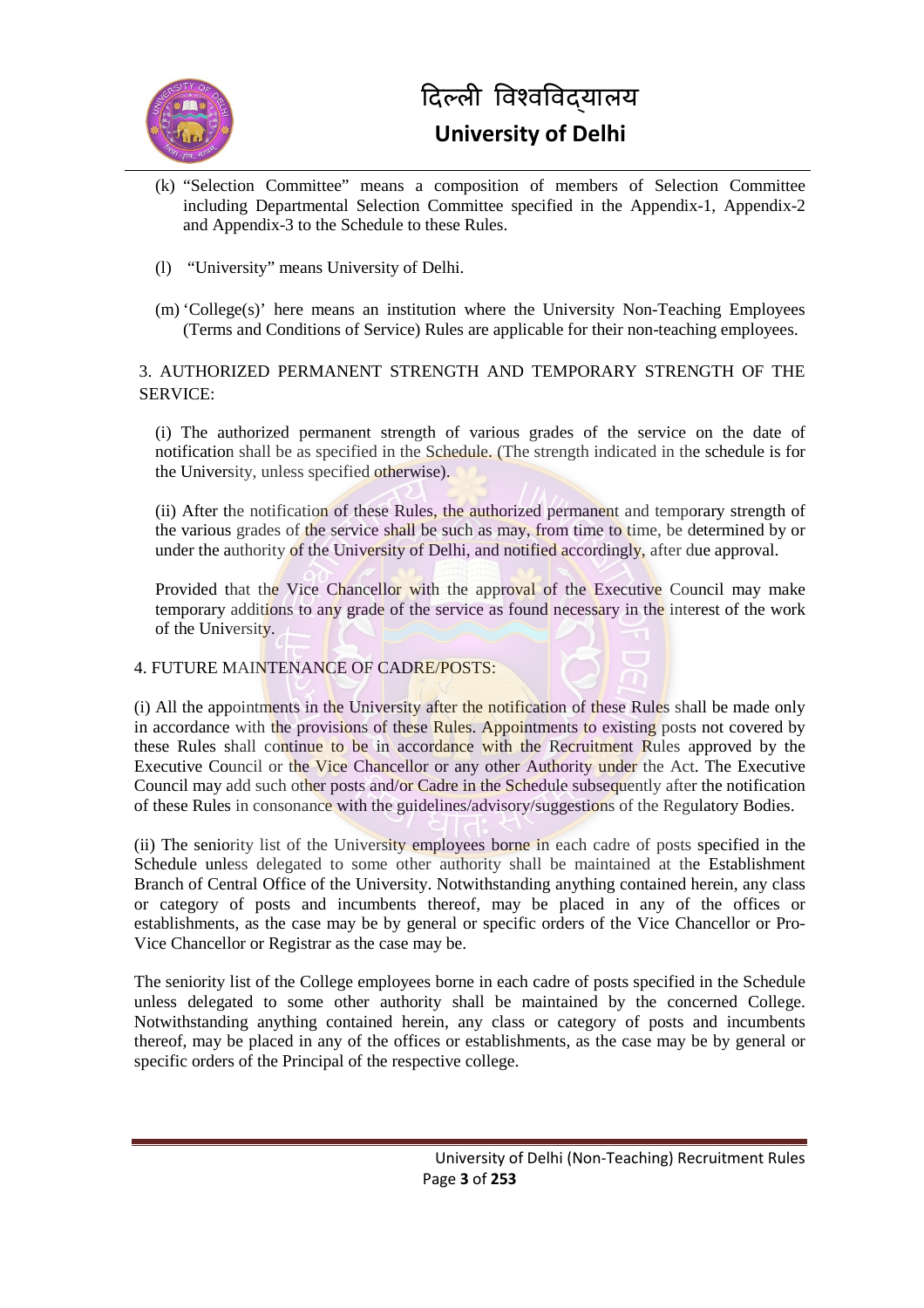

(iii) Reservation of posts for various designated reserved categories shall be provided in accordance with the instructions received from the Government of India in this regard from time to time.

5. NUMBER OF POSTS, CLASSIFICATION AND SCALES OF PAY:

The number of posts, their classification and the scales of pay attached thereto shall be as specified in the Schedule annexed to these Rules. The same may vary in accordance with University Grants Commission/Ministry of Education notifications in this respect from time to time.

6. METHOD OF RECRUITMENT, AGE LIMIT AND OTHER QUALIFICATIONS:

(i) The method of recruitment, age-limit, qualifications and other matters relating to the said posts shall be as specified in the Schedule.

(ii) The upper age limit prescribed for Direct Recruitment shall be relaxed in case of candidates belonging to the reserved categories in accordance with the instructions received from the Government of India in this regard from time to time as applicable to Central Government establishments.

(iii) The upper age-limit prescribed for direct recruits in the schedule shall also be relaxed up to a maximum of five years or the number of years (in completed years) whichever is less provided they have rendered at least three years regular service in organization(s) under Government Departments/ Statutory or Autonomous bodies/Universities or their affiliated or constituent colleges /Public Sector Undertakings.

(iv) The upper age-limit as prescribed for direct recruits shall not be insisted upon in the case of departmental candidates of the University/college(s).

The upper age limit will also be relaxed to the extent of service rendered by them in respect of persons who are already working on contract/daily wages/ad-hoc basis in the University or its College(s) provided they have put in atleast one year of service.

(The relaxation will be subject to other applicable rules and also production of relevant experience certificate from the University or the concerned College where the applicant has served).

(v) (a) For appointment to various posts against Direct Recruitment/Open Selection, the composition of the Selection Committees for different categories of posts will be as given in Appendix-1. Every appointment through Direct Recruitment/Open Selection shall invariably be made only after making an open advertisement on the website and Employment News. Further, in terms of E. C. Resolution No. 236 dated 02.03.1994, the validity of the advertisement is 18 months from last date of submission of applications. This implies that the recruitment process shall be completed before the end of 18 months. However, consequential actions like declaration of result(s), joining of selected candidate(s), validity of panel(s) etc. can be taken beyond 18 months.

(b) For Direct Recruitment wherever a percentage has been prescribed for the minimum qualifying education qualification in these rules, there will be a relaxation of 5% for the applicants belonging to the various designated reserved categories in accordance with the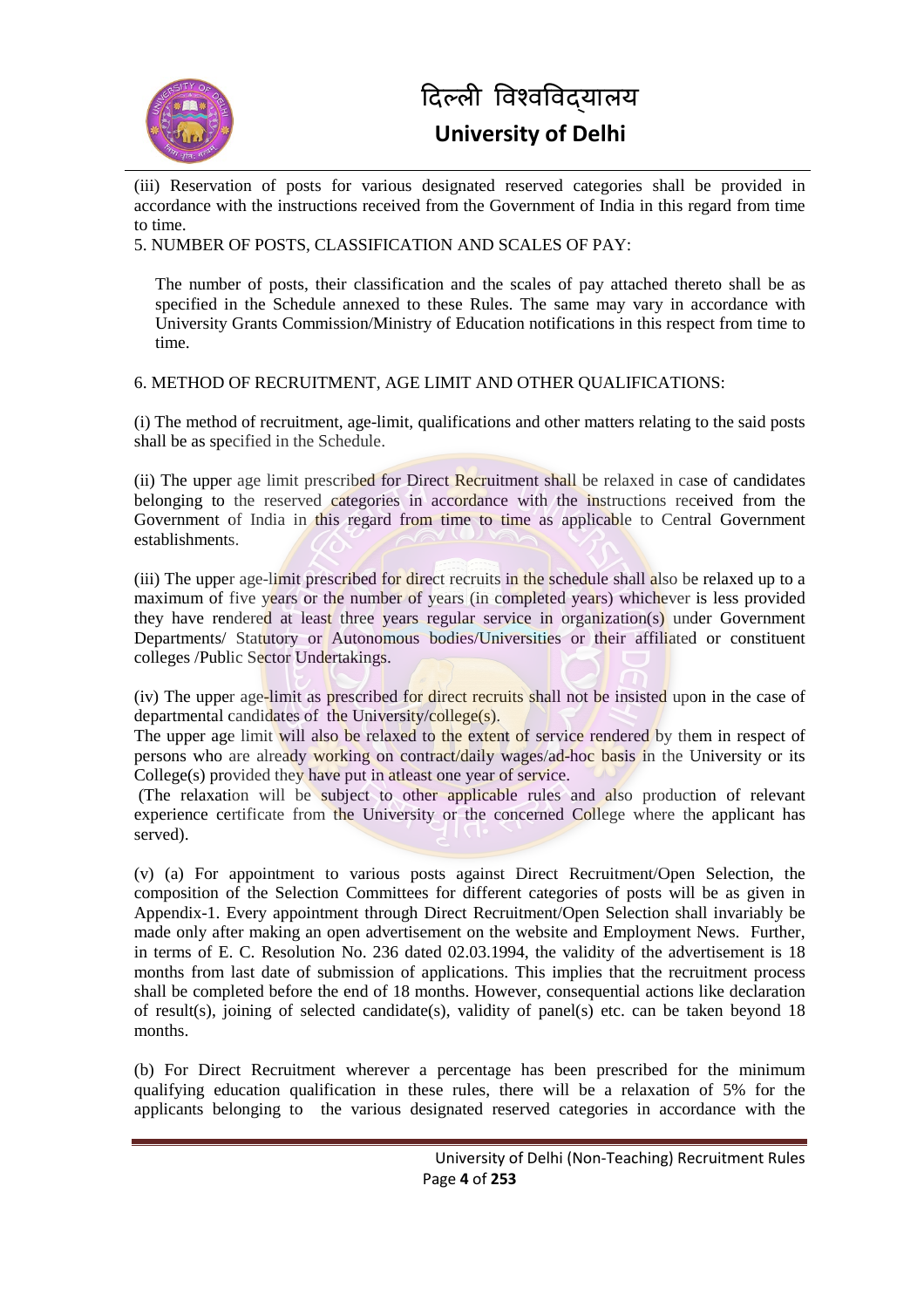

instructions received from the Government of India/University Grants Commission in this regard from time to time.

(vi) For Promotion the composition of the Departmental Promotion Committee for different categories of posts will be as given in Appendix-2 and Appendix-3 respectively to the Schedule.

(vii) The Recruitment year for promotions will be calendar year. In cases, where promotion has been prescribed as a method of recruitment, the eligibility list for promotion shall be prepared with reference to the date of completion of the prescribed qualifying service by the officers in the cadre as on  $1<sup>st</sup>$  January of the Recruitment year in their respective grade/post. The crucial date is only a fixed reference date or a cut-off date on which the eligibility of officers in the feeder grade in terms of these Rules e.g. educational qualification, eligibility service, etc. is to be checked before they are considered for inclusion in the eligibility list for reference to the Departmental Promotion Committee.

However, this shall not be applied in the case of officers who are due for retirement on superannuation in the recruitment year and their cases are to be considered at appropriate time.

This will also not apply in case the vacancies becoming available during the recruitment year are in excess of the candidates eligible as on  $1<sup>st</sup>$  January of that recruitment year. Eligibility of the candidates for consideration against such vacancies will be considered appropriately by the DPC.

(viii) Notwithstanding any other provision of these rules, in the case of colleges, where the number of sanctioned posts in a grade in the cadre as detailed in The Schedule to these rules, in Group B and C, is 02 or less, such post(s) shall be filled by promotion (seniority cum fitness) only.

(ix) Notwithstanding any other provision of these rules, where there is no person with minimum number of years of service available in the feeder grade, for the post to be filled through promotion and it is not desirable to keep the post(s) vacant, such post(s) may be filled on Temporary Promotion/Deputation/Short term Contract/Direct Recruitment basis in the following manner:

- i) If there is a candidate in the feeder cadre, who is eligible as per the requirement prescribed for direct recruitment for the post, the post may be filled on temporary promotion basis for a period not exceeding two years depending upon operational requirement or till the post is filled on regular basis, whichever is earlier.
- ii) If there is a likelihood of eligible candidates becoming available in the feeder cadre, in the succeeding one year and there is no likelihood of an additional post falling vacant in that period, the option of deputation/short term contract may be opted.
- iii) If there is a likelihood of eligible candidates becoming available in the feeder cadre in the succeeding one year and there is likelihood of additional posts falling vacant in that period, the option of Direct Recruitment may be opted.

(x) The Promotion/Limited Departmental Examination/Direct Recruitment/Deputation shall be carried out in consideration of the following: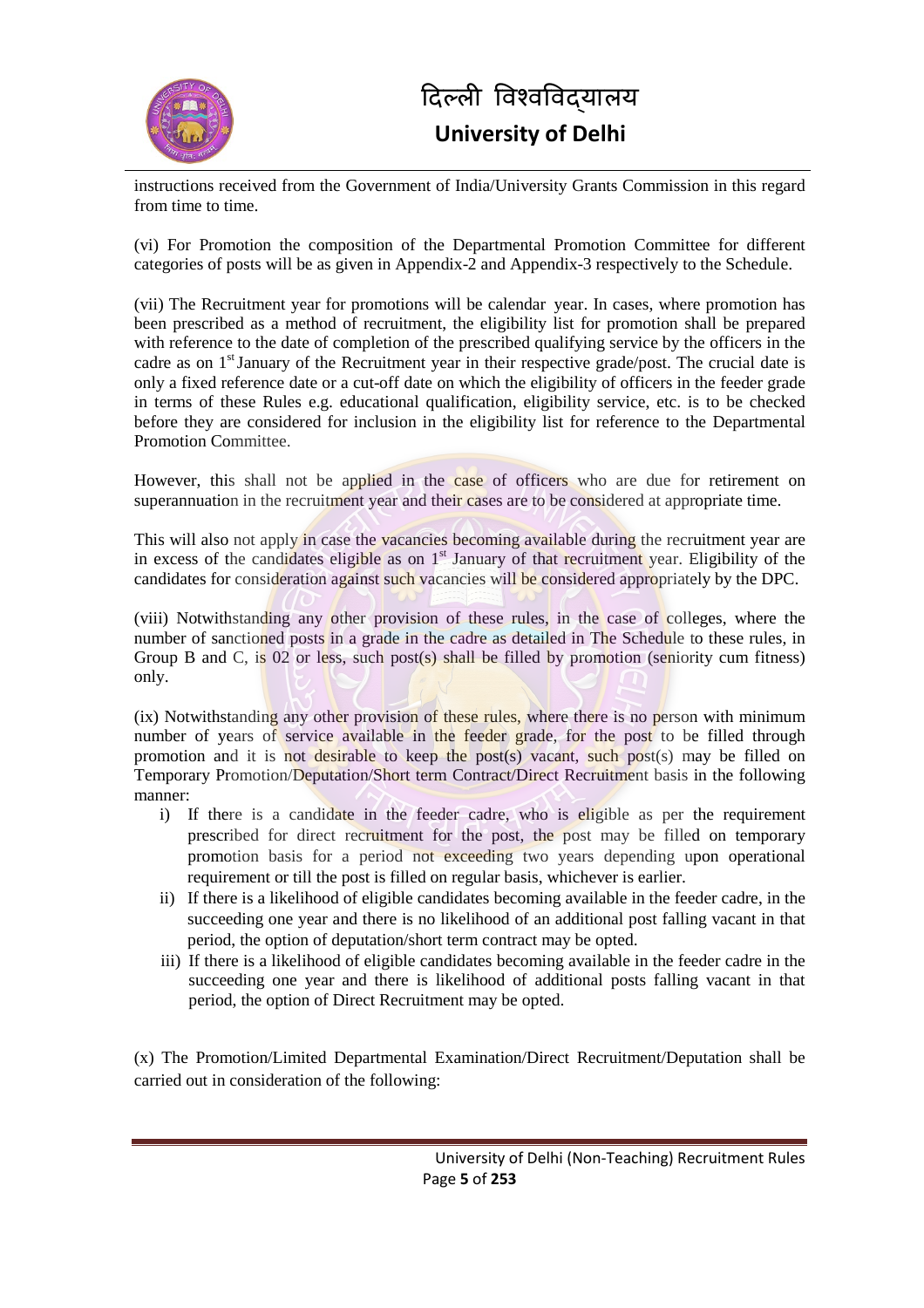

- (a) The Departmental Promotion Committee will meet at least once in a year, preferably before start of the recruitment year to prepare a panel for the ensuing recruitment year. The Promotion for all Multi-Tasking Staff and Group C & B will be based on senioritycum-fitness, quality of Annual Confidential Reports/APAR for the last five years and vigilance clearance. For the gradation in ACRs/APARs for the preceding five years, the bench mark for promotion to all posts will be "Very Good" with effect from 2016-17 onwards and "Good" for the preceding period.
- (b) For the purpose of promotion, the eligibility of service and qualification shall continue to be the same as prescribed in the pre-revised rules for persons holding the feeder posts on regular basis on the date of notification of the revised rules.
- (c) Since training is being made compulsory for many posts to be filled by promotions, the College and University authorities should ensure that trainings are conducted regularly. The requirement of training, subject to fulfillment of other eligibility requirement, can be relaxed if necessary training has not been conducted by University/Colleges in the preceding two years. Training programs can be combined to arrive at the requisite duration for the concerned promotion.
- (d) For purpose of appearing in the Limited Departmental Examinations (LDE) for all posts the benchmark in the ACRs/APARs for the preceding three years will be as stated at  $S.No.(x)$  (a) above.
- (e) The Limited Departmental Examinations (LDE), wherever prescribed, shall be held once in every recruitment year. In case the LDE is not held for 02 consecutive years despite occurrence of vacancy, the vacant posts of the respective year may be filled on temporary promotion basis for a period of not exceeding two years depending upon operational requirement or till the post is filled on regular basis, whichever is earlier.
- (f) The Scheme of Examination and weightage of marks for Direct Recruitment as well as LDE will be as prescribed by the University from time to time.
- (g) Wherever there is a change in the prescribed percentage for the different modes of recruitment i.e. Promotion/LDE/Direct Recruitment, the revised percentage would be made applicable to the vacancies that arise after the date of notification of these rules.
- (h) In case the post(s) cannot be filled with the prescribed regular mode of appointment as mentioned in the schedule with respect to the concerned post, the same may be filled through deputation/short term contract basis, by inviting applications from the persons serving in the Universities, Higher Educational Institutions (HEIs), Government Departments and Autonomous Bodies, Public Sector Undertakings (PSUs) who are holding analogous posts or holding a post one rank below and fulfilling the prescribed eligibility requirement for direct recruitment.
- (i) Unforeseen vacancies and vacancies arising due to grant of deputation/leave/foreign service to the incumbent(s) or due to appointment of the incumbent(s) on another post for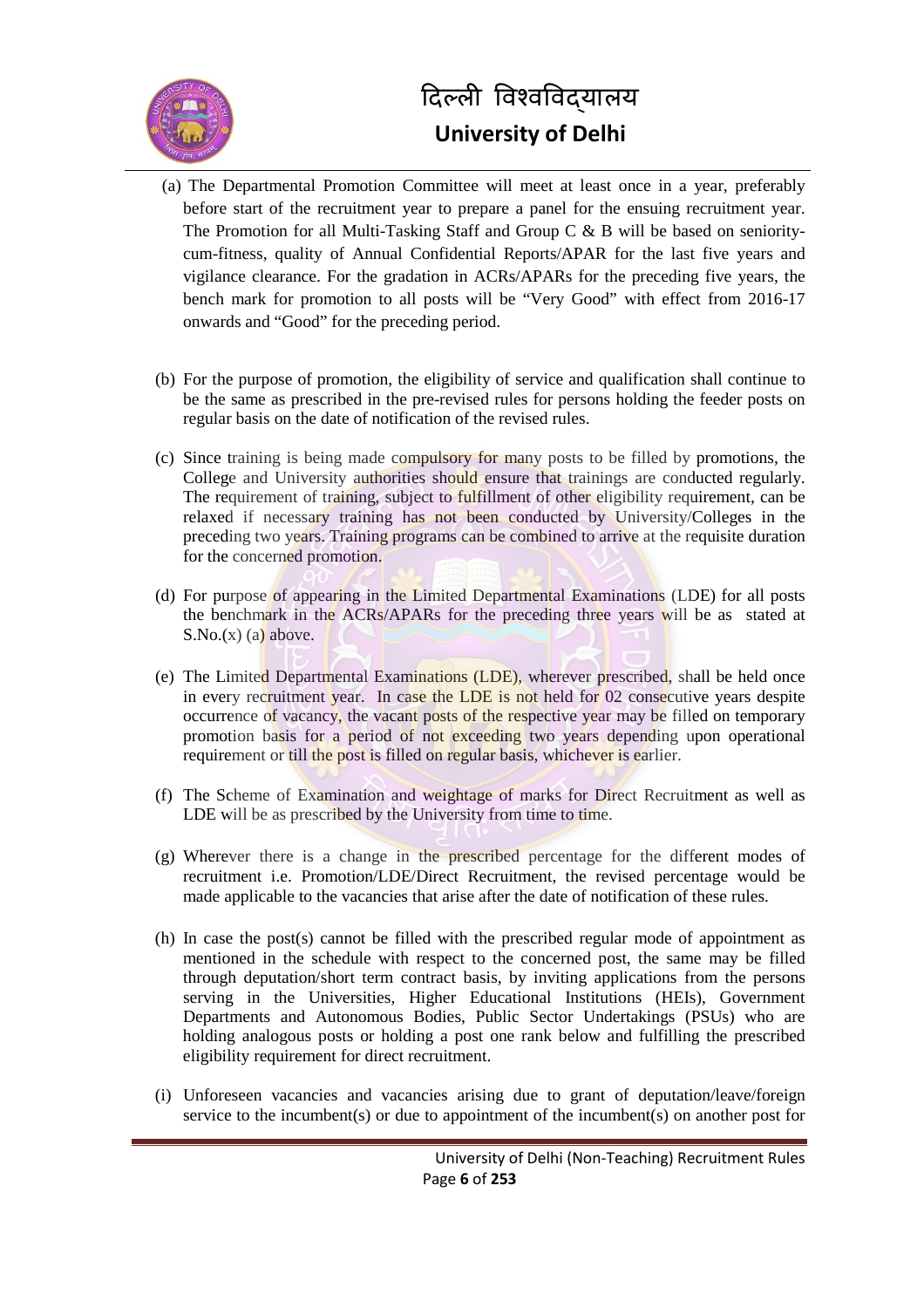

a specified period within this University/Colleges may be filled, depending upon operational requirement on temporary basis by promotion from the feeder cadre till the post is filled on regular basis or till the incumbents resume duty on her/his substantive post after availing deputation/leave/foreign service/tenure etc. whichever is earlier.

In case the post(s) are not filled on temporary promotion basis, the same may be filled through deputation/short term contract basis for such period, by inviting applications from the persons serving in the Universities, Higher Educational Institutions (HEIs), Government Departments and Autonomous Bodies Public Sector Undertakings (PSUs) who are holding analogous posts or holding a post one rank below and fulfilling the prescribed eligibility requirement for direct recruitment.

#### 7. PROBATION/DISQUALIFICATION:

Every person appointed shall be governed under the University Non-Teaching Employees (Terms and Conditions of Service) Rules as amended from time to time and such other conditions prescribed by the University from time to time.

#### 8. RESIDUARY MATTERS:

In regard to matters not specified or referred to in these Rules, the employees in the posts specified in the Schedule shall be governed by the Act, Statutes, Ordinances, Executive Council decisions/Regulations and other orders issued by the Government of India from time to time.

#### 9. POWER TO RELAX:

When the Executive Council of the University of Delhi, upon a recommendation made by the Vice Chancellor to that effect, is of the opinion that it is necessary or expedient to do so, it may, for reasons to be recorded in writing, relax any of the provisions of these Rules with respect to any class or category of posts or persons.

After notification of these rules, relevant administrative orders/instructions providing for any relaxation, exemption etc. of the provisions of Recruitment Rules issued with the approval of the Executive Council prior to notification of these Recruitment Rules shall stand superseded, to the extent it contradicts these Rules.

#### 10. REPEAL AND SAVINGS:

Relevant guidelines/decisions of the Executive Council or any authority regarding the matters governing method of appointments in respect of the posts included in the Schedule to these rules shall stand repealed to the extent it contradicts these Rules. However, anything done in accordance with the repealed guidelines shall not be affected by this repeal in any manner.

Nothing in these Rules shall affect reservations, relaxations in age-limit and other concessions required to be provided by the University to the various designated reserved categories in accordance with the orders issued by the Government of India, University Grants Commission and approved by the Executive Council of the University from time to time in this regard.

#### 11. INTERPRETATIONS:

(i) For any question relating to interpretation of these Rules, the decision of the Executive Council shall be final unless otherwise, specifically included in these rules.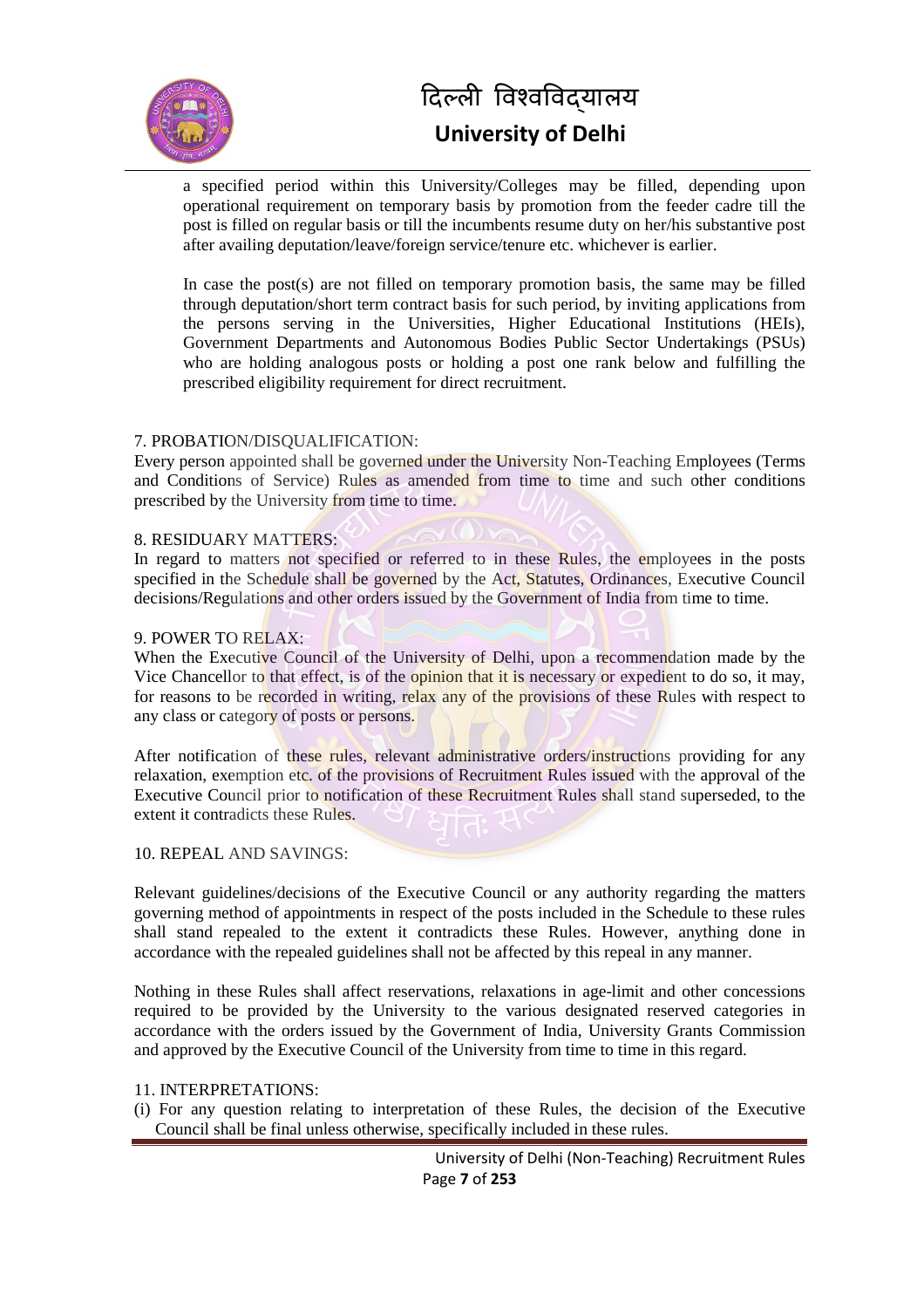

(ii) Notwithstanding, anything contained in these rules, the Executive Council shall have the power to alter or modify, any of the provisions of these rules.

#### 12. REMOVAL OF DIFFICULTY:

If any difficulty arises in the implementation or operation of any of the provision of these Rules, the Vice Chancellor may, from time to time, issue such general or special directions but not inconsistent with the provisions of these Rules, which appeared to be necessary for the purpose of removing such difficulty.

\*\*\*\*\*\*\*\*\*\*\*



# **SCHEDULE AND APPENDIX TO THE RECRUITMENT RULES (NON TEACHING EMPLOYEES) 2020**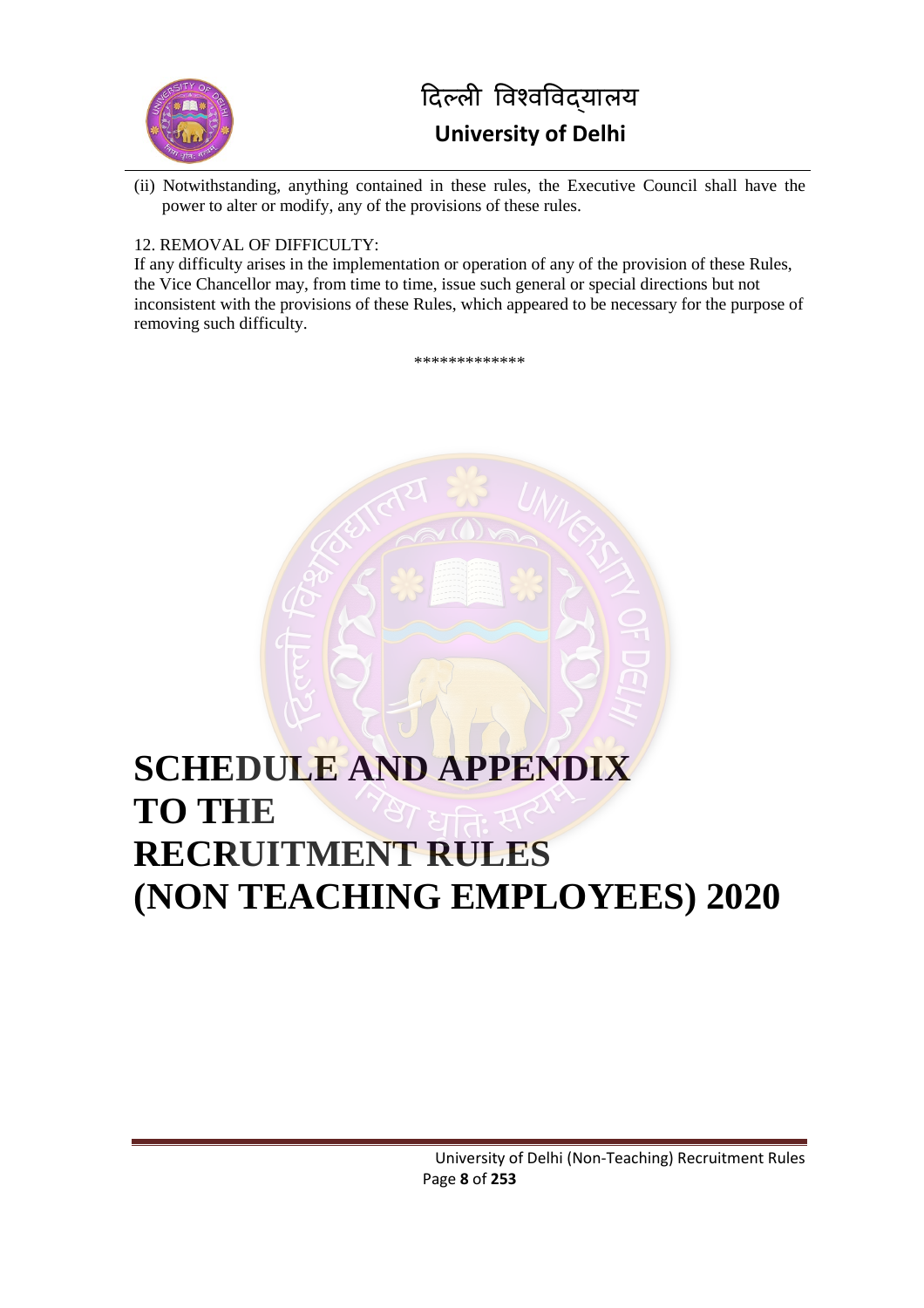

### **INDEX**

| S. No. | <b>Name of Group/Nomenclature</b>                                                                         | Pay<br>(As per VII Pay<br><b>Commission matrix</b> ) | <b>Sanctioned</b><br><b>Strength</b> | Page<br>No. |
|--------|-----------------------------------------------------------------------------------------------------------|------------------------------------------------------|--------------------------------------|-------------|
|        | Group-A                                                                                                   |                                                      |                                      |             |
| 1.     | Registrar                                                                                                 | Level 14                                             | 01                                   | 15          |
| 2.     | Finance Officer                                                                                           | Level 14                                             | 01                                   | 16          |
| 3.     | <b>Controller of Examinations</b>                                                                         | Level 14                                             | 01                                   | 17          |
| 4.     | Director, DHMI                                                                                            | Level 14                                             | 01                                   | 18          |
| 5.     | Director, DUCC                                                                                            | Level 14                                             | 01                                   | 19          |
| 6.     | Director, NCWEB                                                                                           | Level 14                                             | 01                                   | 20          |
| 7.     | Chief Engineer                                                                                            | Level 14                                             | 01                                   | 21          |
| 8.     | <b>Chief Medical Officer</b>                                                                              | Level 14                                             | 01                                   | 23          |
| 9.     | Joint Registrar                                                                                           | Level 13                                             | $-$                                  | 24          |
|        | Group-A                                                                                                   |                                                      |                                      |             |
| 10.    | <b>Internal Audit Officer</b>                                                                             | Level 12                                             | 01                                   | 25          |
| 11.    | Joint Director, DHMI                                                                                      | Level 12                                             | 03                                   | 26          |
| 12.    | Registrar/Deputy<br>Finance<br>Deputy<br>Officer/Deputy<br>Controller<br><sub>of</sub><br>Examination     | Level 12                                             | 24                                   | 28          |
| 13.    | Radiological Safety Officer                                                                               | Level 12                                             | 01                                   | 30          |
| 14.    | System Programmer/Senior<br>Senior<br>Analyst/<br>Senior<br>System<br>System<br>Manager/Senior Programmer | Level 12                                             | 09                                   | 31          |
| 15.    | Executive Engineer (Civil/Electrical)                                                                     | Level 11                                             | 03                                   | 32          |
| 16.    | Assistant<br>Registrar/Administrative<br>Officer                                                          | Level 10                                             | 32                                   | 34          |
| 17.    | <b>Statistical Officer</b>                                                                                | Level 10                                             | 01                                   | 37          |
| 18.    | Assistant Internal Audit Officer                                                                          | Level 11/Level 10                                    | 02                                   | 38          |
| 19.    | <b>Assistant Director, DHMI</b>                                                                           | Level 10                                             | 03                                   | 39          |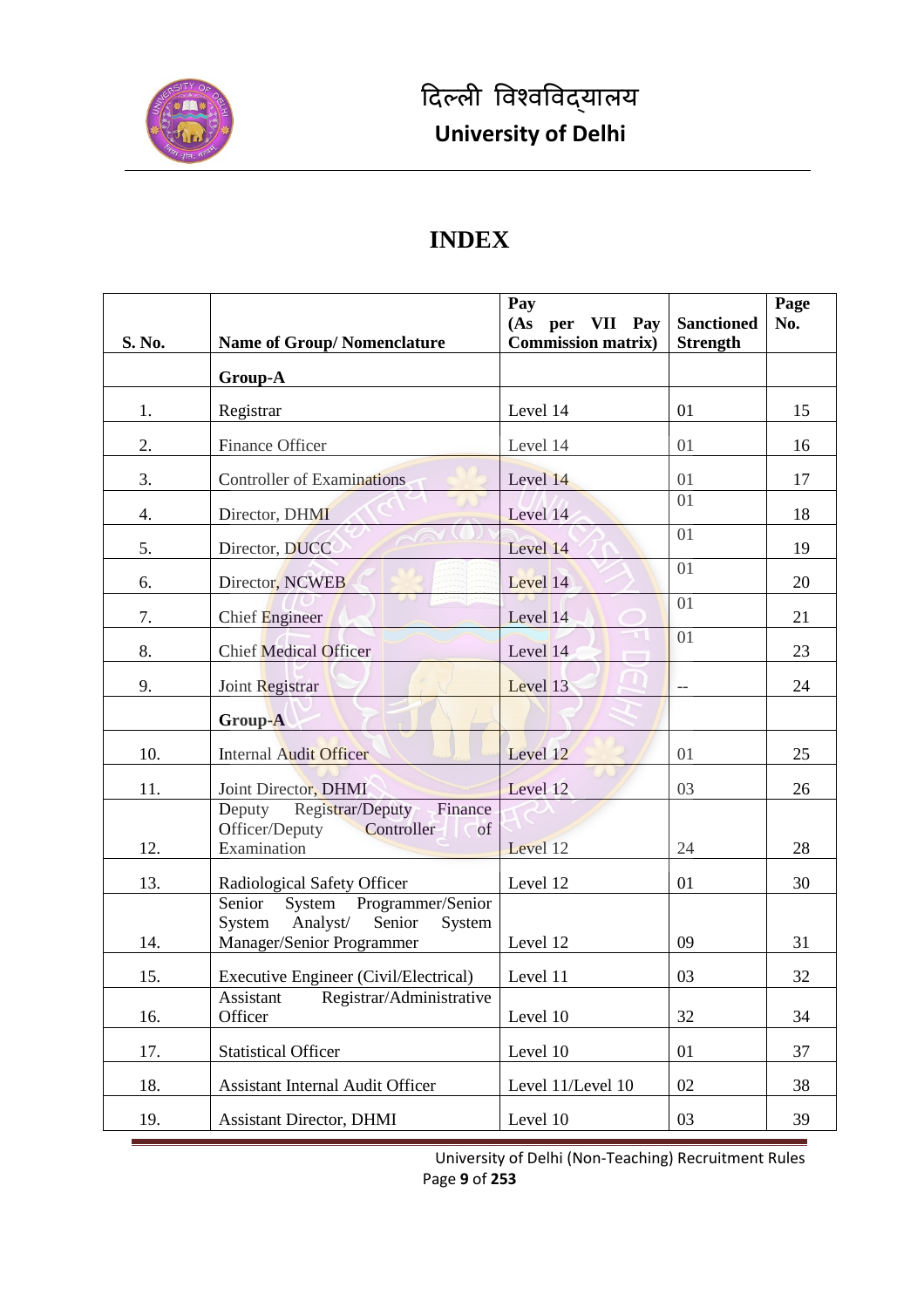

# दिल्ली विश्वविद्**यालय**

### **University of Delhi**

| S. No. | <b>Name of Group/Nomenclature</b>                          | Pay      | <b>Sanction</b><br><b>Strength</b> | Page |
|--------|------------------------------------------------------------|----------|------------------------------------|------|
| 20.    | Programmer/System Analyst/ System<br>Programmer            | Level 10 | 11                                 | 40   |
| 21.    | <b>Technical Officer</b>                                   | Level 10 | 19                                 | 41   |
| 22.    | Medical Officer                                            | Level 10 | 19                                 | 43   |
| 23.    | Medical Officer (Dentistry)                                | Level 10 | 01                                 | 44   |
| 24.    | Medical Officer (Pathology)                                | Level 10 | 01                                 | 45   |
| 25.    | Medical Officer (Radiology)                                | Level 10 | 01                                 | 46   |
| 26.    | Veterinarian                                               | Level 10 | 01                                 | 47   |
| 27.    | <b>Manager</b> (International Guest House)                 | Level 10 | 01                                 | 48   |
|        | Group-B                                                    |          |                                    |      |
| 28.    | <b>Section Officer</b>                                     | Level 07 | 117                                | 50   |
| 29.    | Senior Personal Assistant                                  | Level 07 | 13                                 | 51   |
| 30.    | Private Secretary                                          | Level 07 | 04                                 | 53   |
| 31.    | Hindi Officer                                              | Level 07 | 01                                 | 55   |
| 32.    | <b>Assistant Engineer</b><br>(Civil/Electrical/Mechanical) | Level 07 | 08                                 | 57   |
| 33.    | <b>Security Officer</b>                                    | Level 07 | 03                                 | 58   |
| 34.    | <b>Field Worker</b>                                        | Level 07 | 02                                 | 59   |
| 35.    | Yoga Organizer                                             | Level 07 | 01                                 | 60   |
| 36.    | <b>Staff Nurse</b>                                         | Level 07 | 08                                 | 61   |
| 37.    | Personal Assistant                                         | Level 06 | 45                                 | 62   |
| 38.    | Hindi Translator                                           | Level 06 | 02                                 | 63   |
| 39.    | Senior Assistant                                           | Level 06 | 183                                | 64   |
| 40.    | <b>Legal Assistant</b>                                     | Level 06 | 02                                 | 66   |
| 41.    | Professional Assistant                                     | Level 06 | 62                                 | 68   |
| 42.    | Junior Engineer (Civil/Electrical)                         | Level 06 | 21                                 | 71   |
| 43.    | Senior Technical Assistant                                 | Level 06 | 78                                 | 72   |
| 44.    | Senior Technical Assistant (Computer)                      | Level 06 | 14                                 | 75   |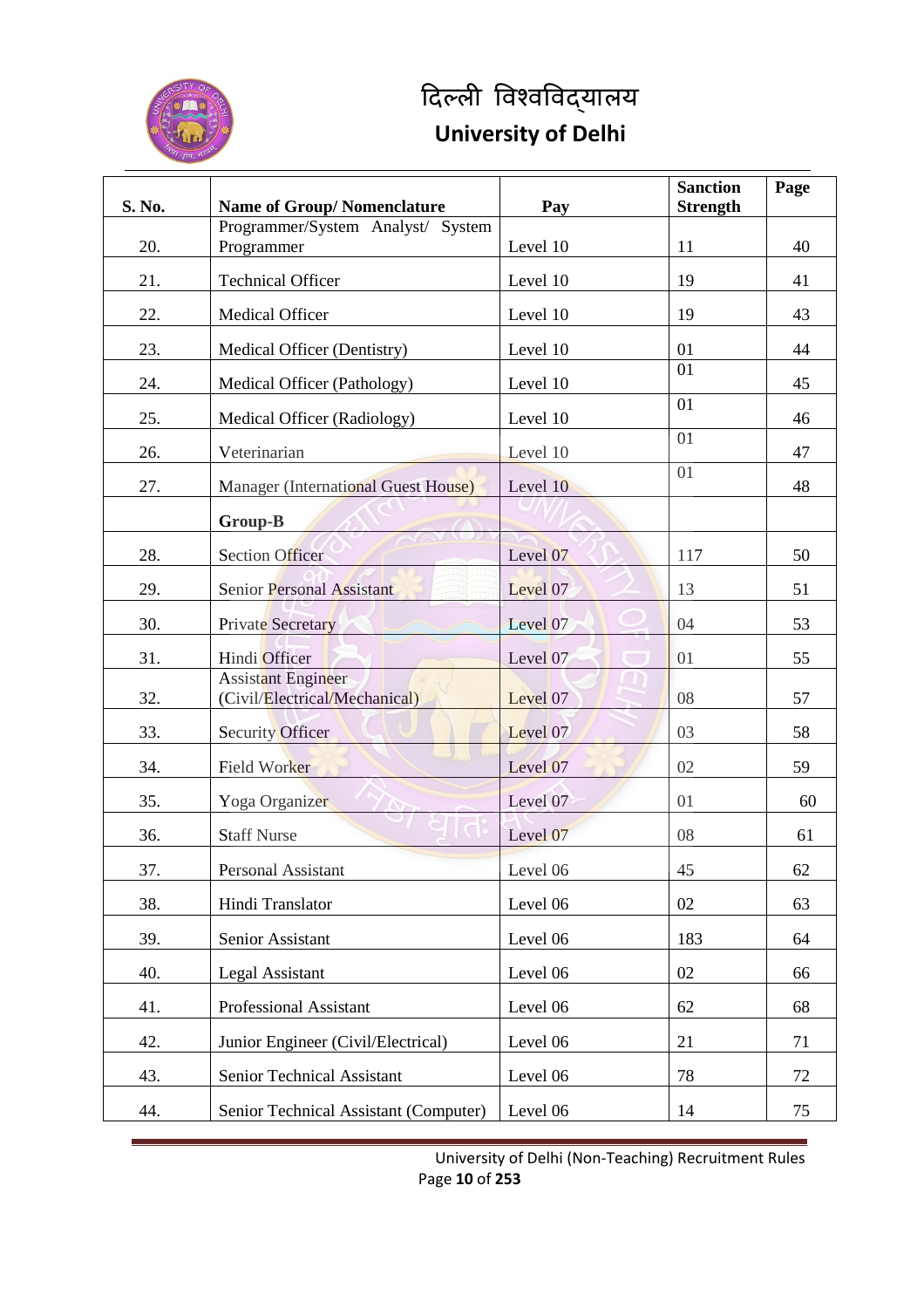

| S. No. | <b>Name of Group/Nomenclature</b>      | Pay                         | <b>Sanction</b><br><b>Strength</b> | Page |
|--------|----------------------------------------|-----------------------------|------------------------------------|------|
| 45.    | Senior Technical Assistant (German)    | Level 06                    | 01                                 | 76   |
| 46.    | Senior Technical Assistant (French)    | Level 06                    | 01                                 | 77   |
| 47.    | Senior Technical Assistant (Russian)   | Level 06                    | 02                                 | 78   |
| 48.    | Physiotherapist                        | Level 06                    | 04                                 | 79   |
| 49.    | <b>Assistant Security Officer</b>      | Level 06                    | 04                                 | 80   |
| 50.    | <b>Assistant Manager, Guest House</b>  | Level 06                    | 01                                 | 81   |
| 51.    | Horticulturist                         | Level 06                    | 02                                 | 82   |
| 52.    | Social Worker                          | Level 06                    | 03                                 | 83   |
| 53.    | X-Ray Technician                       | Level 06                    | 02                                 | 84   |
|        | Group-C                                |                             |                                    |      |
| 54.    | Hindi Assistant                        | Level 05                    | 01                                 | 85   |
| 55.    | Sports Coach                           | Level 05                    | 05                                 | 86   |
| 56.    | <b>Technical Assistant</b>             | Level 05<br><b>Contract</b> | 106                                | 87   |
| 57.    | <b>Technical Assistant (Computers)</b> | Level 05                    | 41                                 | 89   |
| 58.    | <b>Assistant Archivist</b>             | Level 05                    | 01                                 | 90   |
| 59.    | <b>Technical Assistant (Music)</b>     | Level 05                    | 01                                 | 91   |
| 60.    | Pharmacist                             | Level 05                    | 18                                 | 92   |
| 61.    | Semi Professional Assistant            | Level 05                    | 69                                 | 93   |
| 62.    | Supervisor (Monitor)                   | Level 05                    | 01                                 | 95   |
| 63.    | Assistant                              | Level 04                    | 320                                | 96   |
| 64.    | Assistant (Store)                      | Level 04                    | 02                                 | 97   |
| 65.    | Stenographer                           | Level 04                    | 77                                 | 98   |
| 66.    | Electrician                            | Level 04                    | 09                                 | 99   |
| 67.    | Sanitary Inspector                     | Level 04                    | 01                                 | 100  |
| 68.    | Senior Garden Supervisor               | Level 04                    | 02                                 | 101  |
| 69.    | Tabla Accompanists                     | Level 04                    | 15                                 | 102  |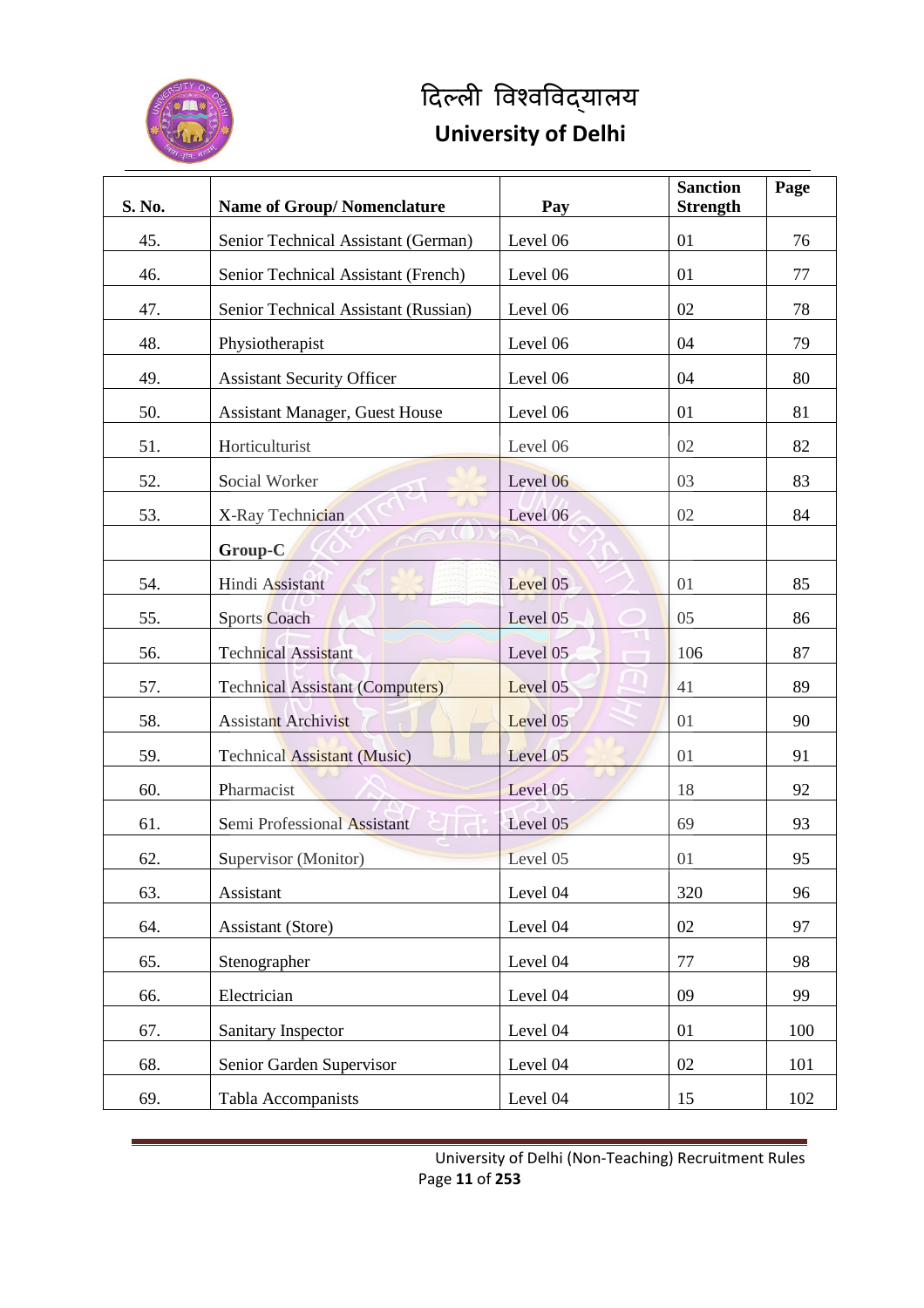

| S. No. | <b>Name of Group/Nomenclature</b>                                          | Pay                         | <b>Sanction</b><br><b>Strength</b> | Page |
|--------|----------------------------------------------------------------------------|-----------------------------|------------------------------------|------|
| 70.    | Pakhawaj Player                                                            | Level 04                    | 02                                 | 103  |
| 71.    | Sarangi Accompanists                                                       | Level 04                    | 02                                 | 104  |
| 72.    | Violin Accompanists                                                        | Level 04                    | 02                                 | 105  |
| 73.    | Mridangam Accompanists                                                     | Level 04                    | 02                                 | 106  |
| 74.    | <b>Harmonium Accompanists</b>                                              | Level 04                    | 01                                 | 107  |
| 75.    | Tanpura Accompanists                                                       | Level 04                    | 04                                 | 108  |
| 76.    | House Keeper (Exist only in Hostels)                                       | Level 04                    | 12                                 | 109  |
| 77.    | <b>Laboratory Assistant</b>                                                | Level 04                    | 112                                | 110  |
| 78.    | Salesman, DHMI                                                             | Level 04                    | 02                                 | 112  |
| 79.    | <b>Works Assistant</b>                                                     | Level 04                    | 08                                 | 113  |
| 80.    | Library Assistant                                                          | Level 03                    | 22                                 | 114  |
| 81.    | Junior Assistant                                                           | Level 02                    | 317                                | 117  |
| 82.    | Junior Assistant (Russian)                                                 | Level 02<br><b>Contract</b> | 01                                 | 118  |
| 83.    | Despatch Rider                                                             | Level 02                    | 06                                 | 119  |
| 84.    | Telephone Operator                                                         | Level 02                    | 10                                 | 120  |
| 85.    | Driver (Ordinary Grade)                                                    | Level 02                    | 28                                 | 121  |
| 86.    | Cook                                                                       | Level 02                    | 02                                 | 122  |
| 87.    | Head Grounds Man                                                           | Level 02                    | 01                                 | 123  |
| 88.    | Junior Assistant (Store)                                                   | Level 02                    | 01                                 | 124  |
| 89.    | Junior Assistant (Network Cable)                                           | Level 02                    | 01                                 | 125  |
| 90.    | Junior Assistant (AC)                                                      | Level 02                    | 01                                 | 126  |
| 91.    | Junior Work Assistant (Engineering<br>Services)                            | Level 02                    | 67                                 | 127  |
|        | MTS (erstwhile Daftry, Gestetner -<br>cum-Photocopy<br>Operator,<br>Office |                             |                                    |      |
| 92.    | Attendant, Sanitary guide, Sorter)                                         | Level 01                    | 311                                | 128  |
| 93.    | Library Attendant                                                          | Level 01                    | 122                                | 129  |
| 94.    | <b>Engineering Attendant</b>                                               | Level 01                    | 56                                 | 131  |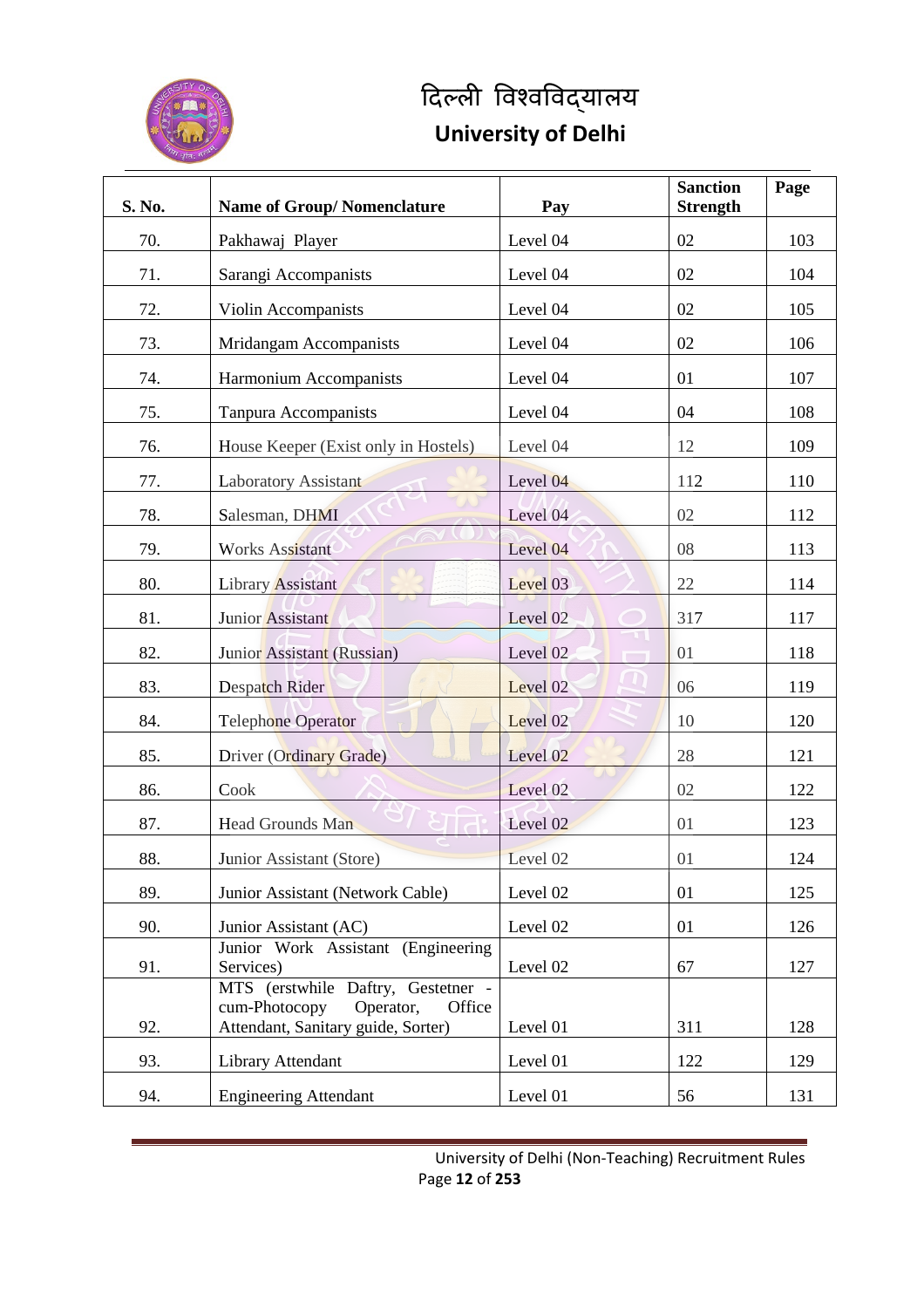

## दिल्ली विश्वविद्**याल**य

### **University of Delhi**

|                                                   |                                                        |          | <b>Sanction</b> | Page |
|---------------------------------------------------|--------------------------------------------------------|----------|-----------------|------|
| S. No.                                            | <b>Name of Group/Nomenclature</b>                      | Pay      | <b>Strength</b> |      |
|                                                   | Health Attendant (erstwhile Dresser,                   |          |                 |      |
| 95.                                               | Attendant, Ward Boys, Stretcher bearer<br>cum cleaner) | Level 01 | 24              | 132  |
|                                                   |                                                        |          |                 |      |
| 96.                                               | <b>Animal Attendant</b>                                | Level 01 | 06              | 133  |
| 97.                                               | MTS-Farash and Mali                                    | Level 01 | 124             | 134  |
| 98.                                               | Grounds Man                                            | Level 01 | 11              | 135  |
| 99.                                               | Head Security Guard (Havaldar)                         | Level 01 | 15              | 136  |
|                                                   |                                                        |          | (for            |      |
| 100.                                              | <b>Computer Laboratory Attendant</b>                   | Level 01 | Colleges)       | 137  |
| 101.                                              | <b>Laboratory Attendant</b>                            | Level 01 | 172             | 138  |
| 102.                                              | Mess Helper                                            | Level 01 | 02              | 141  |
| 103.                                              | <b>Room Bearer</b>                                     | Level 01 | 04              | 142  |
| 104.                                              | MTS-Safai-Karamchari                                   | Level 01 | 124             | 143  |
| 105.                                              | <b>Security Guard</b>                                  | Level 01 | 185             | 144  |
| <b>Appendix</b>                                   |                                                        |          |                 |      |
|                                                   | Appendix-1: Composition of Selection Committee         |          |                 |      |
| for Direct/Open Selection                         |                                                        |          |                 | 146  |
| of<br>Appendix-2: Composition<br>Departmental     |                                                        |          |                 |      |
| <b>Promotion Committee for Promotion</b>          |                                                        |          |                 | 150  |
| Appendix-3:<br>of Committee<br>for<br>Composition |                                                        |          |                 |      |
| Promotion through LDE                             |                                                        |          |                 | 152  |
|                                                   | Appendix-4: Scheme of Examination for different        |          |                 |      |
| posts                                             |                                                        |          |                 | 153  |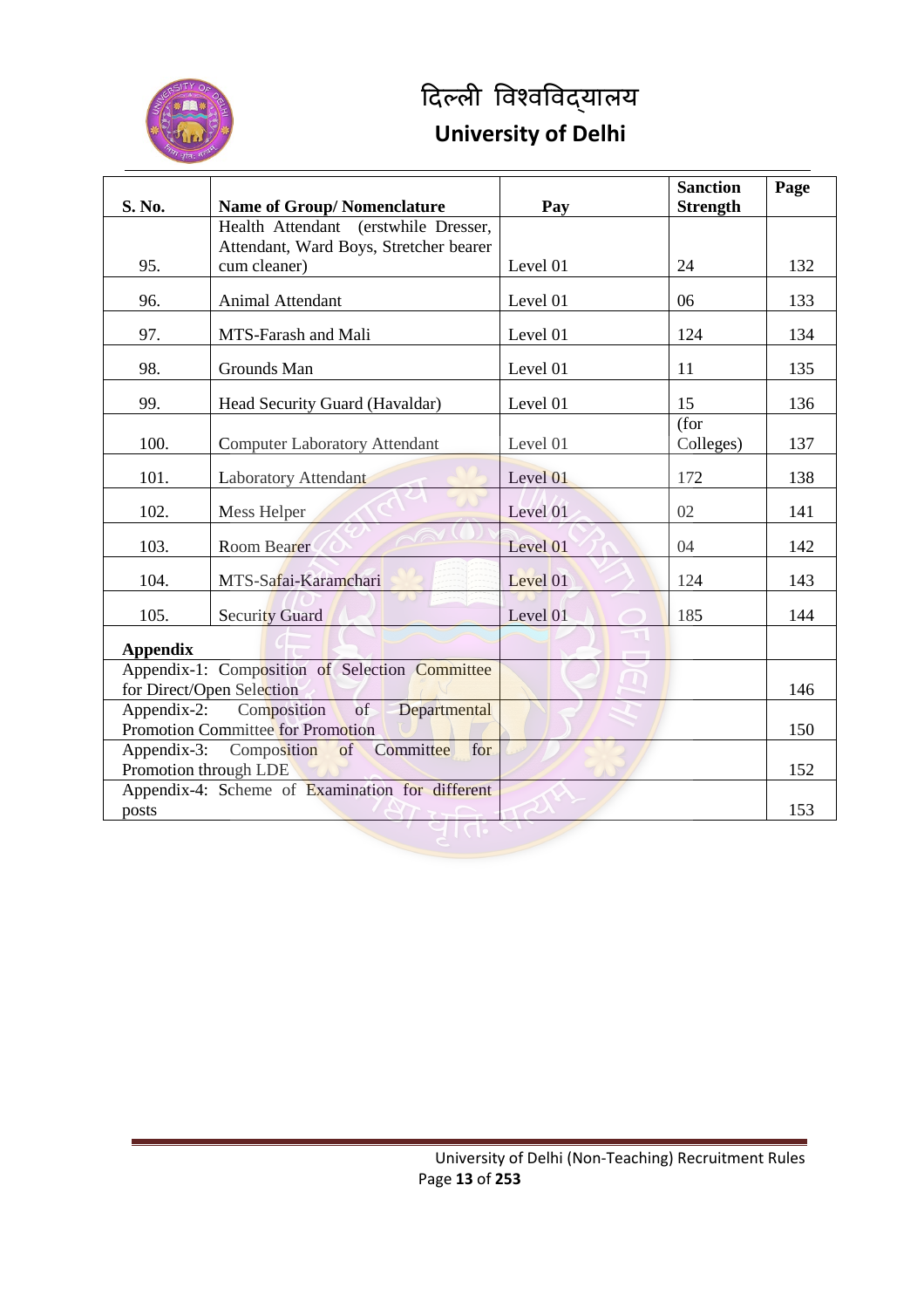

| 1.       | Name of Post                                                                                                         | <b>Professional Assistant</b>                                                                                                                                                                                                                                                                                                                                                                                                                                                                                                                                                                                                                                                                                                                                                                                                                                                                                                                                                                                                                                                                                                                                                                                                                                                                                                                                                                                                                                                                                                                                                                                                                                                                         |
|----------|----------------------------------------------------------------------------------------------------------------------|-------------------------------------------------------------------------------------------------------------------------------------------------------------------------------------------------------------------------------------------------------------------------------------------------------------------------------------------------------------------------------------------------------------------------------------------------------------------------------------------------------------------------------------------------------------------------------------------------------------------------------------------------------------------------------------------------------------------------------------------------------------------------------------------------------------------------------------------------------------------------------------------------------------------------------------------------------------------------------------------------------------------------------------------------------------------------------------------------------------------------------------------------------------------------------------------------------------------------------------------------------------------------------------------------------------------------------------------------------------------------------------------------------------------------------------------------------------------------------------------------------------------------------------------------------------------------------------------------------------------------------------------------------------------------------------------------------|
| 2.       | No. of Posts                                                                                                         | 62                                                                                                                                                                                                                                                                                                                                                                                                                                                                                                                                                                                                                                                                                                                                                                                                                                                                                                                                                                                                                                                                                                                                                                                                                                                                                                                                                                                                                                                                                                                                                                                                                                                                                                    |
| 3.       | Classification                                                                                                       | Group B, Non Ministerial                                                                                                                                                                                                                                                                                                                                                                                                                                                                                                                                                                                                                                                                                                                                                                                                                                                                                                                                                                                                                                                                                                                                                                                                                                                                                                                                                                                                                                                                                                                                                                                                                                                                              |
| 4.       | Scale of Pay                                                                                                         | Pay Level 06                                                                                                                                                                                                                                                                                                                                                                                                                                                                                                                                                                                                                                                                                                                                                                                                                                                                                                                                                                                                                                                                                                                                                                                                                                                                                                                                                                                                                                                                                                                                                                                                                                                                                          |
| 5.       | Whether Selection Post or Non<br><b>Selection Post</b>                                                               | Non Selection                                                                                                                                                                                                                                                                                                                                                                                                                                                                                                                                                                                                                                                                                                                                                                                                                                                                                                                                                                                                                                                                                                                                                                                                                                                                                                                                                                                                                                                                                                                                                                                                                                                                                         |
|          |                                                                                                                      |                                                                                                                                                                                                                                                                                                                                                                                                                                                                                                                                                                                                                                                                                                                                                                                                                                                                                                                                                                                                                                                                                                                                                                                                                                                                                                                                                                                                                                                                                                                                                                                                                                                                                                       |
| 6.<br>7. | Age limit for direct recruitment<br>Educational<br>$\&$<br>other<br>qualification required for direct<br>recruitment | 35 years<br>Essential:<br>1. M. Lib.Sc./M.L.I. Sc. or equivalent<br><b>OR</b><br>Master's Degree in Arts/Science/Commerce or<br>any other discipline and B. Lib. Sc./B.L.I.Sc.<br>2. Computer Science paper at Graduate/PG level<br>or Six months Computer Science course from a<br>recognized/registered institution.<br>Note: The incumbent is generally expected to<br>undertake the following duties:-<br>To perform under the overall supervision of<br>the In-charge of the cell/unit/section and<br>assisting them in routine work;<br>Membership<br>Work:<br>and<br>Circulation<br>2.<br>Performing, supervision and of staff;<br><b>Issuing the No Dues/Clearance Certificates;</b><br><b>Acquisition</b> Work: Completing<br>3.<br>and<br>verification of the bibliographical details of<br>books and other documents before processing<br>the same for purchase and approval by<br>A.L./D.L./Librarian; maintenance of records<br>and correspondence;<br>Receiving books on approval<br>and<br>on<br>confirmed order and bills and checking with<br>purchase orders; Initiating correspondence<br>within the University and with suppliers;<br>accessioning of books whenever required;<br>maintaining the budgetary allocations and<br>reconciliation of accounts<br>with Finance<br>Division; Initiation of notes for advances,<br>adjustments, opening of LC, foreign DD etc.<br>Periodical work: Soliciting suggestions for<br>4.<br>inviting/receiving<br>renewal<br>and<br>for<br>subscription<br>periodicals<br>of<br>and<br>their<br>processing ' Completing and verification of<br>bibliographical details before placing order<br>for subscription of periodicals and electronic |

University of Delhi (Non-Teaching) Recruitment Rules Page **68** of **253**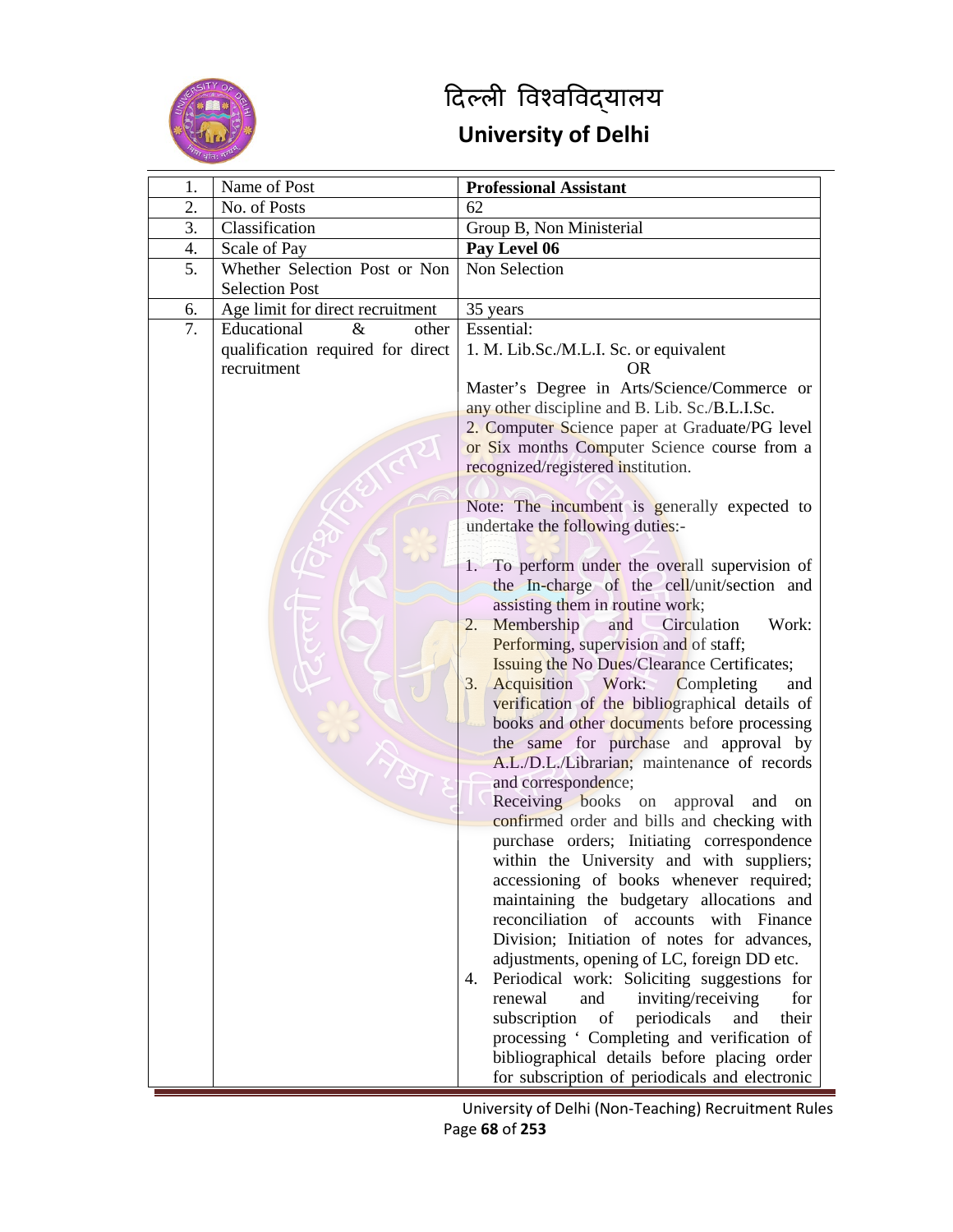

|    |                                   |    | databases' placing orders for subscription of                                    |
|----|-----------------------------------|----|----------------------------------------------------------------------------------|
|    |                                   |    | periodicals<br>and electronic<br>databases;                                      |
|    |                                   |    | maintaining and controlling the budgetary                                        |
|    |                                   |    | allocations: issuing reminders for non-receipt                                   |
|    |                                   |    | of loose issues of periodicals; passing the bills                                |
|    |                                   |    | for payments; display of loose issues;                                           |
|    |                                   |    | tendering work for binding of books and                                          |
|    |                                   |    | periodicals; placing the orders for binding of                                   |
|    |                                   |    | sets of periodicals                                                              |
|    |                                   | 5. | Technical Processing work: Classification                                        |
|    |                                   |    | cataloguing and preparing the data sheets;                                       |
|    |                                   |    | subject indexing; metadata preparation and                                       |
|    |                                   |    | content development; editing of cataloguing                                      |
|    |                                   |    | and classification entries; downloading and                                      |
|    |                                   |    | uploading data of the processed books;                                           |
|    |                                   |    | database maintenance and rectification;                                          |
|    |                                   | 6. | Maintenance of statistics or various nature;                                     |
|    |                                   |    | report generation both manual as<br>well                                         |
|    |                                   |    | computerized;                                                                    |
|    |                                   |    | Reference and Referral Work: Attending the                                       |
|    |                                   |    | Reference queries both and providing                                             |
|    |                                   |    | information services both from print as well                                     |
|    |                                   |    | as web-resources; bibliographical services on                                    |
|    |                                   |    | demand and in anticipation; assisting in the                                     |
|    |                                   |    | orientation/information<br>literacy<br>and                                       |
|    |                                   |    | competency programs; Inter-library loan                                          |
|    |                                   |    | services and maintenance of records; upkeep                                      |
|    |                                   |    | and development of reference collection;                                         |
|    |                                   | 8. | Providing in<br>Internet<br>Access<br>service,                                   |
|    |                                   |    | attending to e-mails and undertaking the                                         |
|    |                                   |    | maintenance of the Hardware/software/other                                       |
|    |                                   |    | peripherals;                                                                     |
|    |                                   |    | 9. Performing Opening and Closing work;                                          |
|    |                                   |    | 10. Secretarial Work: Maintenance of files,                                      |
|    |                                   |    | records registers,<br>stationery<br>items,                                       |
|    |                                   |    | consumables required in the cell/unit/section                                    |
|    |                                   |    | 11. Stock verification of books, periodicals and                                 |
|    |                                   |    | other document and permanent store items                                         |
|    |                                   |    | 12. Maintenance of legal documents                                               |
|    |                                   |    | 13. Maintenance of the Library Buildings                                         |
|    |                                   |    | 14. Attending morning, evening and holiday<br>duties as supervisors of shift.    |
|    |                                   |    |                                                                                  |
| 8. | Period of probation (if, any)     |    | 15. Any other job assigned from time to time<br>01 year for the Direct Recruits. |
| 9. | Method of Recruitment, whether    |    | 50% by Promotion                                                                 |
|    | direct recruitment or<br>by<br>by |    | 25% by Limited Departmental Examination                                          |
|    |                                   |    |                                                                                  |

University of Delhi (Non-Teaching) Recruitment Rules Page **69** of **253**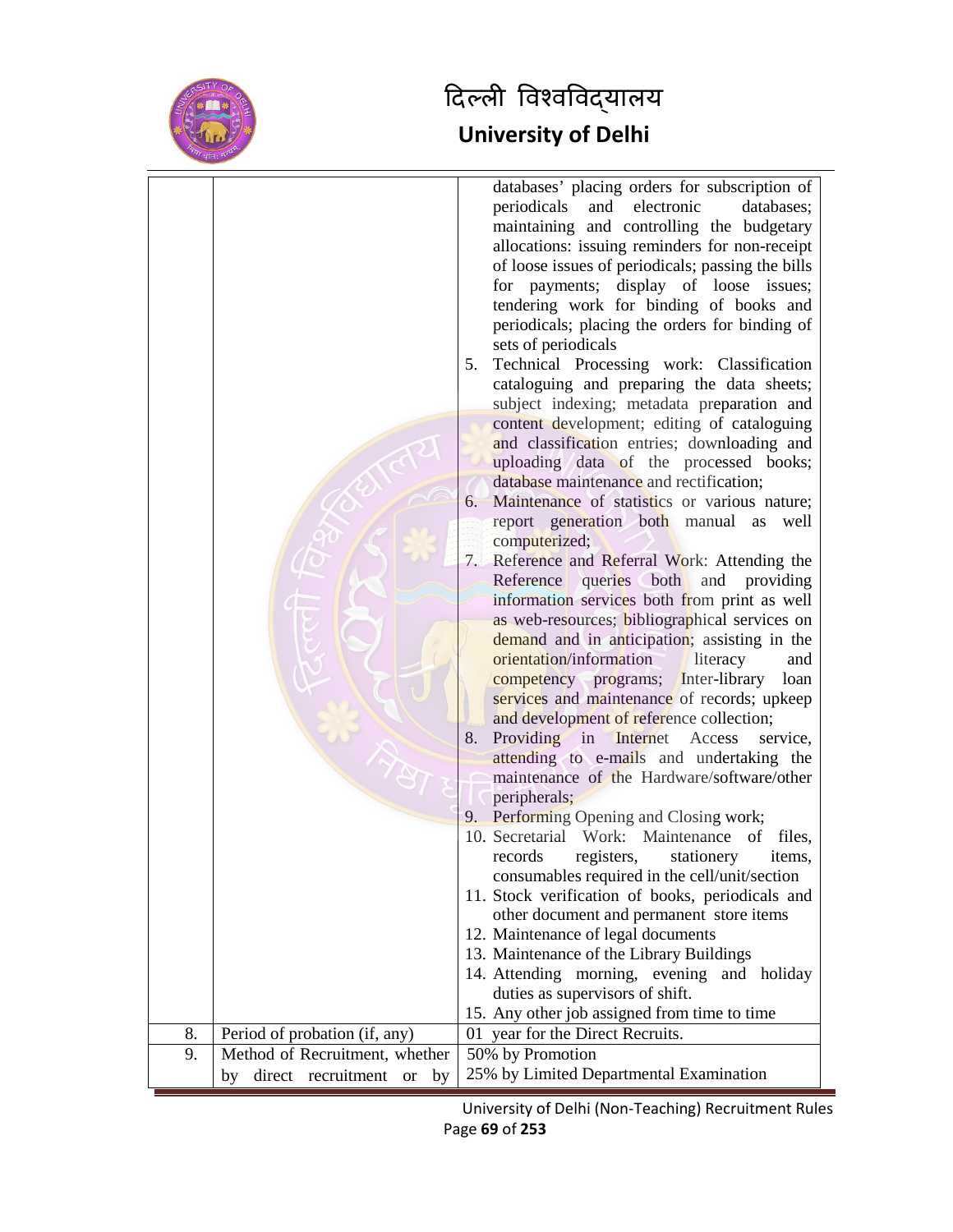

|     | promotion or by deputation and   | 25% by Direct Recruitment.                         |
|-----|----------------------------------|----------------------------------------------------|
|     | percentage of the posts to be    |                                                    |
|     | filled by various methods.       |                                                    |
| 10. | case of recruitment<br>In<br>by  | <b>Promotion:</b>                                  |
|     | promotion/ deputation,<br>grades | Semi Professional<br>Amongst the<br>Assistants     |
|     | from which promotion/            | working in the University with at least 05 years   |
|     | deputation to be made.           | regular service in the grade and possessing the    |
|     |                                  | following:                                         |
|     |                                  | 1. Post Graduate with B.Lib.Sc./ BLISc.            |
|     |                                  | (M.Lib. will be considered a postgraduate          |
|     |                                  | degree in this respect)                            |
|     |                                  | Attended at least two computer training program    |
|     |                                  | each of one weeks duration as SPA conducted by     |
|     |                                  | Delhi University Library System (DULS) or from     |
|     |                                  | a recognized/registered institution for conduct of |
|     |                                  | Library related computer training program          |
|     |                                  | <b>Limited Departmental Examination:</b>           |
|     |                                  | Amongst the Semi Professional Assistants           |
|     |                                  | working in the University with at least 03 years   |
|     |                                  | regular service in the grade and possessing the    |
|     |                                  | following:                                         |
|     |                                  | Post Graduate with B.Lib.Sc./ BLISc.               |
|     |                                  | (M.Lib. will be considered a postgraduate          |
|     |                                  | degree in this respect)                            |
|     |                                  | Attended at least two computer training program    |
|     |                                  | each of one weeks duration as SPA conducted by     |
|     |                                  | Delhi University Library System (DULS) or from     |
|     |                                  | a recognized/registered institution for conduct of |
|     |                                  | Library related computer training program.         |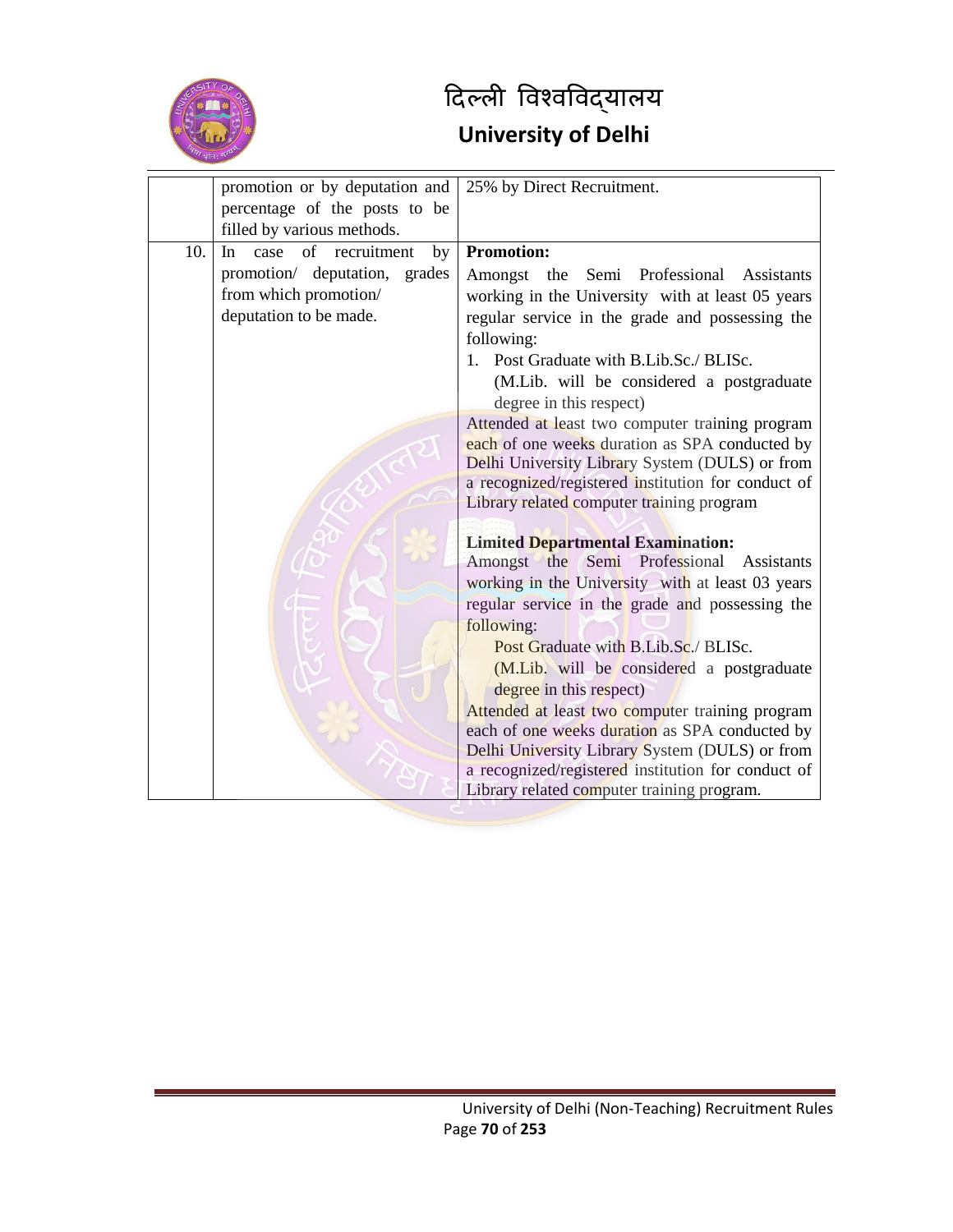

| 1.  | Name of Post                                                                                                                                                      | <b>Semi Professional Assistant</b>                                                                                                                                                                                                                                                                                                                                                                                                                                                                                                                                                                                                                                                                                                                                                                                                                                                |
|-----|-------------------------------------------------------------------------------------------------------------------------------------------------------------------|-----------------------------------------------------------------------------------------------------------------------------------------------------------------------------------------------------------------------------------------------------------------------------------------------------------------------------------------------------------------------------------------------------------------------------------------------------------------------------------------------------------------------------------------------------------------------------------------------------------------------------------------------------------------------------------------------------------------------------------------------------------------------------------------------------------------------------------------------------------------------------------|
| 2.  | No. of Posts                                                                                                                                                      | 69                                                                                                                                                                                                                                                                                                                                                                                                                                                                                                                                                                                                                                                                                                                                                                                                                                                                                |
| 3.  | Classification                                                                                                                                                    | Group B, Non Ministerial                                                                                                                                                                                                                                                                                                                                                                                                                                                                                                                                                                                                                                                                                                                                                                                                                                                          |
| 4.  | Scale of Pay                                                                                                                                                      | Pay Level 05                                                                                                                                                                                                                                                                                                                                                                                                                                                                                                                                                                                                                                                                                                                                                                                                                                                                      |
| 5.  | Whether Selection Post or Non<br><b>Selection Post</b>                                                                                                            | Not Applicable                                                                                                                                                                                                                                                                                                                                                                                                                                                                                                                                                                                                                                                                                                                                                                                                                                                                    |
| 6.  | Age limit for direct recruitment                                                                                                                                  | 30 years                                                                                                                                                                                                                                                                                                                                                                                                                                                                                                                                                                                                                                                                                                                                                                                                                                                                          |
| 7.  | Educational<br>other<br>$\&$<br>qualification required for direct<br>recruitment                                                                                  | <b>Essential:</b><br>1. Graduate in Arts/Science/Commerce or any<br>discipline OR<br>any<br>other<br>higher<br>other<br>qualification.<br>2. B. Lib. Sc./B.L.I. Sc.<br>3. Course in computer application at Graduate or<br>PG level or 6 months. Computer course from a<br>recognized/registered institution.                                                                                                                                                                                                                                                                                                                                                                                                                                                                                                                                                                     |
| 8.  | Period of probation (if, any)                                                                                                                                     | 01 year for the Direct Recruits.                                                                                                                                                                                                                                                                                                                                                                                                                                                                                                                                                                                                                                                                                                                                                                                                                                                  |
| 9.  | Method of Recruitment, whether<br>by direct recruitment or<br>by<br>promotion or by deputation and<br>percentage of the posts to be<br>filled by various methods. | 50% by promotion.<br>25% by Limited Departmental Examination<br>25% by Direct Recruitment.                                                                                                                                                                                                                                                                                                                                                                                                                                                                                                                                                                                                                                                                                                                                                                                        |
| 10. | case<br>of recruitment<br>by<br>In.<br>promotion/ deputation, grades<br>from which promotion/<br>deputation to be made.                                           | <b>For Promotion:</b><br>Amongst the Junior Library & Information<br>Assistants (JLIA) now designated as Library<br>Assistant with at least five years regular service in<br>the grade and possessing the following:<br>1. Graduate in Arts/Science/Commerce or any<br>other discipline OR<br>any other<br>higher<br>qualification with B. Lib. Sc./B.L.I. Sc.<br>2. Successfully attended two computers training<br>program of one week duration each as Junior<br>Library conducted by DULS or training of<br>from recognized/<br>comparable duration<br>registered institution.<br><b>For Limited Departmental Examination:</b><br>Amongst the Junior Library & Information<br>Assistants (JLIA) now designated as Library<br>Assistant with at least three years regular service<br>in the grade and possessing the following:<br>1. Graduate in Arts/Science/Commerce or any |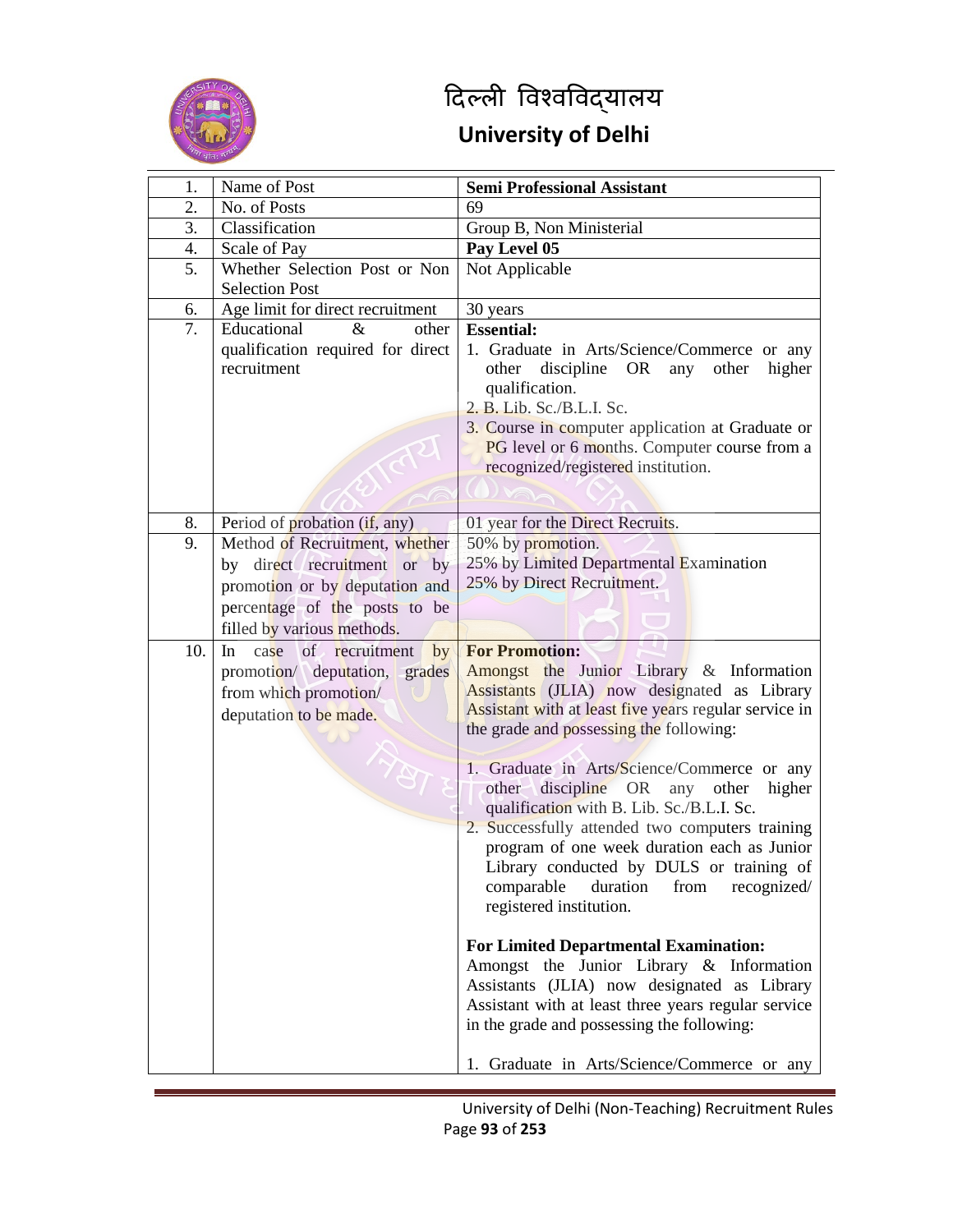

| other discipline OR any other<br>higher            |
|----------------------------------------------------|
| qualification with B. Lib. Sc./B.L.I. Sc.          |
| 2. Successfully attended two computers training    |
| program of one week duration each as Junior        |
| Library conducted by DULS or training of           |
| comparable duration from<br>recognized/            |
| registered institution.                            |
|                                                    |
| Note: The requirement of 05 years for              |
| promotion/03 years for LDE may be relaxed if the   |
| incumbent Library Assistant has a total of 10      |
| years of experience, including experience in lower |
| grade at Pay Level 1 or above.                     |

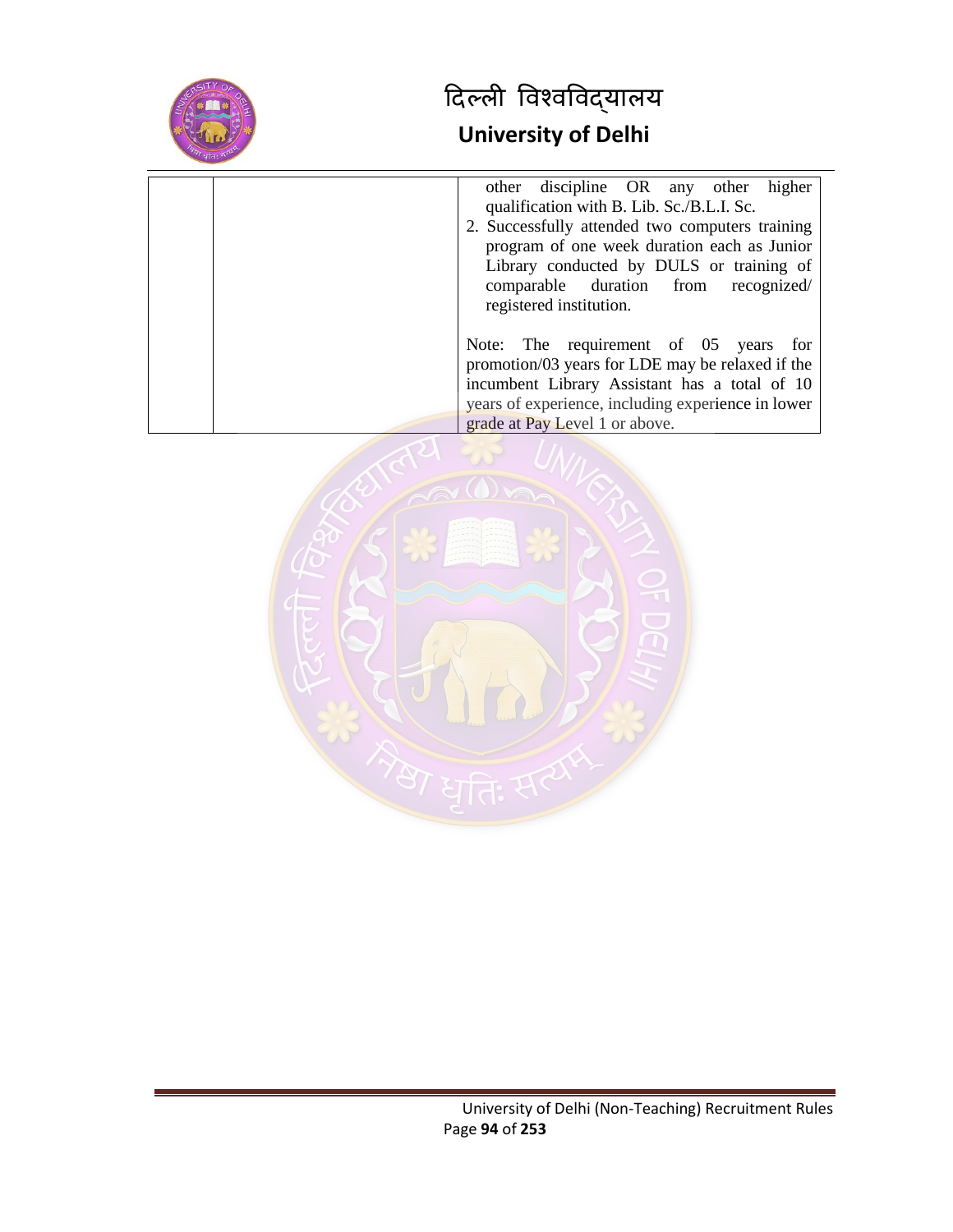

| 1. | Name of Post                                                            | <b>Library Assistant</b>                                                                                                                                                                                                                                                                                                                                                                                                                                  |
|----|-------------------------------------------------------------------------|-----------------------------------------------------------------------------------------------------------------------------------------------------------------------------------------------------------------------------------------------------------------------------------------------------------------------------------------------------------------------------------------------------------------------------------------------------------|
| 2. | No. of Posts                                                            | 22                                                                                                                                                                                                                                                                                                                                                                                                                                                        |
| 3. | Classification                                                          | Group C, Non Ministerial                                                                                                                                                                                                                                                                                                                                                                                                                                  |
| 4. | Scale of Pay                                                            | Pay Level 03                                                                                                                                                                                                                                                                                                                                                                                                                                              |
| 5. | Whether Selection Post or Non<br><b>Selection Post</b>                  | Non Selection                                                                                                                                                                                                                                                                                                                                                                                                                                             |
| 6. | Age limit for direct recruitment                                        | 30 years                                                                                                                                                                                                                                                                                                                                                                                                                                                  |
| 7. | Educational $\&$ other qualification<br>required for direct recruitment | <b>Essential:</b><br>1. Passed Sr. Secondary or equivalent<br>examination conducted by State Board<br>Education/University/Govt.<br>of<br>recognized institutions.<br>2. Certificate in Library Science/Library and<br>Information Science from a recognized<br>institution;<br>3. Computer Course at Sr. Secondary Level<br>Basic<br>Course<br>in<br>Computer<br><b>or</b><br>Science/Word Processing<br>from<br>a<br>recognized/registered Institution. |
|    |                                                                         | Note: The incumbent is generally expected to<br>undertake the following duties:-                                                                                                                                                                                                                                                                                                                                                                          |
|    |                                                                         | 1. Secretarial Jobs: Performing<br>the<br>administrative jobs in respective<br>units, like secretarial jobs, dairy,<br>dispatch, recording<br>of<br>files,<br>maintenance of files and records;<br>typing and cutting of stencils, data<br>entry work, and attending to jobs at<br>Banks, Post Offices, Departments,<br>Administrations, Finance etc.                                                                                                     |
|    |                                                                         | Display:<br>2.<br>books,<br>newspapers,<br>periodicals (both loose and bound<br>volumes)<br>and<br>arrivals,<br>new<br>documents in other media.                                                                                                                                                                                                                                                                                                          |
|    |                                                                         | 3.<br>Shelf rectification: Putting<br>and<br>rectifying books, periodicals (both<br>loose and bound volumes),<br>and<br>documents in other media, according<br>to classification scheme followed in<br>the Library.                                                                                                                                                                                                                                       |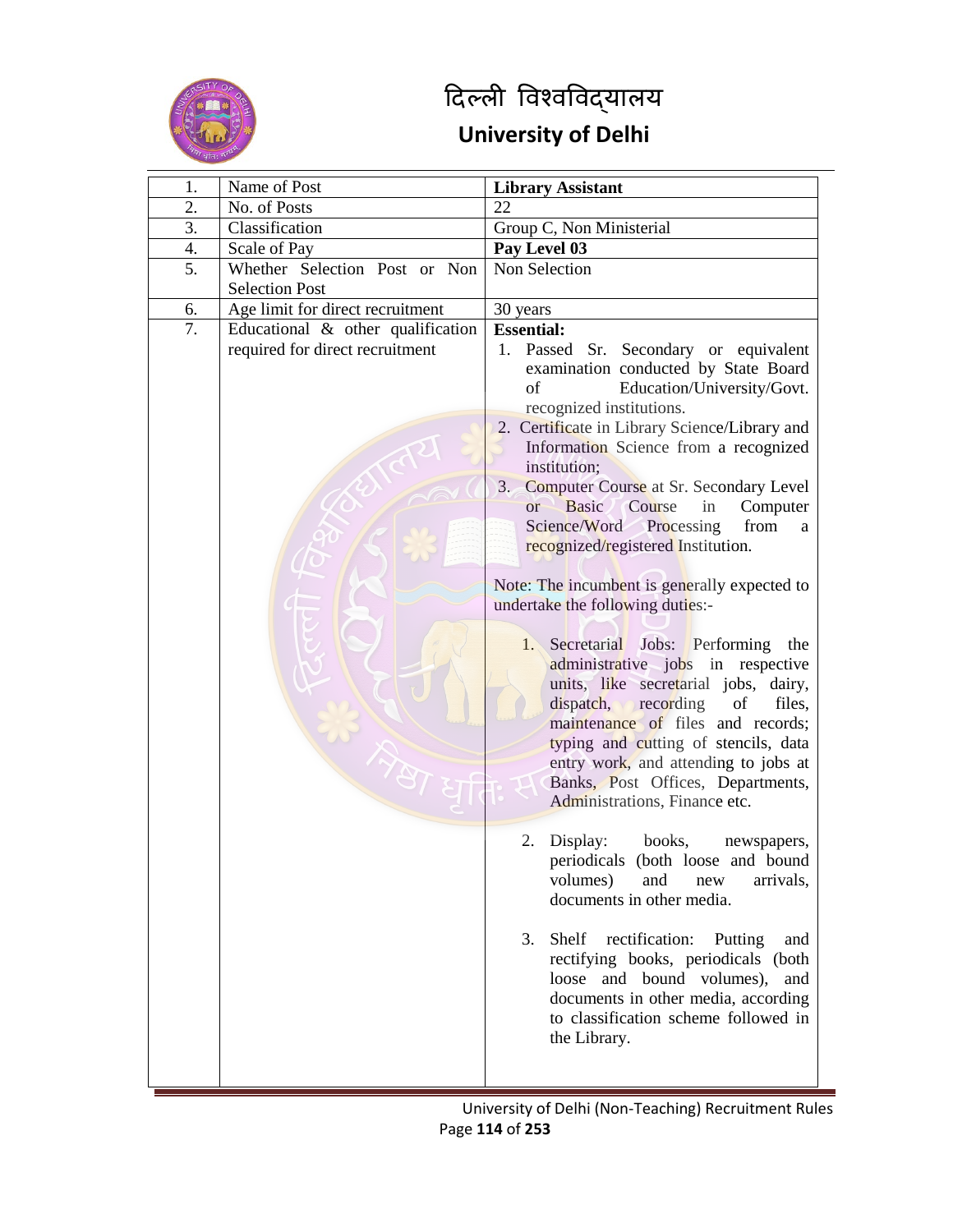

| 4. Performing<br>the<br>Data<br>Entry<br>Operation;                                                                                                                                                                             |
|---------------------------------------------------------------------------------------------------------------------------------------------------------------------------------------------------------------------------------|
| 5.<br>Assist user in searching books and<br>periodicals (both loos and bound<br>volumes), and documents in other<br>media<br>finding/tracing<br>and<br>of<br>misplaced books and periodicals<br>(both loose and bound volumes). |
| Library services for users with<br>6.<br>special needs;                                                                                                                                                                         |
| Preparation of books, periodicals,<br>7.<br>newspapers and other documents<br>including searching out the damaged<br>books and periodicals for binding;                                                                         |
| 8. Physical preparation of books, bound<br>volumes of periodicals, newspapers,<br>documents in other media:<br>and<br>Depending on the requirements,<br>writing on the book plate, book tag,<br>due date slip, spine tag etc.   |
| Performing the job of Xeroxing,<br>9.<br>preparing<br>of<br>sets<br>cyclostyled/Xeroxed copies of sets<br>documents for circulation:                                                                                            |
| 10. Performing the Scanning work and<br>attending to e-mails;                                                                                                                                                                   |
| 11. Printing of bar code labels and<br>magnetic ships etc.                                                                                                                                                                      |
| 12. Covering and removing the dust<br>covers from the computers while<br>closing and opening the Library Unit,<br>section respectively.                                                                                         |
| 13. Performing other library oriented<br>jobs such as printing multiple library<br>catalogue cards, charging/discharging<br>books and periodicals manually and<br>through<br>Integrated<br>Online                               |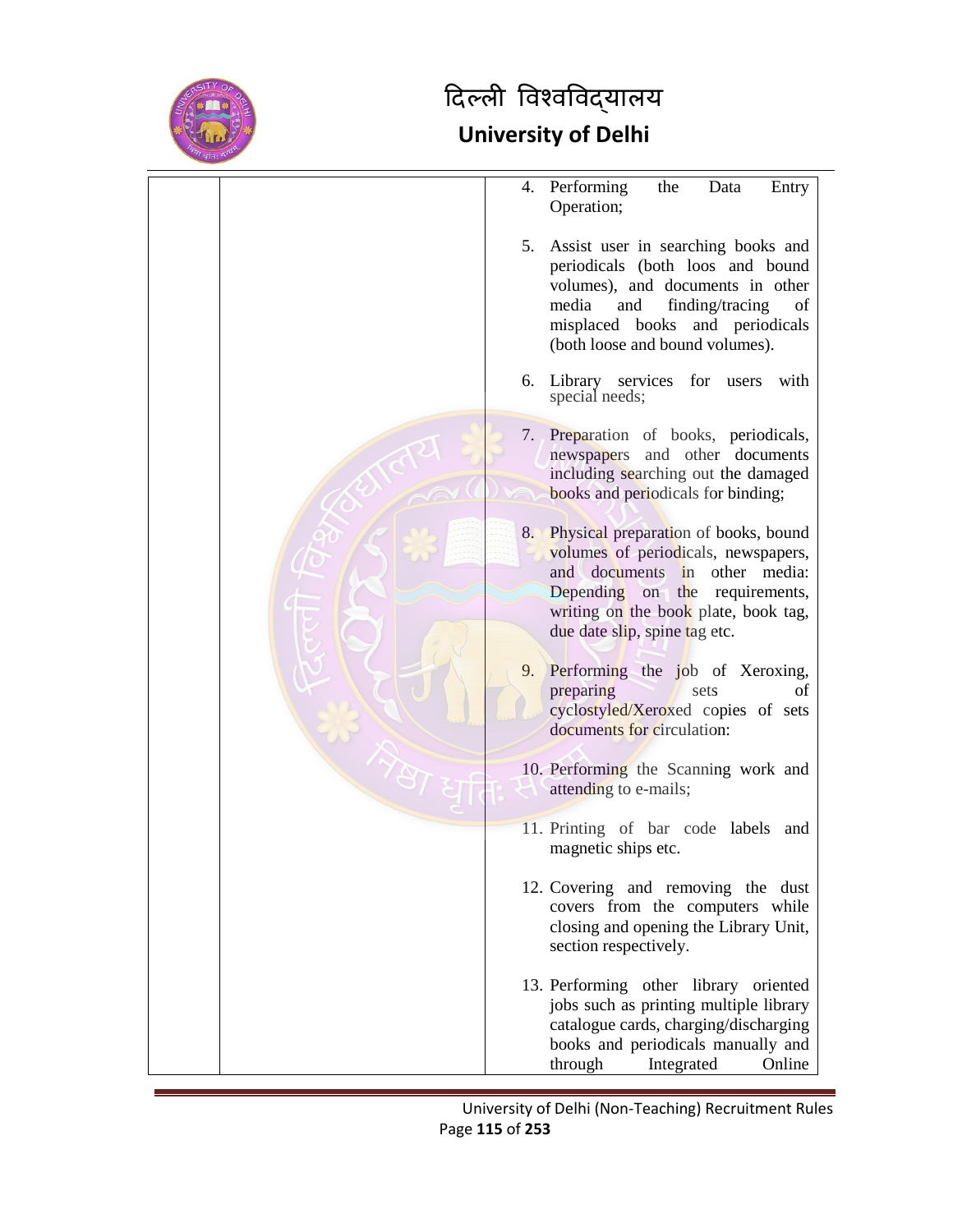

|     |                                       | Membership and Circulation System,<br>recording overdue books, issue of<br>reader's tickets and cards writing<br>work and other jobs related to library<br>books and journals. |
|-----|---------------------------------------|--------------------------------------------------------------------------------------------------------------------------------------------------------------------------------|
|     |                                       | 14. Performing holiday and weekend and<br>shift duties.                                                                                                                        |
|     |                                       | 15. All other such jobs as may be<br>assigned from time to time.                                                                                                               |
| 8.  | Period of probation (if, any)         | 01 year for the Direct Recruits.                                                                                                                                               |
| 9.  | Method of Recruitment, whether by     | 50% by Promotion.                                                                                                                                                              |
|     | direct recruitment or by promotion    |                                                                                                                                                                                |
|     | or by deputation and percentage of    | 25% by Limited Department Examination                                                                                                                                          |
|     | the posts to be filled by various     |                                                                                                                                                                                |
|     | methods.                              | 25% by Direct Recruitment                                                                                                                                                      |
|     |                                       |                                                                                                                                                                                |
| 10. | of<br>recruitment<br>In<br>by<br>case | <b>By promotion:</b>                                                                                                                                                           |
|     | promotion/ deputation, grades from    | Amongst the Library Attendants working in                                                                                                                                      |
|     | which promotion/deputation to be      | the University with at least five year regular                                                                                                                                 |
|     | made.                                 |                                                                                                                                                                                |
|     |                                       | service in the grade and should have attended                                                                                                                                  |
|     |                                       | one computer Training Program of a duration                                                                                                                                    |
|     |                                       | of one week as Library Attendant, conducted                                                                                                                                    |
|     |                                       | by DULS or training of comparable duration<br>from<br>institution,                                                                                                             |
|     |                                       | recognized/registered<br>subject to the fulfillment of minimum                                                                                                                 |
|     |                                       | qualification for Direct Recruitment.                                                                                                                                          |
|     |                                       |                                                                                                                                                                                |
|     |                                       | <b>By Limited Departmental Examination:</b>                                                                                                                                    |
|     |                                       | Amongst the Library Attendants working in                                                                                                                                      |
|     |                                       | the University with at least 03 year regular                                                                                                                                   |
|     |                                       | service in the grade subject to the fulfillment<br>minimum<br>qualification<br>of<br>for<br>Direct                                                                             |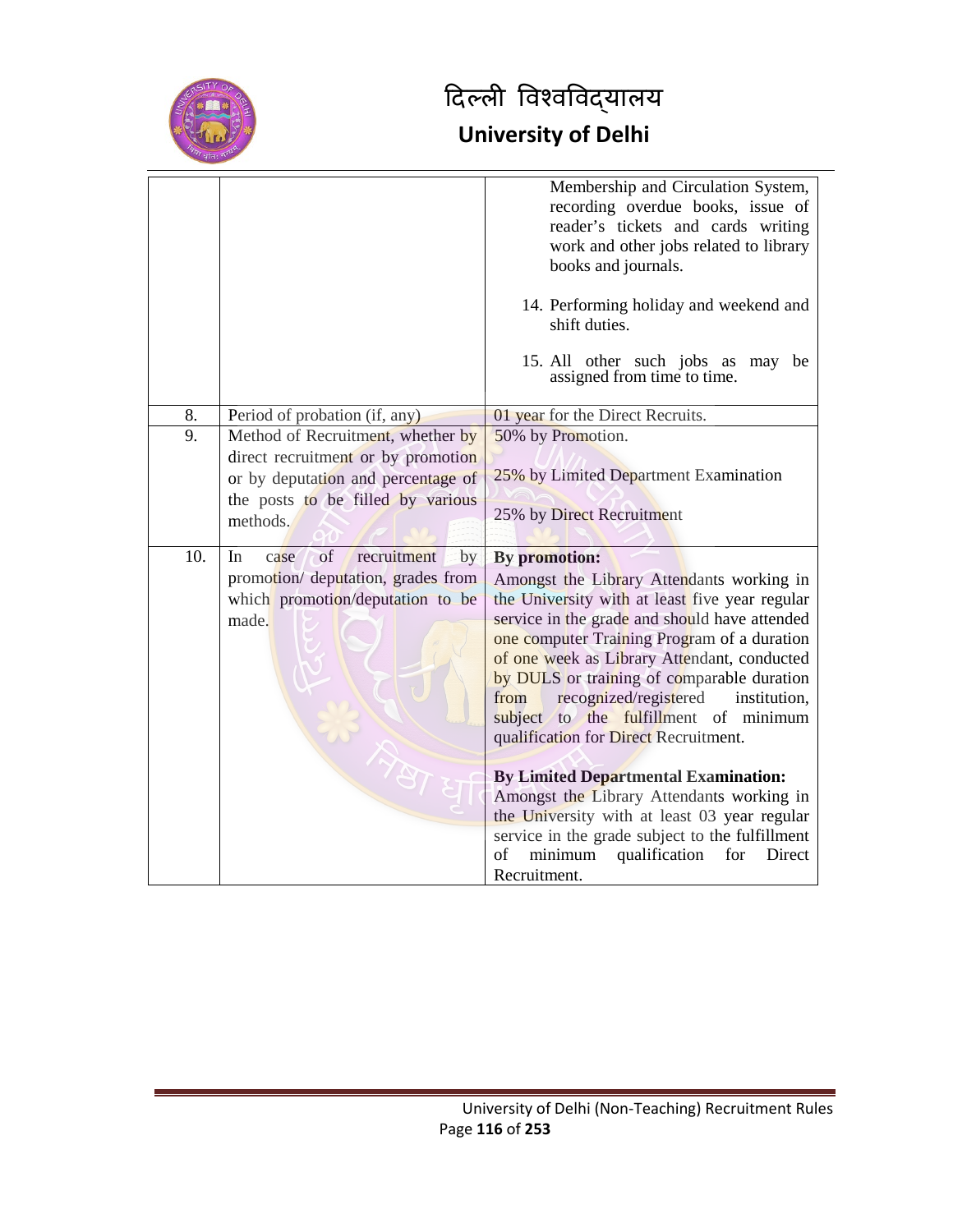

| 1. | Name of Post                                                                  | <b>Library Attendant</b>                                                                                                                                                                                                                                                                                                                                                                                                                                                                                                                                                                                                                                                                                                                                                                                                                                                                                                                                                                                                                                                                                                                                                                                                                                                                                           |
|----|-------------------------------------------------------------------------------|--------------------------------------------------------------------------------------------------------------------------------------------------------------------------------------------------------------------------------------------------------------------------------------------------------------------------------------------------------------------------------------------------------------------------------------------------------------------------------------------------------------------------------------------------------------------------------------------------------------------------------------------------------------------------------------------------------------------------------------------------------------------------------------------------------------------------------------------------------------------------------------------------------------------------------------------------------------------------------------------------------------------------------------------------------------------------------------------------------------------------------------------------------------------------------------------------------------------------------------------------------------------------------------------------------------------|
| 2. | No. of Posts                                                                  | 122                                                                                                                                                                                                                                                                                                                                                                                                                                                                                                                                                                                                                                                                                                                                                                                                                                                                                                                                                                                                                                                                                                                                                                                                                                                                                                                |
| 3. | Classification                                                                | Group C, Ministerial                                                                                                                                                                                                                                                                                                                                                                                                                                                                                                                                                                                                                                                                                                                                                                                                                                                                                                                                                                                                                                                                                                                                                                                                                                                                                               |
| 4. | Scale of Pay                                                                  | Pay Level 01                                                                                                                                                                                                                                                                                                                                                                                                                                                                                                                                                                                                                                                                                                                                                                                                                                                                                                                                                                                                                                                                                                                                                                                                                                                                                                       |
| 5. | Selection<br>Whether<br>Post<br>Non<br><sub>or</sub><br><b>Selection Post</b> | Non Selection                                                                                                                                                                                                                                                                                                                                                                                                                                                                                                                                                                                                                                                                                                                                                                                                                                                                                                                                                                                                                                                                                                                                                                                                                                                                                                      |
| 6. | Age limit for direct recruitment                                              | 30 years                                                                                                                                                                                                                                                                                                                                                                                                                                                                                                                                                                                                                                                                                                                                                                                                                                                                                                                                                                                                                                                                                                                                                                                                                                                                                                           |
| 7. | Educational $\&$ other qualification<br>required for direct recruitment       | <b>Essential:</b><br>1. Passed 10th or equivalent examination from<br>any State Education Board or Government<br>recognized Institution.<br>2. Certificate in Library Science/Library &<br>Information<br>Science<br>from<br>a recognized<br>Institution.                                                                                                                                                                                                                                                                                                                                                                                                                                                                                                                                                                                                                                                                                                                                                                                                                                                                                                                                                                                                                                                          |
|    |                                                                               | <b>Desirable:</b><br>Computer as a subject at Secondary level or Basic<br>course in Computers from any Institution.<br>Note: The incumbent is generally expected to<br>undertake the following duties:-<br>1. Dusting: books, periodicals (both loose and<br>bound volumes), documents in other media,<br>shelves, chairs, tables, etc.<br>2. Shelving and Display: books, newspapers,<br>periodicals (both loose and bound volumes) and<br>new arrivals, documents in other media.<br>3. Assist in Opening / Closing of the Library;<br>4. Manning the Check Point/ Property Counter;<br>5. Shelf rectification: Putting, rectifying and<br>shifting of books, periodicals (both loose and<br>bound volumes), and documents in other media,<br>the signage according to classification scheme<br>followed in the library.<br>6. Arrangement of chairs, tables in respective units,<br>sections and in the reading halls.<br>7. Assisting users in searching books, periodicals<br>(both loose and bound volumes), and documents in<br>other media and finding /tracing of misplaced<br>books and periodicals (both loose and bound<br>volumes) etc.<br>8. Library services for users with special needs;<br>9. Physical preparation of books, bound volumes<br>of periodicals, newspapers, and documents in other |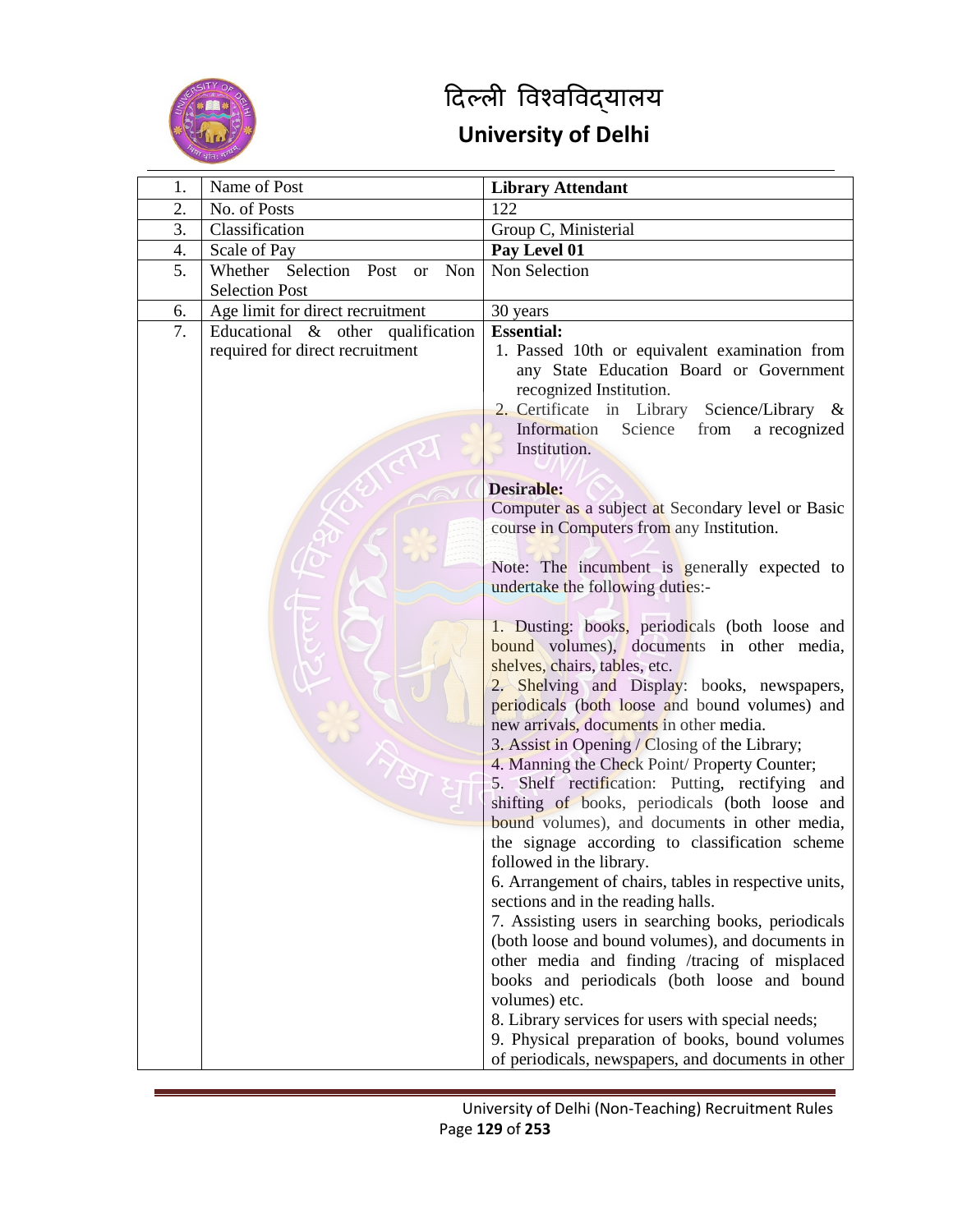

|          |                                        | media: Depending on the requirements stamping,        |
|----------|----------------------------------------|-------------------------------------------------------|
|          |                                        | opening of the packets, pasting, book plate, book     |
|          |                                        | label, book pocket, book tag, due date slip and       |
|          |                                        | writing on the spine tags.                            |
|          |                                        | 10. Undertaking Xeroxing work, preparing sets of      |
|          |                                        | cyclostyled / Xeroxed copies of sets documents for    |
|          |                                        | circulation;                                          |
|          |                                        | 11.Shifting<br>books<br>of<br>and periodicals,<br>and |
|          |                                        | documents in other media from respective sections     |
|          |                                        | to the Stacks and other places.                       |
|          |                                        | 12.Searching<br>damaged<br>out the<br>books<br>and    |
|          |                                        | periodicals, mending them and preparing them for      |
|          |                                        | binding;                                              |
|          |                                        | 13. Pasting of bar code labels and magnetic strips    |
|          |                                        | on books, periodicals etc.                            |
|          |                                        | 14. Covering and removing the dust covers from        |
|          |                                        | the computer while closing and opening the library    |
|          |                                        | unit, section respectively.                           |
|          |                                        | 15. Collection of parcels from Rail, Road and Air     |
|          |                                        | etc.                                                  |
|          |                                        | 16. Attending to administrative and financial jobs    |
|          |                                        | in respective units, sections (e.g. attending to jobs |
|          |                                        | Bank/Post<br>Office/Departments<br>&<br>at            |
|          |                                        | Administration, Finance, dispatch, messenger's job    |
|          |                                        | $etc.$ )                                              |
|          |                                        | 17. Attending holiday and weekend and shift           |
|          |                                        | duties.                                               |
|          |                                        | 18. All other such jobs and duties as the case may    |
|          |                                        | be assigned from time to time even in other           |
|          |                                        | spheres of functioning of the institution concerned.  |
| 8.<br>9. | Period of probation (if, any)          | 01 year for the Direct Recruits.                      |
|          | Method of Recruitment, whether by      | 100% by Direct Recruitment                            |
|          | direct recruitment or by promotion or  |                                                       |
|          | by deputation and percentage of the    |                                                       |
|          | posts to be filled by various methods. |                                                       |
| 10.      | In case of recruitment by promotion/   | Not Applicable                                        |
|          | deputation,<br>grades<br>from<br>which |                                                       |
|          | promotion/deputation to be made.       |                                                       |
|          |                                        |                                                       |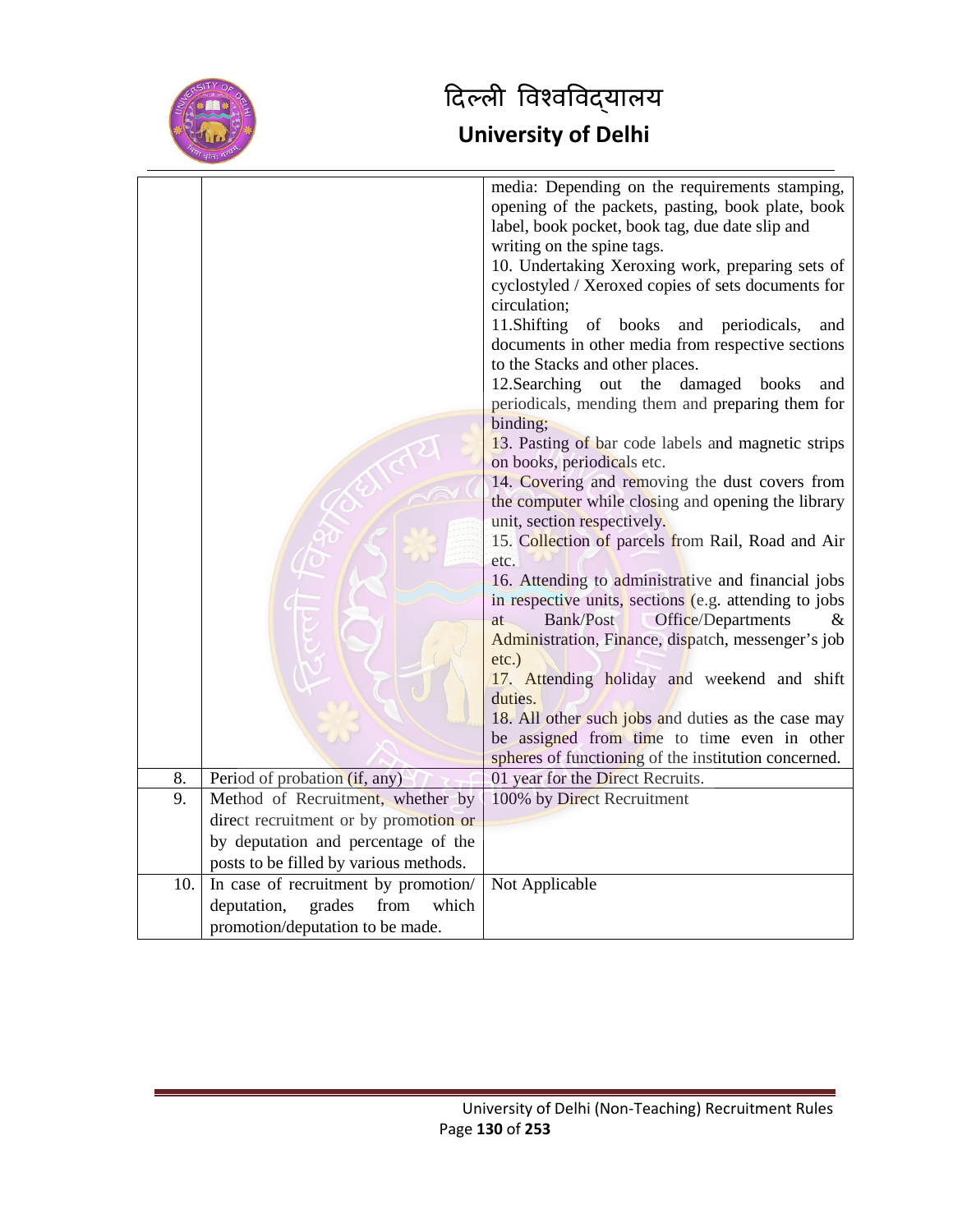

# **APPENDIX TO THE SCHEDULE RECRUITMENT RULES (NON TEACHING EMPLOYEES) 2020**

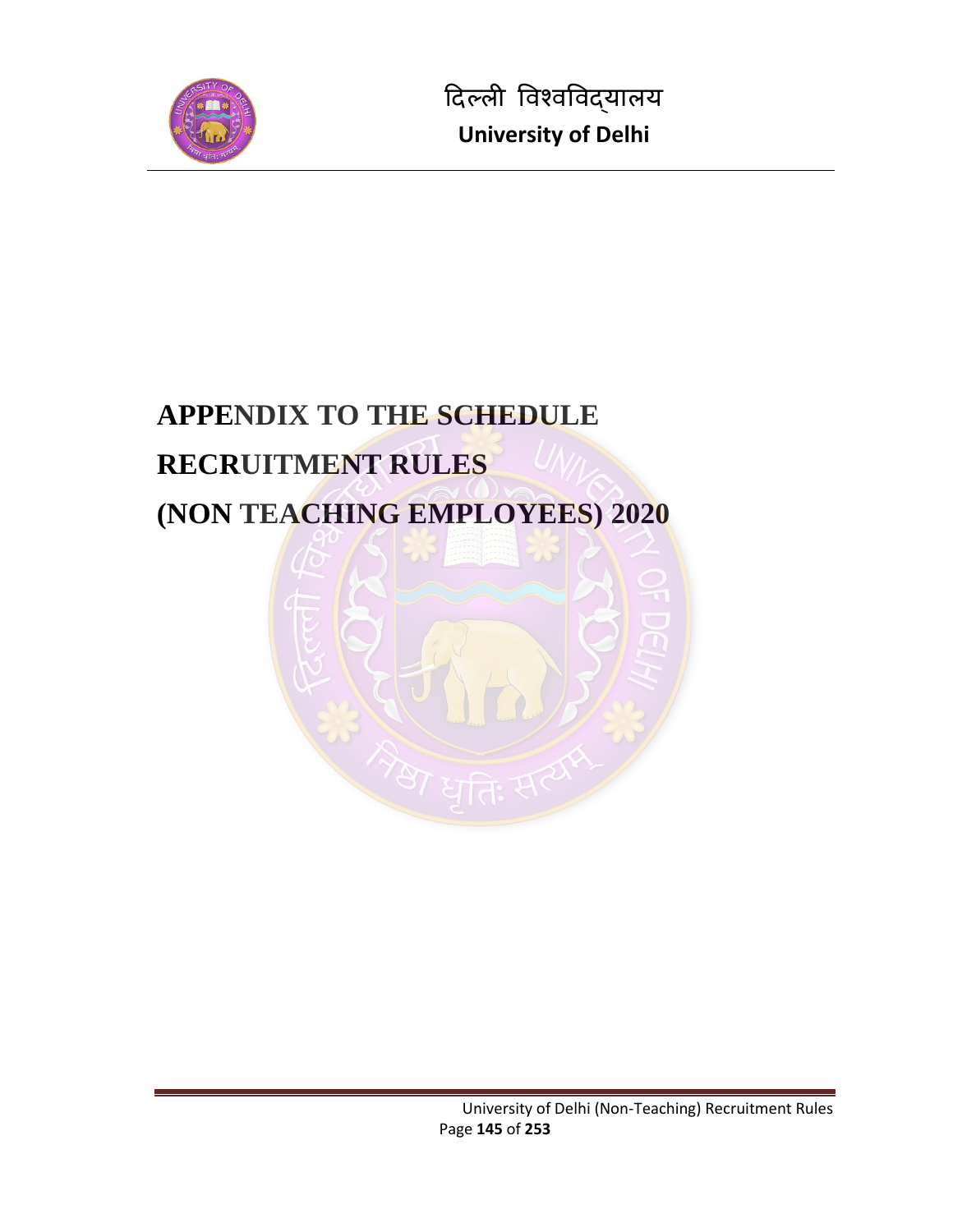

#### **Appendix-1 to the Schedule**

#### **Composition of Selection Committees for Direct Recruitment/Open Selection**

| S. No | <b>Category of Posts</b>                                                                | <b>Composition for University</b>                                                                                                                                                                                                                                                                                                                                     | <b>Composition for Colleges</b>                                                                                                                                                                                                                                                                                                                                                                                                                      |
|-------|-----------------------------------------------------------------------------------------|-----------------------------------------------------------------------------------------------------------------------------------------------------------------------------------------------------------------------------------------------------------------------------------------------------------------------------------------------------------------------|------------------------------------------------------------------------------------------------------------------------------------------------------------------------------------------------------------------------------------------------------------------------------------------------------------------------------------------------------------------------------------------------------------------------------------------------------|
| 1.    | Posts higher than<br>the post of<br><b>Deputy Registrar</b>                             | • Vice Chancellor - Chairperson<br>Pro – Vice Chancellor<br>A nominee of the Visitor<br>Treasurer<br>٠<br>Two<br>members<br>of the<br>Executive<br>Council nominated<br>the<br>Vice<br>by<br>Chancellor<br>SC/ST<br>representative from<br>One<br>category<br>One representative of OBC/Minority/<br>Women/PwBD category*                                             | • Not Applicable                                                                                                                                                                                                                                                                                                                                                                                                                                     |
| 2.    | <b>Deputy</b><br>Registrar/<br><b>Assistant</b><br>Registrar/Admini<br>strative Officer | • Vice Chancellor - Chairperson<br>Pro – Vice Chancellor<br>Treasurer<br>Registrar<br>Two members from the Executive<br>Council<br>nominated<br>the<br>Vice<br>by<br>Chancellor<br>• One External Expert to be nominated<br>by the Vice-Chancellor<br>SC/ST<br>One representative<br>from<br>category<br>One representative of OBC/Minority/<br>Women/ PwBD category* | Chairperson, Governing Body -<br>$\bullet$<br><b>Chairperson</b><br>One member of the Governing<br>body<br>One Expert nominated by the<br>Dean of Colleges or Director,<br><b>SDC</b><br>Registrar or nominee<br>Finance Officer or nominee<br>Principal of the College or Head<br>of the Institution<br>Representative from SC/ ST<br>$\bullet$<br>category<br>One<br>representative<br>of<br>$\bullet$<br>OBC/Minority/Women/<br>PwBD<br>category* |
| 3.    | <b>Other Group A</b><br>posts                                                           | Vice Chancellor - Chairperson<br>$\bullet$<br>Pro – Vice Chancellor<br>Treasure<br>Registrar<br>One Dean of the Faculties from the<br>relevant discipline/field<br>Head of the Department of the<br>$\bullet$<br>Department Concerned, if the post is<br>exclusively for the Department.                                                                              | Chairperson, Governing Body -<br>$\bullet$<br><b>Chairperson</b><br>One member of the Governing<br>$\bullet$<br>body to be nominated by the<br>Chairperson<br>One Expert nominated by the<br>$\bullet$<br>Dean of Colleges/Director South<br>Campus as the case may be.<br>Registrar or nominee                                                                                                                                                      |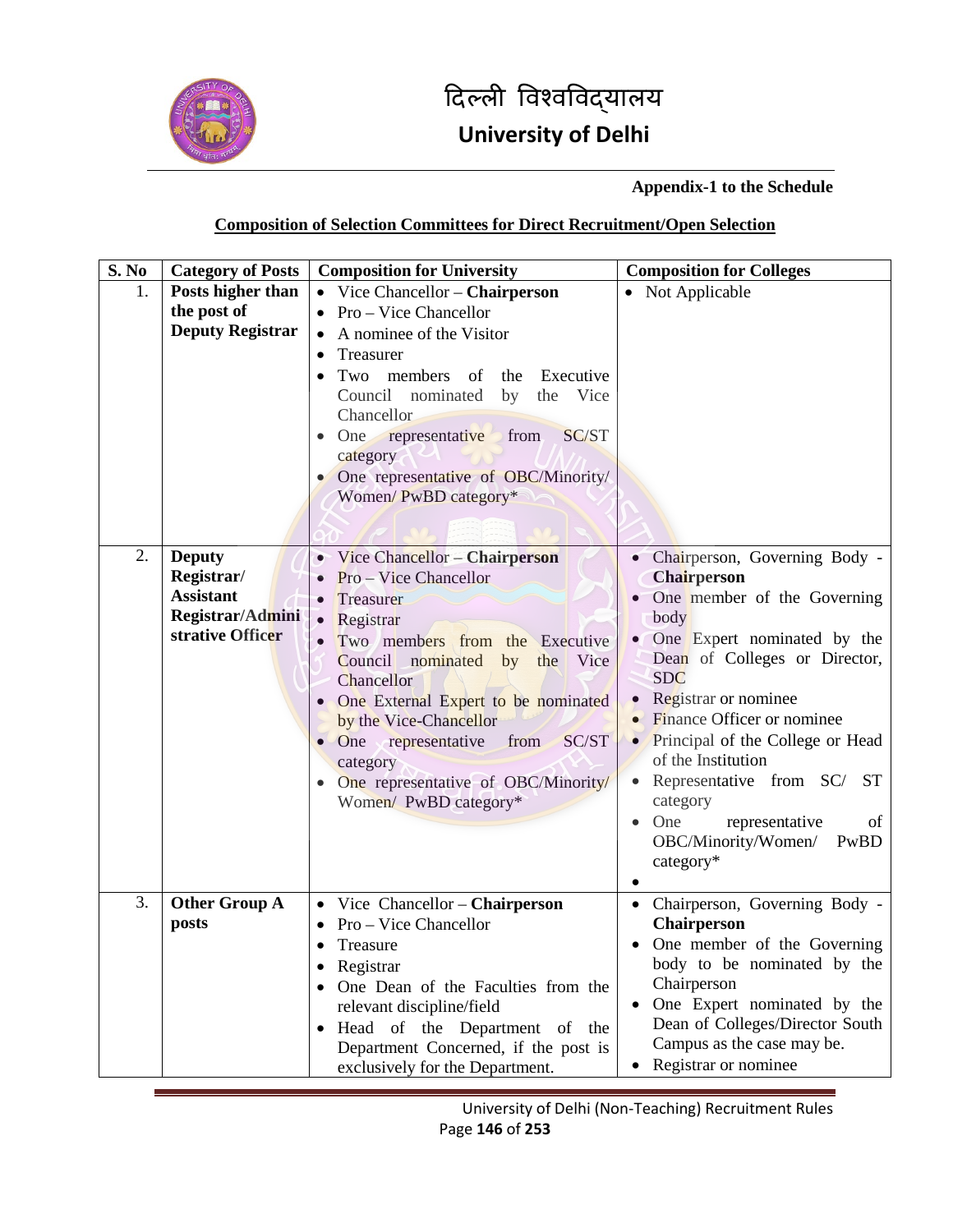

# दिल्ली विश्वविद्यालय

### **University of Delhi**

|    |                      | (This would include Chief Engineer,<br>Chief Medical Officer, Director Delhi<br>University Computer Centre, as the<br>case may be)<br>Two Members of the<br>Executive<br>Council nominated<br>Vice<br>by<br>the<br>Chancellor<br>One External Expert from the relevant<br>field nominated by Vice Chancellor<br>Representative from SC/ST category<br>$\bullet$<br>One representative of OBC/Minority/<br>Women/ PwBD category*                                                                                                                               | Finance Officer or nominee<br>$\bullet$<br>Principal of the College or Head<br>$\bullet$<br>of the Institution<br>Teacher In charge of the Subject,<br>if the post is exclusively for the<br>Subject<br>Representative from SC/<br>ST<br>category<br>One<br>representative<br>of<br>OBC/Minority/Women/<br>PwBD<br>category*                                                                                                                                                                                                                                                                                                                                                                                                             |
|----|----------------------|---------------------------------------------------------------------------------------------------------------------------------------------------------------------------------------------------------------------------------------------------------------------------------------------------------------------------------------------------------------------------------------------------------------------------------------------------------------------------------------------------------------------------------------------------------------|------------------------------------------------------------------------------------------------------------------------------------------------------------------------------------------------------------------------------------------------------------------------------------------------------------------------------------------------------------------------------------------------------------------------------------------------------------------------------------------------------------------------------------------------------------------------------------------------------------------------------------------------------------------------------------------------------------------------------------------|
| 4. | <b>Group B posts</b> | Pro – Vice Chancellor – Chairperson<br>$\bullet$<br>Registrar<br>٠<br><b>Finance Officer</b><br>One Dean among the Faculties to be<br>nominated by the Vice Chancellor<br>Head of the Department of the<br>Department Concerned, if the post is<br>exclusively for the Department.<br>(This would include Chief Engineer,<br>Chief Medical Officer, Director Delhi<br>University<br>Computer<br>Centre,<br>University Librarian, as the case may<br>be)<br>Representative from SC/ST category<br>One representative of OBC/Minority/<br>Women/ PwBD category* | Chairperson, Governing Body -<br>$\bullet$<br>Chairperson<br>Principal of the College or Head<br>of the Institution<br>Joint Registrar/Deputy Registrar/<br>Assistant<br>Registrar/<br>Administrative Officer of the<br>College or Institution concerned<br>(Senior most Officer)<br>Teacher In charge of the Subject,<br>if the post is exclusively for the<br>Subject/ College Librarian (for<br>the post existing in the Library)<br>One Expert from the University<br>to be nominated by the Dean of<br>Colleges/Director South Campus<br>as the case may be from the<br>relevant field.<br>Representative from SC/<br><b>ST</b><br>category<br>One<br>representative<br>of<br>$\bullet$<br>OBC/Minority/Women/<br>PwBD<br>category* |
| 5. | <b>Group C posts</b> | Registrar<br><b>Chairperson</b><br>Finance Officer<br>٠<br>One Dean among the Faculties to be<br>nominated by the Vice Chancellor<br>Head of the Department of<br>the<br>Department Concerned, if the post is<br>exclusively for the Department.<br>(This would include Chief Engineer,                                                                                                                                                                                                                                                                       | Principal of the College or Head<br>of the Institution - Chairperson<br>Joint Registrar/Deputy Registrar/<br>$\bullet$<br>Assistant<br>Registrar/<br>Administrative Officer of the<br>College or Institution concerned<br>(Senior most Officer)<br>Teacher In charge of the Subject,<br>٠                                                                                                                                                                                                                                                                                                                                                                                                                                                |
|    |                      | Chief Medical Officer, Director Delhi<br>University<br>Computer<br>Centre,                                                                                                                                                                                                                                                                                                                                                                                                                                                                                    | if the post is exclusively for the<br>Subject/ College Librarian (for                                                                                                                                                                                                                                                                                                                                                                                                                                                                                                                                                                                                                                                                    |

University of Delhi (Non-Teaching) Recruitment Rules Page **147** of **253**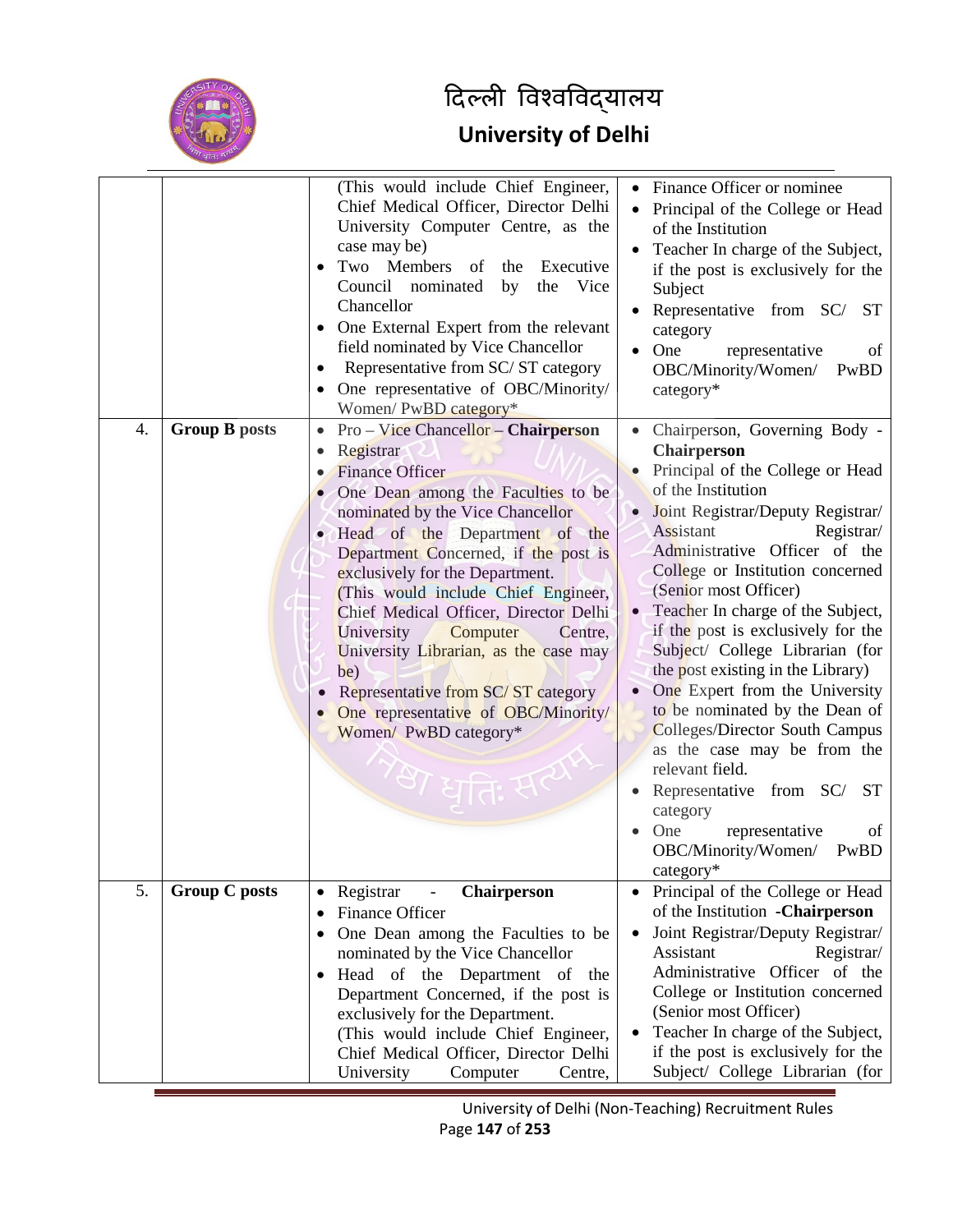

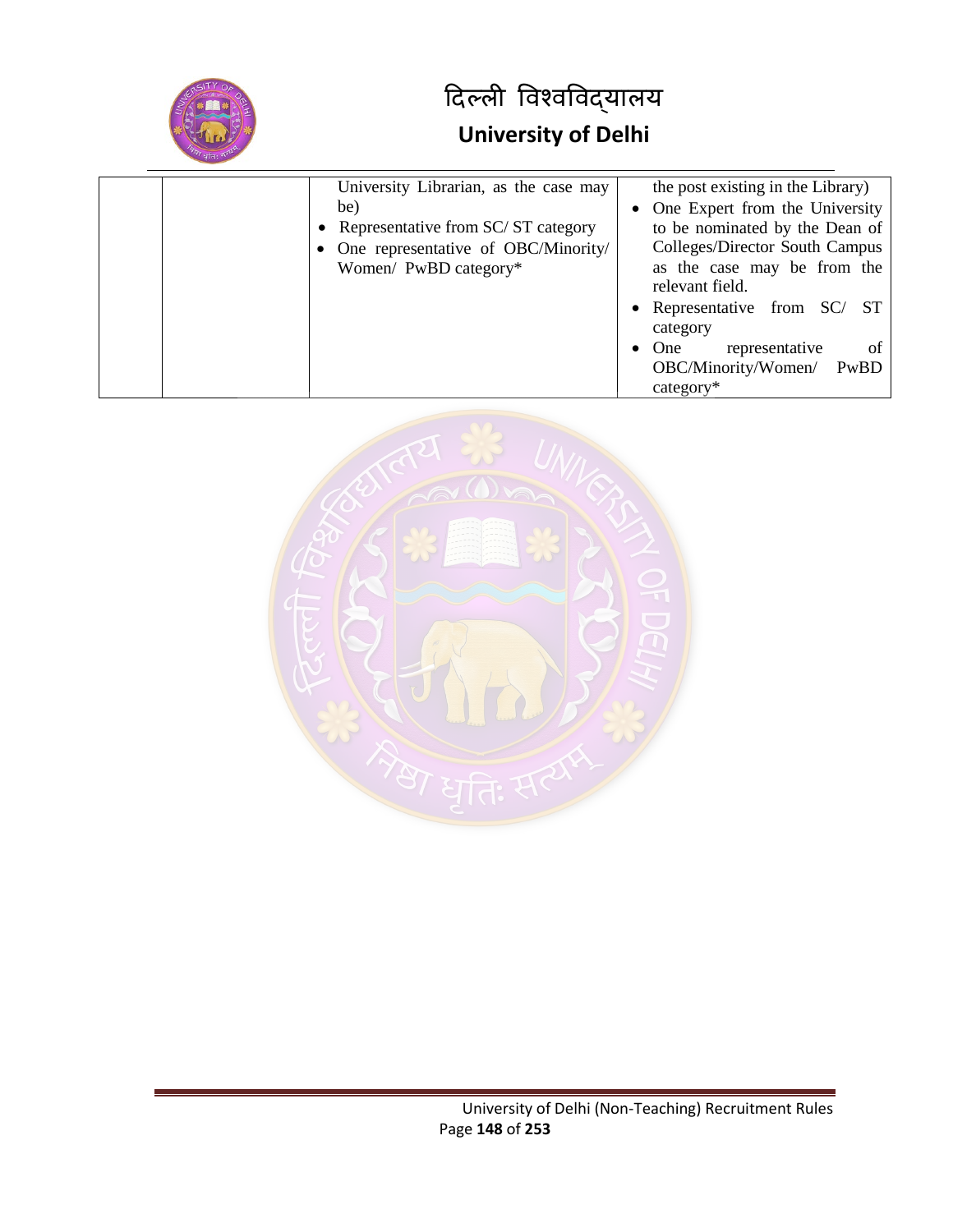

#### **Composition of Screening Committee for Direct Recruitment/Open Selection**

| S. No | <b>Category of Posts</b>  | <b>Composition for University</b>           | <b>Composition for Colleges</b>                     |  |  |
|-------|---------------------------|---------------------------------------------|-----------------------------------------------------|--|--|
|       | Posts higher than         | • Dean of Colleges/Director SDC<br>$\equiv$ | Not Applicable                                      |  |  |
|       | the post of Deputy        | Chairperson                                 |                                                     |  |  |
|       | Registrar                 | Two Senior Faculty nominated by the         |                                                     |  |  |
|       |                           | <b>Vice Chancellor</b>                      |                                                     |  |  |
|       |                           | One representative from SC/ ST              |                                                     |  |  |
|       |                           | category                                    |                                                     |  |  |
| 2.    | Deputy Registrar/         | • Controller<br>of<br>Examination/Dean,     | Principal – Chairperson<br>$\bullet$                |  |  |
|       | <b>Assistant</b>          | Examination - Chairperson                   | One member of the Governing Body to                 |  |  |
|       | <b>Registrar/Administ</b> | • Dean of a faculty to be nominated by      | be nominate by Chairman, Governing                  |  |  |
|       | rative Officer            | Vice-Chancellor                             | <b>Body</b>                                         |  |  |
|       |                           | One Professor to be nominated by the        | • A senior faculty to be nominated by the           |  |  |
|       |                           | Vice-Chancellor                             | Principal                                           |  |  |
|       |                           | One representative from<br><b>SC/ST</b>     | • One representative<br>SC/ST<br>from               |  |  |
|       |                           | category                                    | category                                            |  |  |
| 3.    | <b>Other Group A</b>      | • One Dean of the faculties from the        | • Principal - Chairperson                           |  |  |
|       |                           | related discipline field - Chairperson      | • Teacher in charge in case the post                |  |  |
|       |                           | HOD of Department concerned                 | belongs to a particular subject.                    |  |  |
|       |                           | One Professor nominated by Vice-            | A senior faculty to be nominated by the             |  |  |
|       |                           | Chancellor                                  | Principal                                           |  |  |
|       |                           | SC/ST<br>representative<br>One<br>from      | One<br>SC/ST<br>representative<br>from<br>$\bullet$ |  |  |
|       |                           | category                                    | category                                            |  |  |
| 4.    | <b>Group B</b>            | • Registrar<br>his<br>nominee<br><b>or</b>  | Principal – Chairperson                             |  |  |
|       | (only for posts for       | <b>Chairperson</b>                          | • Administrative Officer                            |  |  |
|       | which interview is        | · Joint Registrar/ Deputy Registrar         | • Teacher In charge of the subject                  |  |  |
|       | part of recruitment       | (Estab. Non-Teaching)                       | (College Librarian for posts pertaining             |  |  |
|       | process.)                 | Joint Registrar/ Deputy Registrar           | to Library)                                         |  |  |
|       |                           | (Recruitment                                | SC/ST<br>representative<br>One<br>from<br>$\bullet$ |  |  |
|       |                           | SC/ST<br>representative<br>from<br>One      | category                                            |  |  |
|       |                           | category                                    |                                                     |  |  |

#### **Note:**

1. \*Where the Selection Committee is constituted for making recruitment to 10 or more vacancies in any level of posts or services, it shall be mandatory to have one member belonging to SC/ST, one member belonging to OBC category and one member belonging to minority community in such Committees/ Boards. Further, one of the members ofthe Selection Committee/ Board, whether from the general category or from the minority community or from the SC/ST/OBC community should be a lady failing which a lady membershould be co- opted on the Committee/Board. It may also be ensured that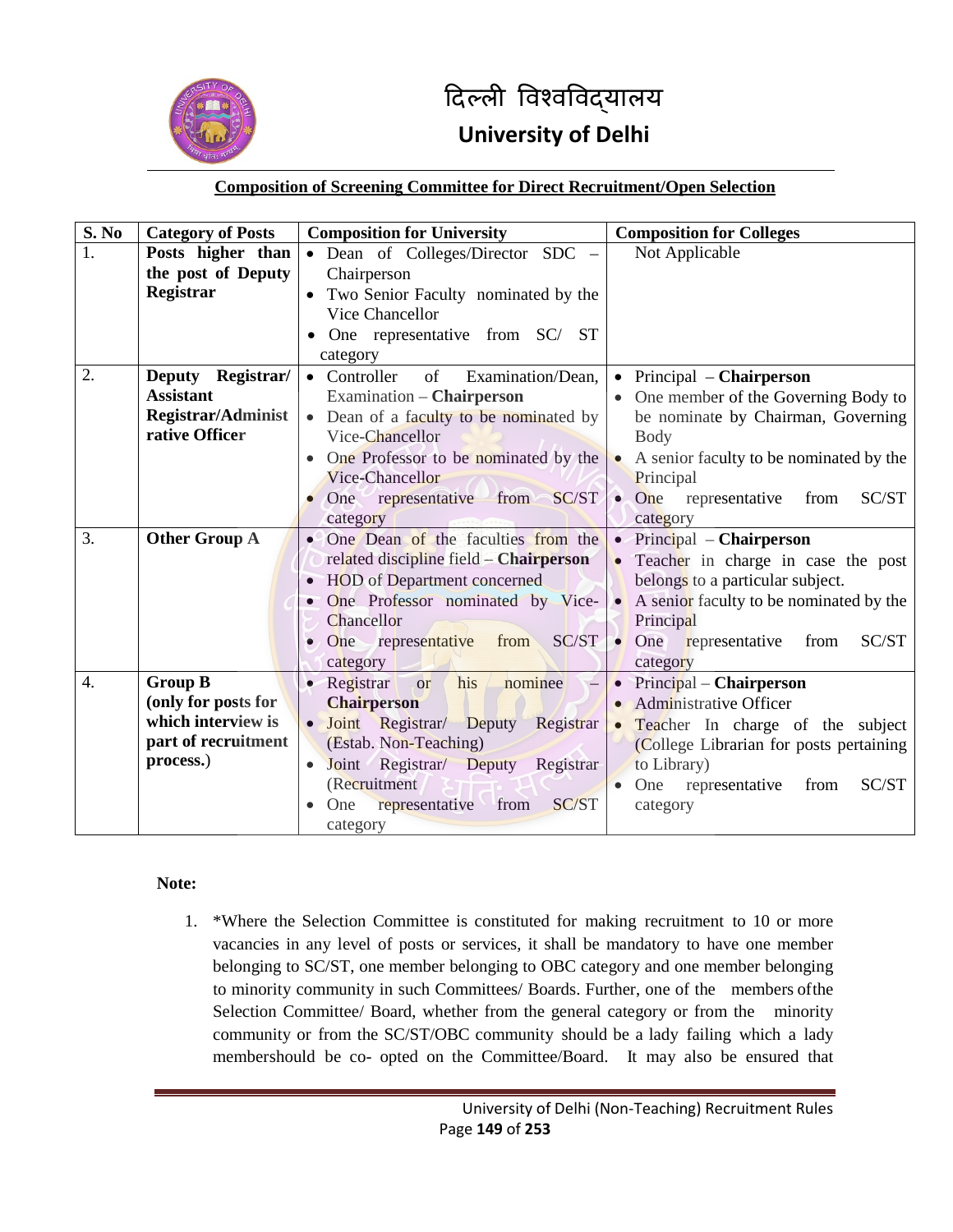

where the number of vacancies against which selection is to be made is less than ten, no effort should be spared in finding the SC/ST, OBC officer and the Minority Committee Officer and a lady officer, for inclusion in such Committees/Boards.

- 2. At least three members including the Chairperson but excluding the representative of designated reserved categories. Presence of representative of the designated reserved category, as indicated in the relevant tables will however be mandatory.
- 3. For Group B (Non-Gazette level posts) and Group C the skill test may be conducted in accordance with Scheme of Examination.
- 4. For such Group B and Group C posts, where interview is not part of recruitment process, the Selection Committee will recommend the candidates on the basis of written test and/ or skill test.

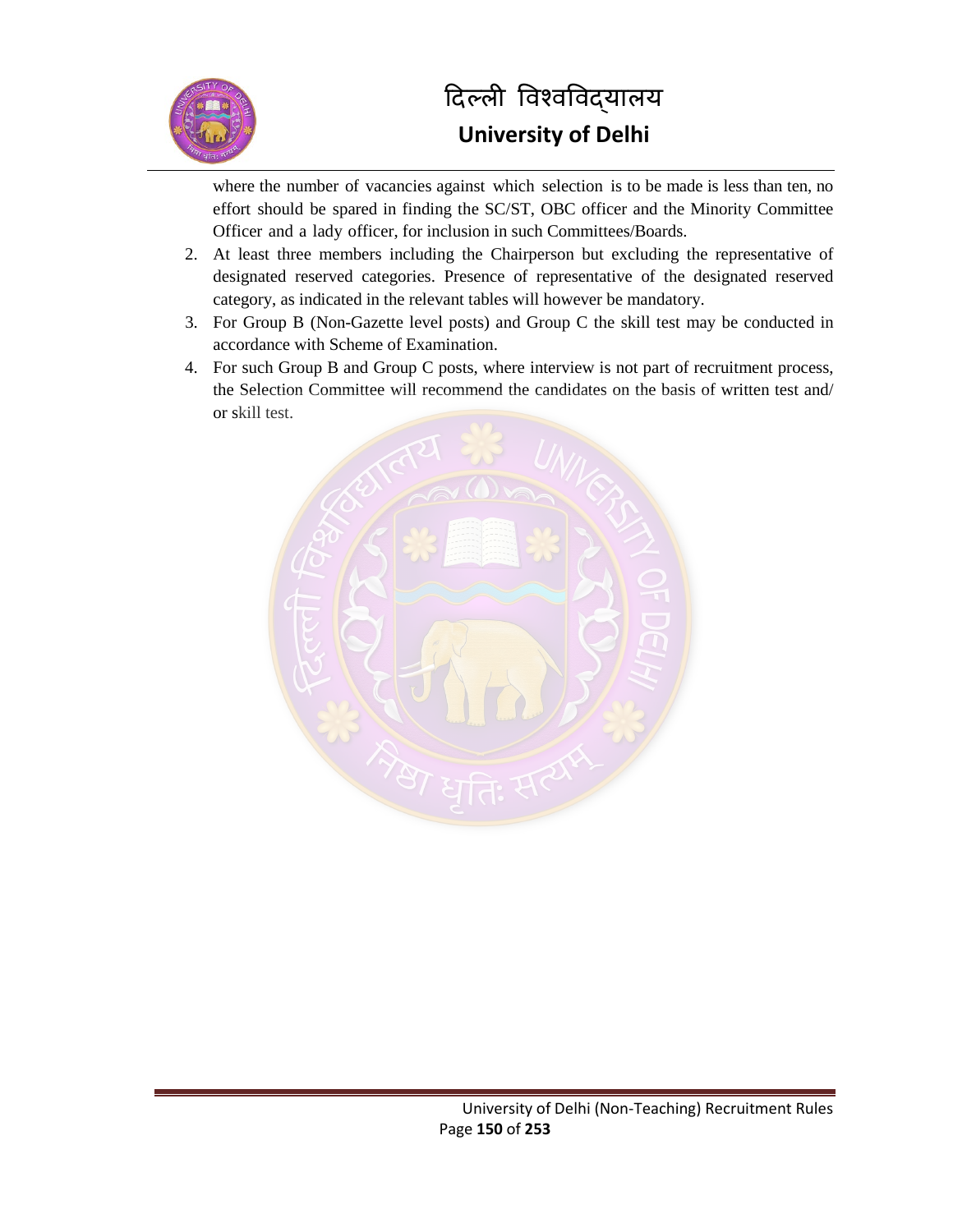

#### **Appendix-2 to the Schedule**

#### **Composition of Departmental Promotion Committees (DPCs)**

| <b>S. No</b> | <b>Category of Posts</b>   | <b>Composition for University</b>                      | <b>Composition for Colleges</b>                                  |  |
|--------------|----------------------------|--------------------------------------------------------|------------------------------------------------------------------|--|
| 1.           | Registrar<br><b>Deputy</b> | • Pro Vice Chancellor - Chairperson                    | Governing<br>• Chairperson,<br><b>Body</b>                       |  |
|              | equivalent<br>and          | • Dean of Colleges or Director, South                  | <b>Chairperson</b>                                               |  |
|              | posts                      | Campus                                                 | • Nominee of the Dean of Colleges or                             |  |
|              |                            | Treasurer                                              | Director, South Campus                                           |  |
|              |                            | Registrar<br>٠                                         | <b>Registrar or Nominee</b>                                      |  |
|              |                            | Controller of Exams/Dean (Exams)                       | <b>Finance Officer or Nominee</b>                                |  |
|              |                            | representative<br>from<br>SC/ST<br>One                 | Principal or Head of the Institution                             |  |
|              |                            | category                                               | from<br>One<br>representative<br>SC/ST<br>category               |  |
| 2.           | All other Group A          | • $Pro - Vice$ Chancellor - Chairperson                | • Chairperson,<br>Governing<br>Body                              |  |
|              | posts                      | • Dean of Colleges or Director, South                  | <b>Chairperson</b>                                               |  |
|              |                            | Campus<br>Treasurer                                    | • Principal of the College or Head of the<br>Institution         |  |
|              |                            | Registrar                                              | • Nominee of the Dean of Colleges or                             |  |
|              |                            | Head of the Department of the                          | Director, South Campus                                           |  |
|              |                            | Department Concerned, if the post is                   | • Nominee of the Registrar                                       |  |
|              |                            | exclusively for the Department.                        | • Teacher In charge of the Subject, if the                       |  |
|              |                            | (This would include Chief Engineer,                    | post is exclusively for the Subject                              |  |
|              |                            | Chief Medical Officer, Director Delhi                  | One<br>representative<br>from<br>$\bullet$<br>SC/ST              |  |
|              |                            | University Computer Centre, as the                     | category                                                         |  |
|              |                            | case may be)<br>SC/ST                                  |                                                                  |  |
|              |                            | One<br>representative<br>from<br>$\bullet$<br>category |                                                                  |  |
| 3.           | <b>Group B posts</b>       | • Pro-Vice-Chancellor - Chairperson                    | • Principal – Chairperson                                        |  |
|              |                            | <b>Registrar or Joint Registrar</b>                    | • Nominee of the Registrar                                       |  |
|              |                            | <b>Finance Officer</b><br>٠                            | Registrar/Deputy<br>Joint<br>Registrar/<br>$\bullet$             |  |
|              |                            | Head of the Department of the                          | Assistant Registrar of the University as                         |  |
|              |                            | Department Concerned, if the post is                   | an expert to be nominated by the Dean                            |  |
|              |                            | exclusively for the Department.                        | of Colleges/Director, South Campus.                              |  |
|              |                            | (This would include Chief Engineer,                    | Registrar/Deputy<br>Registrar/<br>Joint                          |  |
|              |                            | Chief Medical Officer, Director Delhi                  | Assistant Registrar/ Administrative                              |  |
|              |                            | Computer<br>University<br>Centre,                      | Officer of the College or Institution                            |  |
|              |                            | University Librarian, as the case may<br>be)           | concerned (Senior-most).<br>Teacher In charge of the Subject, if |  |
|              |                            | SC/ST<br>One<br>representative<br>from                 | the post is exclusively for the Subject/                         |  |
|              |                            | category                                               | College Librarian (for the post                                  |  |
|              |                            |                                                        | existing in the Library)                                         |  |
|              |                            |                                                        | One<br>representative<br>SC/ST<br>from                           |  |
|              |                            |                                                        | category                                                         |  |
|              |                            |                                                        |                                                                  |  |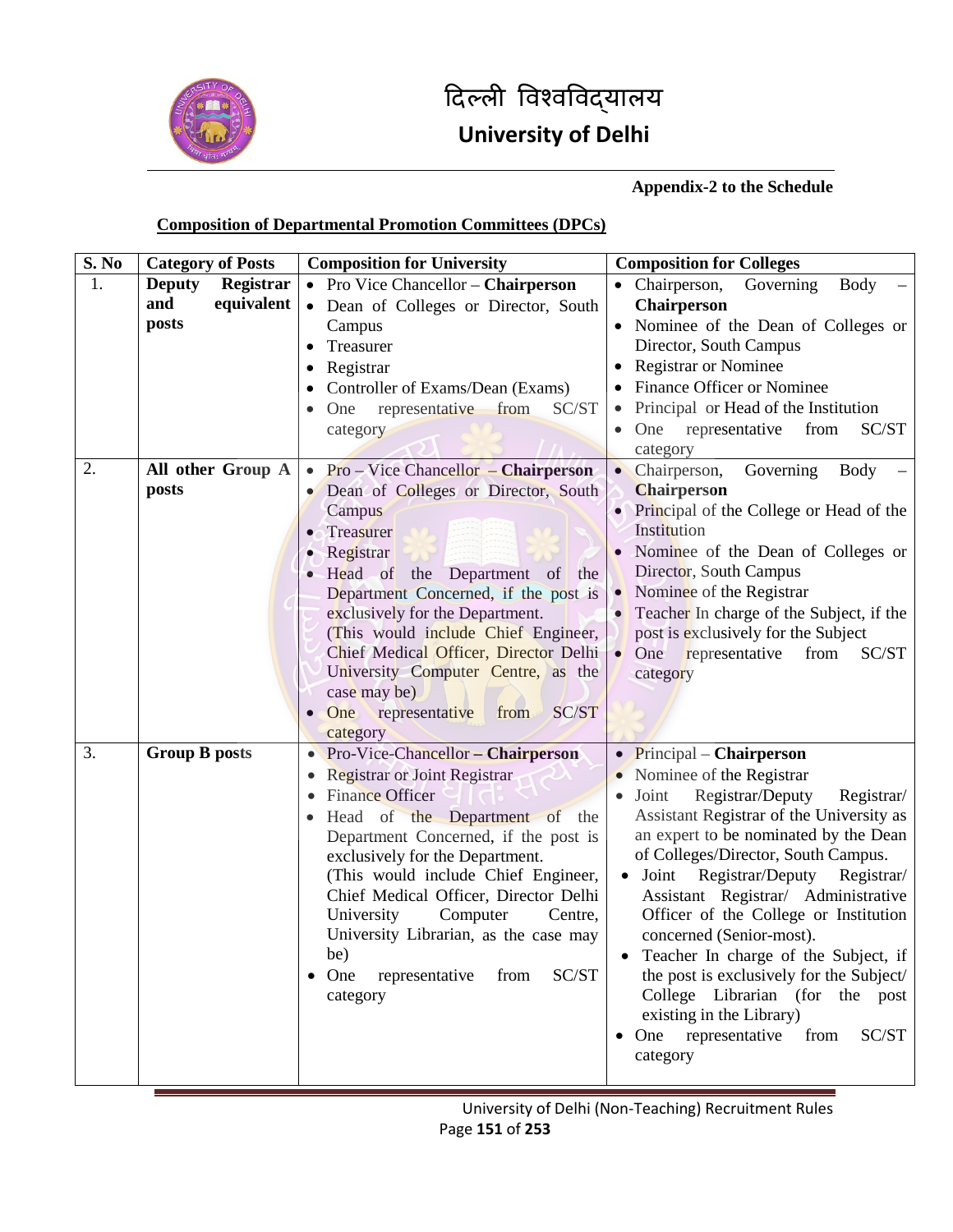

| S. No | <b>Category of Posts</b> | <b>Composition for University</b>                                                                                                                                                                                                                                                                                                                                                                     | <b>Composition for Colleges</b>                                                                                                                                                                                                                                                                                                                                                                                                                                            |  |
|-------|--------------------------|-------------------------------------------------------------------------------------------------------------------------------------------------------------------------------------------------------------------------------------------------------------------------------------------------------------------------------------------------------------------------------------------------------|----------------------------------------------------------------------------------------------------------------------------------------------------------------------------------------------------------------------------------------------------------------------------------------------------------------------------------------------------------------------------------------------------------------------------------------------------------------------------|--|
| 4.    | <b>Group C posts</b>     | • Registrar – Chairperson<br>Finance Officer or his nominee<br>Head of the Department of the<br>Department Concerned, if the post is<br>exclusively for the Department.<br>(This would include Chief Engineer,<br>Chief Medical Officer, Director Delhi<br>University Computer<br>Centre,<br>University Librarian, as the case may<br>be)<br>Deputy Registrar (Estab.)/Assistant<br>Registrar (Estab) | Principal – Chairperson<br>• Nominee of Registrar<br>Registrar/Deputy<br>$\bullet$ Joint<br>Registrar/<br>Assistant Registrar of the University as<br>an expert to be nominated by the Dean<br>of Colleges/Director, South Campus.<br>• Joint Registrar/Deputy Registrar/<br>Assistant Registrar/ Administrative<br>Officer of the College or Institution<br>concerned. (Senior most).<br>Teacher In charge of the Subject, if<br>the post is exclusively for the Subject/ |  |
|       |                          | One representative from SC/ST/OBC/<br>PwBD category                                                                                                                                                                                                                                                                                                                                                   | College Librarian (for the post<br>existing in the Library)<br>One representative from SC/ST/OBC/<br>PwBD category                                                                                                                                                                                                                                                                                                                                                         |  |

- 1. At least three members including the Chairperson but excluding the representative of designated reserved categories. Presence of representative of the designated reserved category, as indicated in the relevant tables will however be mandatory.
- 2. For Group B posts (for which there is no provision for interview) and Group C posts, skill test may be conducted in accordance with the scheme of examination.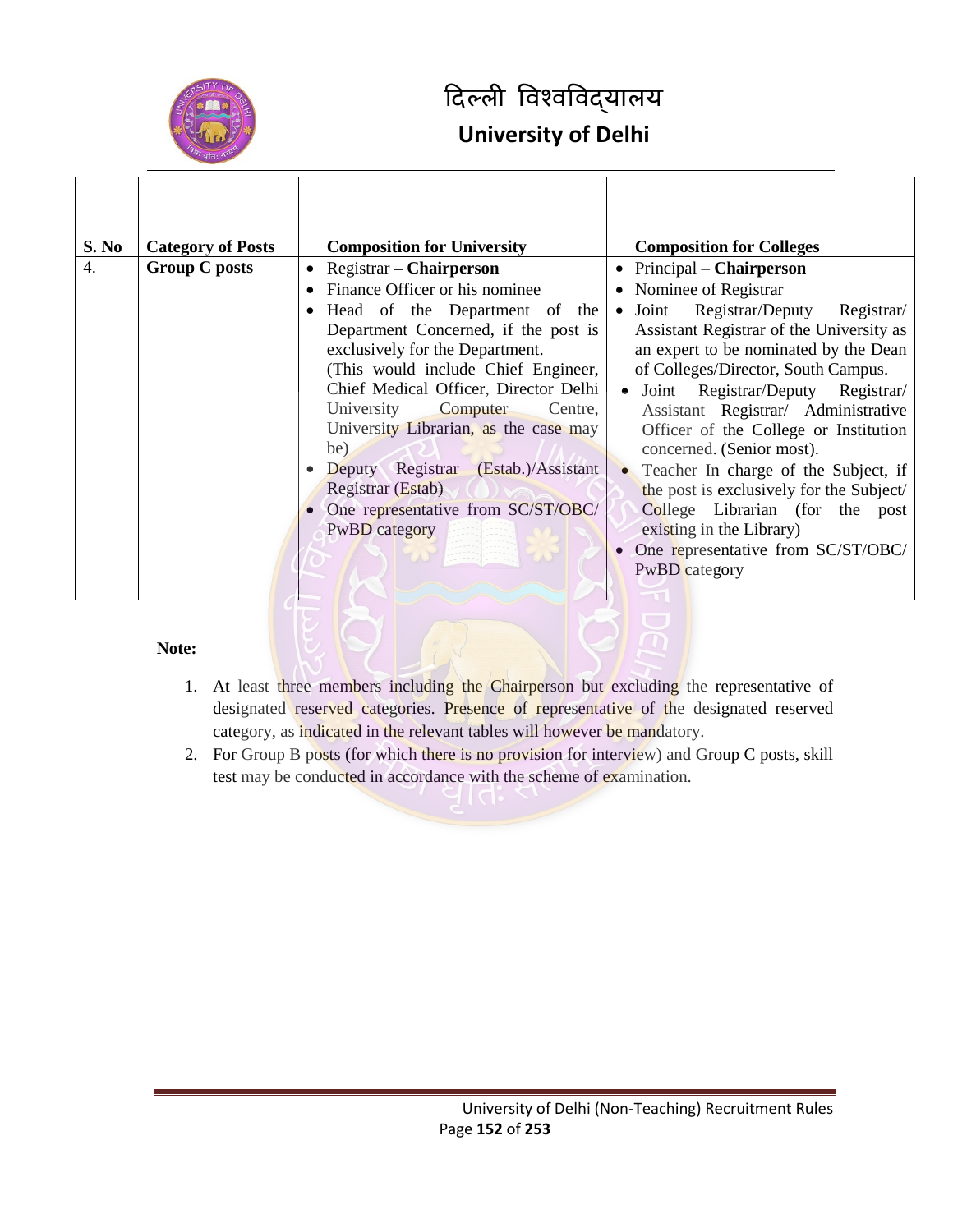

#### **Appendix-3 to the Schedule**

#### **Composition of the Committee for Promotion through LDE (To Examine the Eligibility of the Candidate, Who Has Cleared the LDE)**

| S. No | <b>Category of Posts</b> |  | <b>Composition for University</b>          | <b>Composition for Colleges</b>            |  |
|-------|--------------------------|--|--------------------------------------------|--------------------------------------------|--|
| 1.    | Group $B$ and $C$        |  | • Joint Registrar/ Deputy Registrar of the | $\bullet$ Principal – Chairperson          |  |
|       | posts                    |  | Establishment Non-Teaching<br>$\sim$       | Joint<br>Registrar/<br>Deputy<br>$\bullet$ |  |
|       |                          |  | <b>Chairperson</b>                         | Registrar/Assistant Registrar<br>- of      |  |
|       |                          |  | Joint Registrar/ Deputy Registrar of the   | University to be nominated by Dean of      |  |
|       |                          |  | <b>Recruitment Section</b>                 | Colleges/Director, South Campus            |  |
|       |                          |  | Nominee of the Head of<br>the              | • Joint Registrar/Deputy Registrar/        |  |
|       |                          |  | Department concerned, if the post is       | Assistant Registrar/ Administrative        |  |
|       |                          |  | exclusively for the Department.            | Officer of the College or Institution      |  |
|       |                          |  | (This would include Nominee of Chief       | concerned. (Senior most).                  |  |
|       |                          |  | Engineer, Chief Medical Officer,           | One representative from<br>SC/ST           |  |
|       |                          |  | Director Delhi University Computer         | category                                   |  |
|       |                          |  | Centre, University Librarian, as the       |                                            |  |
|       |                          |  | case may be)                               | $\Box$                                     |  |
|       |                          |  | SC/ST<br>One representative from           |                                            |  |
|       |                          |  | category                                   |                                            |  |

- 1. At least three members including the Chairperson but excluding the representative of designated reserved categories. Presence of representative of the designated reserved category, as indicated in the relevant tables will however be mandatory.
- 2. For Group B (Non-Gazette level posts) and Group C the skill test may be conducted in accordance with Scheme of Examination.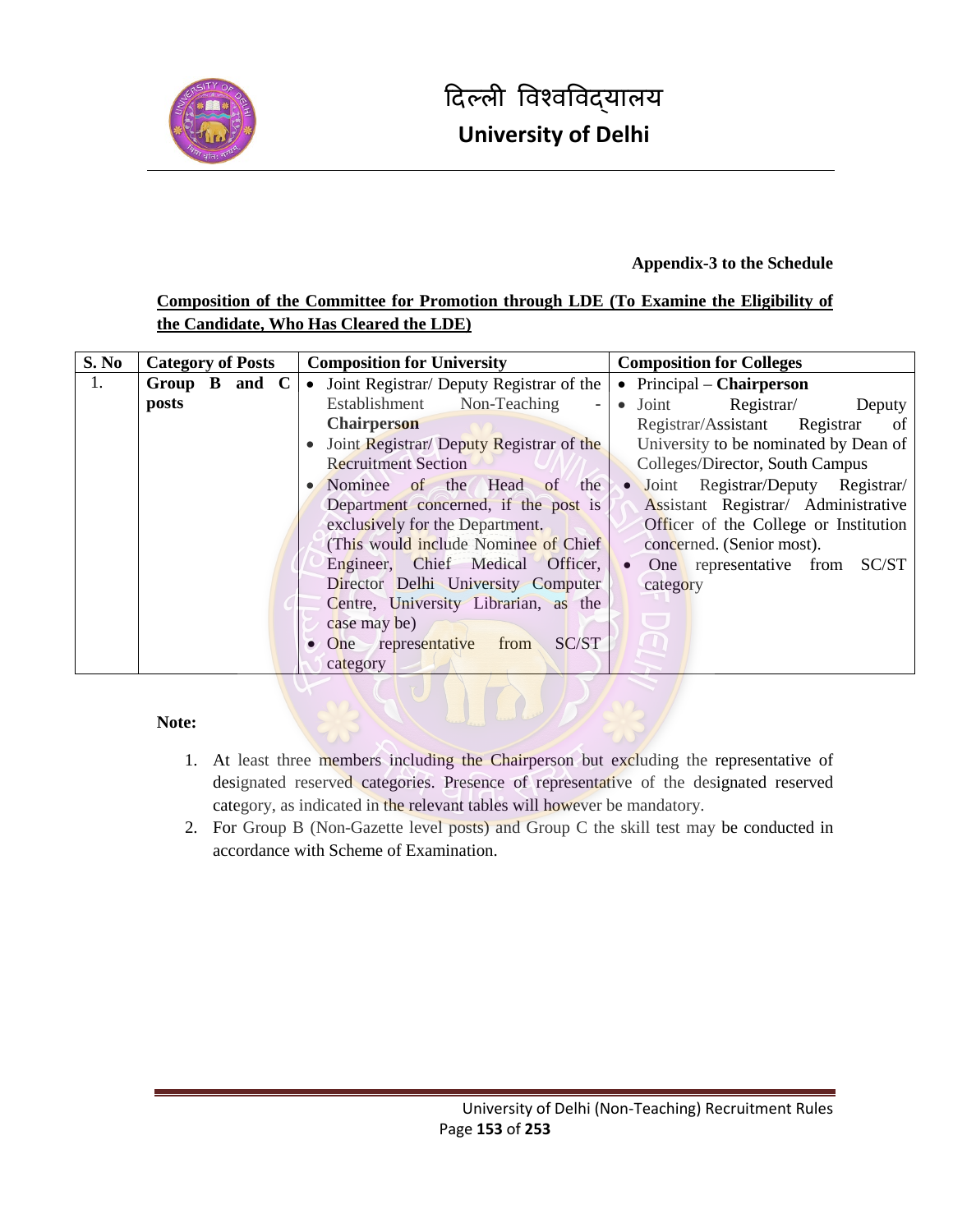

**Appendix-4 to the Schedule** 

#### **Scheme of Examination for the posts included in the Schedule (As applicable) .**

**(The tests as indicated in the Scheme of Examination detailed below may be computer based or otherwise. For Computer based tests, the candidates will be required to mark/type their responses including that for the descriptive papers on the computer).**

#### **4.1 Scheme of Examination for Assistant Registrar/Assistant Controller of Examination/ Administrative Officer:**

#### **4.1.1. Scheme of Examination for recruitment to the post of Assistant Registrar/Assistant Controller of Examination/ Administrative Officer by direct recruitment:**

The following shall be the Scheme of Examination, components of written test, personality test and its syllabus for recruitment to the post of **Assistant Registrar/Assistant Controller of Examination/ Administrative Officer** by direct recruitment:

| <b>Written Test</b> |                                                     |                     | Interview/              |  |  |  |
|---------------------|-----------------------------------------------------|---------------------|-------------------------|--|--|--|
|                     |                                                     |                     | <b>Personality Test</b> |  |  |  |
| MCQ Type            | Time:2 hours*                                       | Max. marks allowed: | Max. marks              |  |  |  |
| $(150$ questions)   |                                                     | 150 marks           | allowed:                |  |  |  |
| Paper I             |                                                     |                     | 150 marks               |  |  |  |
| Descriptive         | Time: 2 hours*                                      | Max. marks          |                         |  |  |  |
| Type                |                                                     | Allowed: 150 marks  |                         |  |  |  |
| Paper II            |                                                     |                     |                         |  |  |  |
|                     | <b>Total Marks</b> $(150 + 150 + 150)$<br>450 marks |                     |                         |  |  |  |

#### **I. Scheme of the Examination**:

 \*15 minutes extra per hour would be given to Visually Handicapped, Cerebral Palsy candidates or similarly placed candidates from PwBD category.

#### **II. Components of Written Test:**

|                   |                                                  | <b>Duration: 2 hours each</b> |              |  |
|-------------------|--------------------------------------------------|-------------------------------|--------------|--|
| <b>COMPONENTS</b> |                                                  | OF<br>NO.<br><b>QUESTIONS</b> | <b>MARKS</b> |  |
| Paper I           | <b>Test of General Studies</b>                   | l 50                          | 150.         |  |
| Paper II          | <b>Educational Administration and Management</b> |                               | 150          |  |
| <b>TOTAL</b>      |                                                  |                               | 300          |  |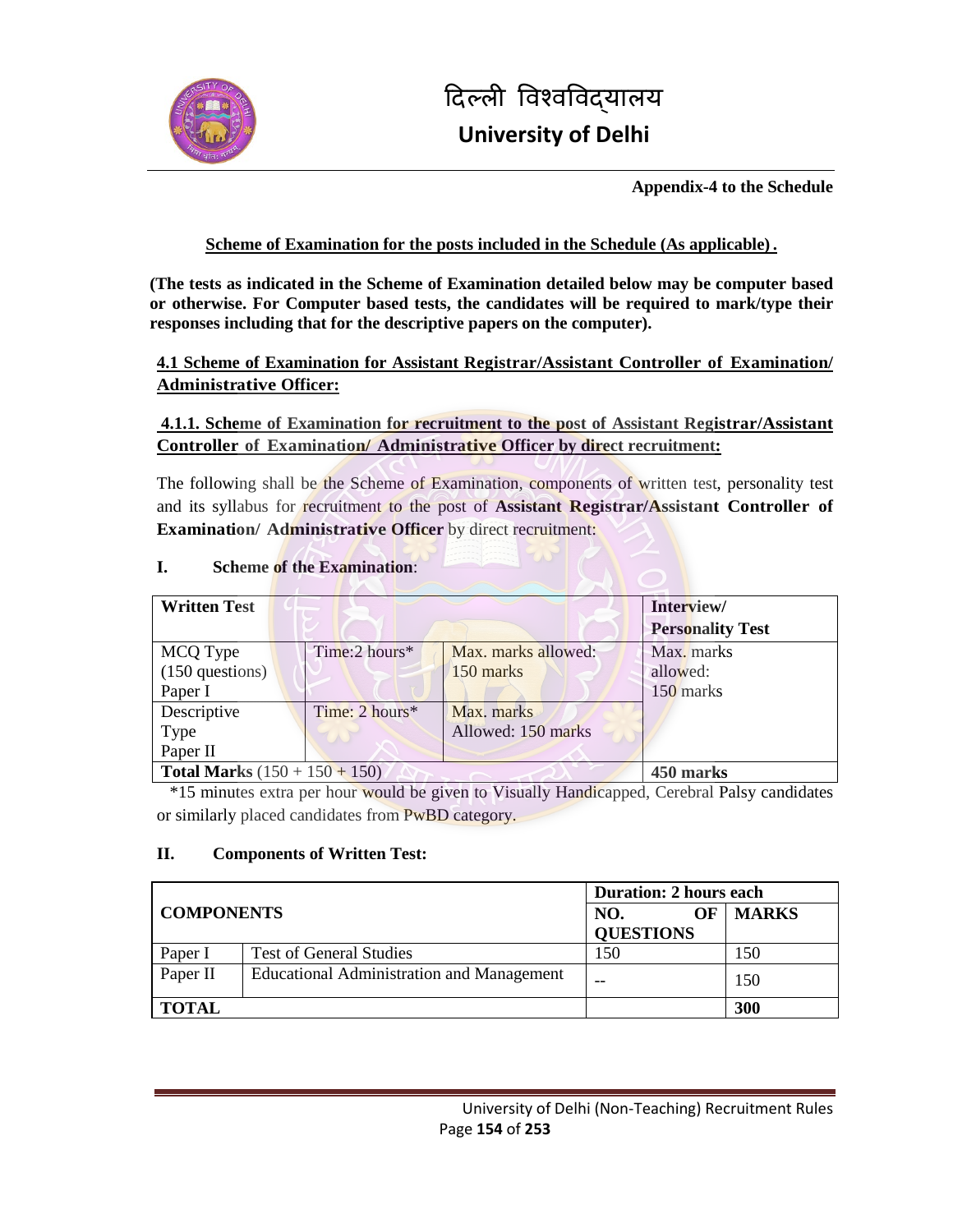

#### **III. Syllabus**:

#### **Paper I: Test of General Studies** (MCQ Type)

Questions will be designed to test the ability of the candidate's **General Studies** viz., General Science, current events of national and international importance, History of India and Indian National Movement, Indian and World Geography, Indian Polity & Economy, General Mental Ability.

Questions on **General Science** will cover general appreciation and understanding of science including matters of everyday observation and experience, as may be expected of a well-educated person who has not made a special study of any particular scientific discipline.

In **Current Events**, knowledge of significant national and international events will be tested.

In **History of India**, emphasis will be on broad general understanding of the subject in its social, economic and political aspects.

Questions on the **Indian National Movement** will relate to the nature and character of the nineteenth century resurgence, growth of nationalism and attainment of Independence.

In **Geography,** emphasis will be on Geography of India. Questions on the Geography of India will relate to physical, social and economic Geography of the country, including the main features of Indian agricultural and natural resources.

Questions on **Indian Polity and Economy** will test knowledge of the country's political system and Constitution of India, Panchayati Raj, Social systems and economic developments in India.

On **General Mental Ability**, the candidates will be tested on reasoning and analytical abilities.

#### **Paper II: Educational Administration and Management (Descriptive Type)**

The questions will be designed to test the ability of the candidate's knowledge and awareness on higher education system in India, its regulatory bodies and recent developments in the field, basic concepts and principles of Public Administration including Organization, Hierarchy, Unity of command, Span of control, Authority and Responsibility, Co-ordination, Centralization and Decentralization, Delegation, Supervision, Line and Staff.

Personnel Administration including recruitment, training, promotion, pay scale and service conditions, Union-Management Relationship.

Financial Administration including budget, formulation and execution of budget.

Application of Information Communication Technology (ICT) and other modern technologies in the University system.

> University of Delhi (Non-Teaching) Recruitment Rules Page **155** of **253**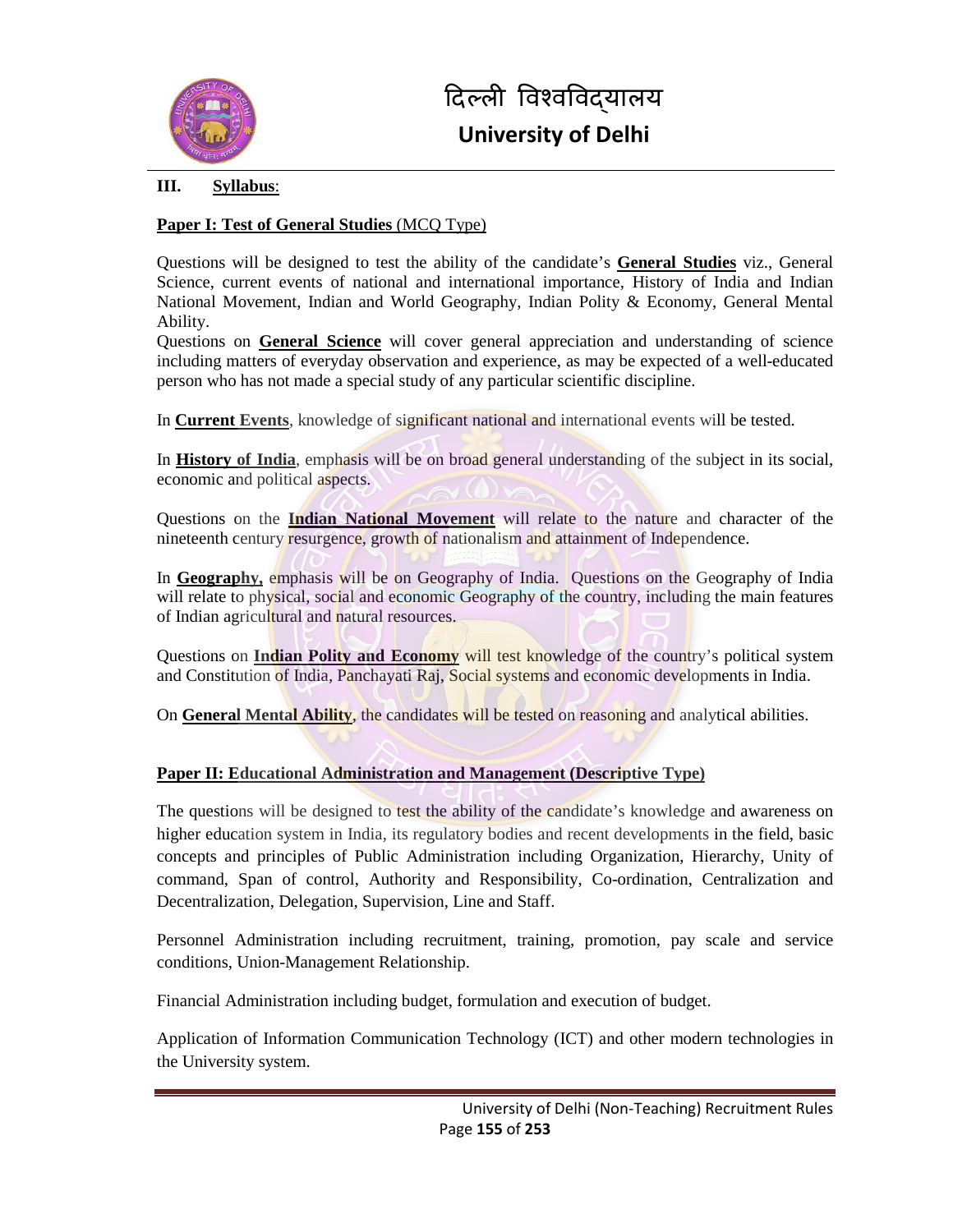

#### **IV. Personality Test/Interview:**

The interview/personality test shall be conducted in such a manner that the candidates' suitability for the post is probed among other things, through academic qualifications, relevant experience, extra-curricular activities, general awareness/knowledge, communication and problem solving skills and overall personality etc.

- 1. The question paper would be bilingual (English and Hindi) and the applicant will have the option to respond in either of the languages. However, the same medium of language must be used throughout.
- 2. The questions in the written test will be of the level of degree/diploma/examination, which is defined as the minimum eligibility for the respective post.
- 3. The minimum qualifying marks for Paper I and Paper II separately shall be 45% for the unreserved posts and 40% for the posts reserved for OBC category and 35% for the posts reserved for SC/ST/ PwBD category. If the number of candidates qualifying is more than 30 times the advertised posts, the merit list would be restricted to 30 times the advertised posts for shortlisting the candidates for Interview.
- 4. Answer script of Paper-II of a candidate would be evaluated, only if the candidate qualifies in Paper-I.
- 5. There shall be negative marking for wrong answers in Paper I to the tune of  $1/4<sup>th</sup>$  of marks allocated per question.
- 6. Merit list shall be drawn only for candidates who qualify both the Papers I and II and Personality Test/Interview separately. The Merit list shall be drawn on the basis of combined scores of both the papers and interview. However, the candidate must score at least 50% in Personality Test/Interview.
- 7. In case of bunching/bracketing of candidates in the results of the written test, the priority/merit list would be decided as follows:
	- a) The candidate having more marks in aggregate in the examination/degree/diploma which is defined as the minimum eligibility for the respective post will be given preference.
	- b) In case of further bunching/bracketing of candidates, candidate senior in age will be given preference.
	- c) In case option at (a) and (b) is exhausted, it will be decided through draw of lots.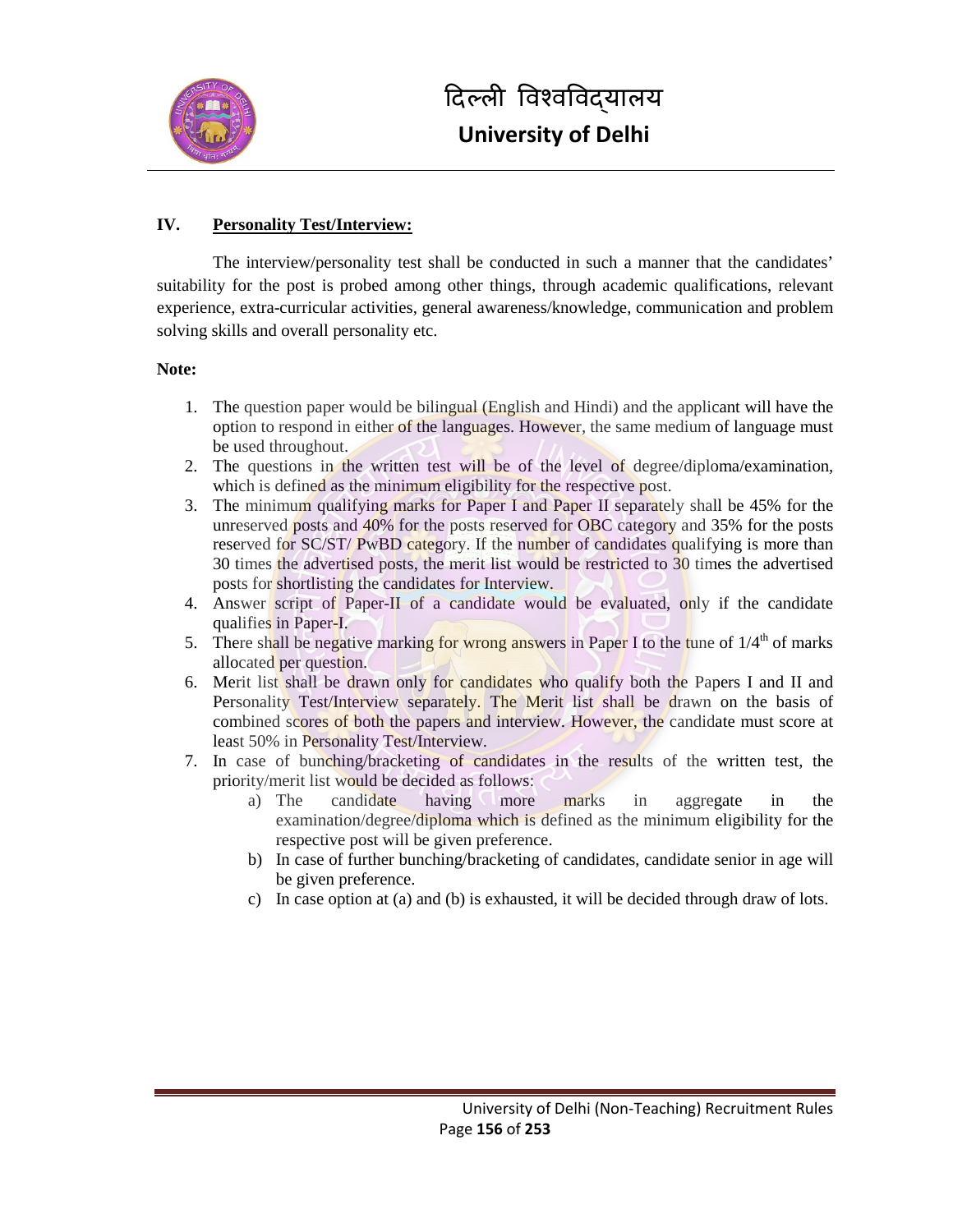

#### **4.5. Library Posts:**

#### **4.5.1 Scheme of Examination for Direct Recruitment to the post of Professional Assistant**

The following shall be the scheme of Examination. Components of written test and its syllabus for recruitment to the post of Professional Assistant by direct recruitment:

#### **A. Scheme of the Examination**:

| Paper -I (MCQ)                                | Time: $2 \text{ hrs.}^*$ | Max. Marks:             |  |
|-----------------------------------------------|--------------------------|-------------------------|--|
| Library Aptitude, General Awareness etc.      |                          | 300 marks               |  |
| $(150$ questions)                             |                          | $(150$ questions)       |  |
| $Paper - II$                                  | Time: $3 \text{ hrs.}^*$ | Max. Marks:             |  |
| Library System etc.                           |                          | 150 marks               |  |
| <b>Skill Test</b>                             | Time: 1 hrs.             | The test will be of 50  |  |
| Skills pertaining to subject matter of the    |                          | marks. To qualify the   |  |
| concerned post would be assessed through a    |                          | candidate should obtain |  |
| skill test to be conducted by the concerned   |                          | 25 marks.               |  |
| department/institution under the direct       |                          | This will however be    |  |
| supervision of University Librarian, Deputy   |                          | only qualifying<br>in   |  |
| Librarian, College Librarian/or equivalent    |                          | nature.                 |  |
| rank.                                         |                          |                         |  |
| The skill test shall be conducted in a manner |                          |                         |  |
| to check the practical knowledge of the       |                          |                         |  |
| candidate in handling various processes       |                          |                         |  |
| associated with Library's functioning.        |                          |                         |  |
|                                               |                          |                         |  |
| Total Marks $(300+150)$                       |                          | 450 marks               |  |

 \*15 minutes extra per hour would be given to Visually Handicapped, Cerebral Palsy candidates or similarly placed candidates from PwBD category.

|             |                                   | <b>DURATION: 2 hours</b>      |              |
|-------------|-----------------------------------|-------------------------------|--------------|
| $Paper - I$ | <b>TEST COMPONENTS</b>            | OF<br>NO.<br><b>QUESTIONS</b> | <b>MARKS</b> |
| (i)         | Library Aptitude                  | 50                            | 100          |
| (ii)        | <b>General Awareness</b>          | 25                            | 50           |
| (iii)       | <b>Reasoning Ability</b>          | 25                            | 50           |
| (iv)        | <b>Mathematical Ability</b>       | 25                            | 50           |
| (v)         | Test of Language English or Hindi | 25                            | 50           |
|             | <b>TOTAL</b>                      | 150                           | 300          |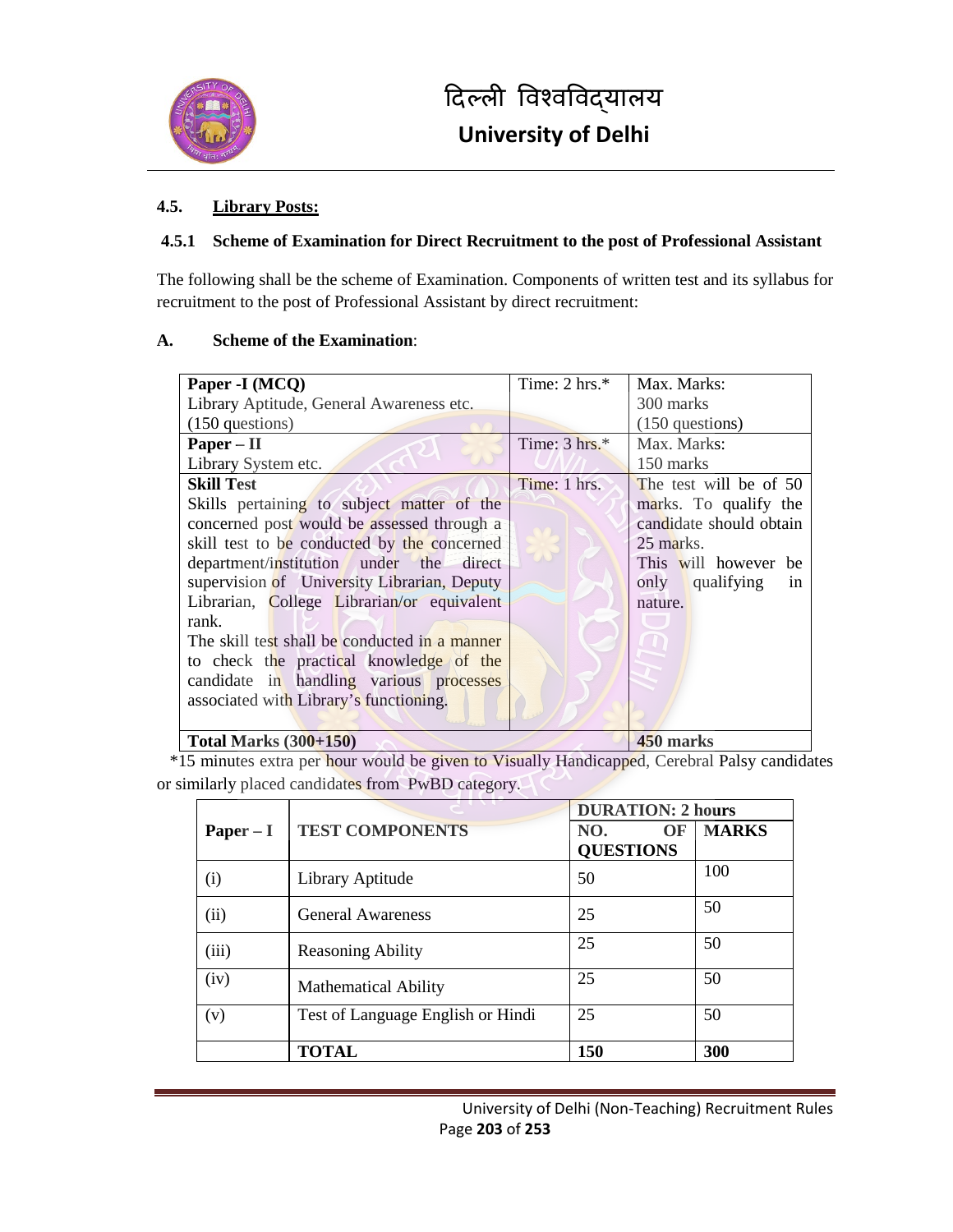

#### **B. Detailed Syllabus for Paper I:**

**(i) Library Aptitude:** Questions will be designed to test the knowledge and awareness on Library Information Science and recent development in the field of Library Science. The questions may be from all the spheres of library science.

**(ii) General Awareness:** Questions will be designed to test the ability of the candidate's General Awareness of the environment and its relevance to the society. The questions will also be designed to test knowledge of the current events and of such matters of everyday observation as may be expected of an educated person. The test will include questions relating to India and her neighboring countries, especially pertaining to History, Indian Polity & Constitution, Art & Culture, Geography, Economics, General Policy, Science & Scientific Research, National/International Organizations /Institutions, events etc.

**(iii) Reasoning Ability**: The syllabus of General Intelligence includes questions of both verbal and non-verbal types. Test may include questions on analogies, similarities, differences, space visualization, problem solving, analysis, judgment, decision making, visual memory, discrimination, observation, relationship, concepts, arithmetical reasoning, verbal and figure classification, arithmetical number series etc.

**(iv) Mathematical Ability:** The test of Arithmetical and Numerical Ability will cover Number System including questions on Simplification, Decimals, Fractions, L.C.M., H.C.F., Ratio & Proportion, Percentage, Average, Profit & Loss, Discount, Simple & Compound Interest, Mensuration, Time & Work, Time & Distance, Tables & Graphs, etc.

**(v) Test of Language English or Test of Language Hindi:** In addition to the testing of candidate's understanding of the English or Hindi Languages, its Vocabulary, Grammar, Sentence Structure, Synonyms, Antonyms and its correct usage etc. would also be tested.

**C. Paper - II**: The questions will be designed to test the ability of the candidate's knowledge and awareness on Library and Information Science and recent development in the field and on the following subjects.

| <b>Topic</b>                                         | <b>Marks allocated</b>         |
|------------------------------------------------------|--------------------------------|
| • Knowledge and application of Library and           | <b>Section 1 - MCQ</b>         |
| Information Science Procedures, rules & Regulations. | 100 marks (50 questions)       |
| • Knowledge of Computers with special reference      | <b>Section 2</b> – Descriptive |
| to knowledge of Library Software Packages of         | 50 marks (5 questions)         |
| Word Processing, Data Analysis Packages.             |                                |
|                                                      |                                |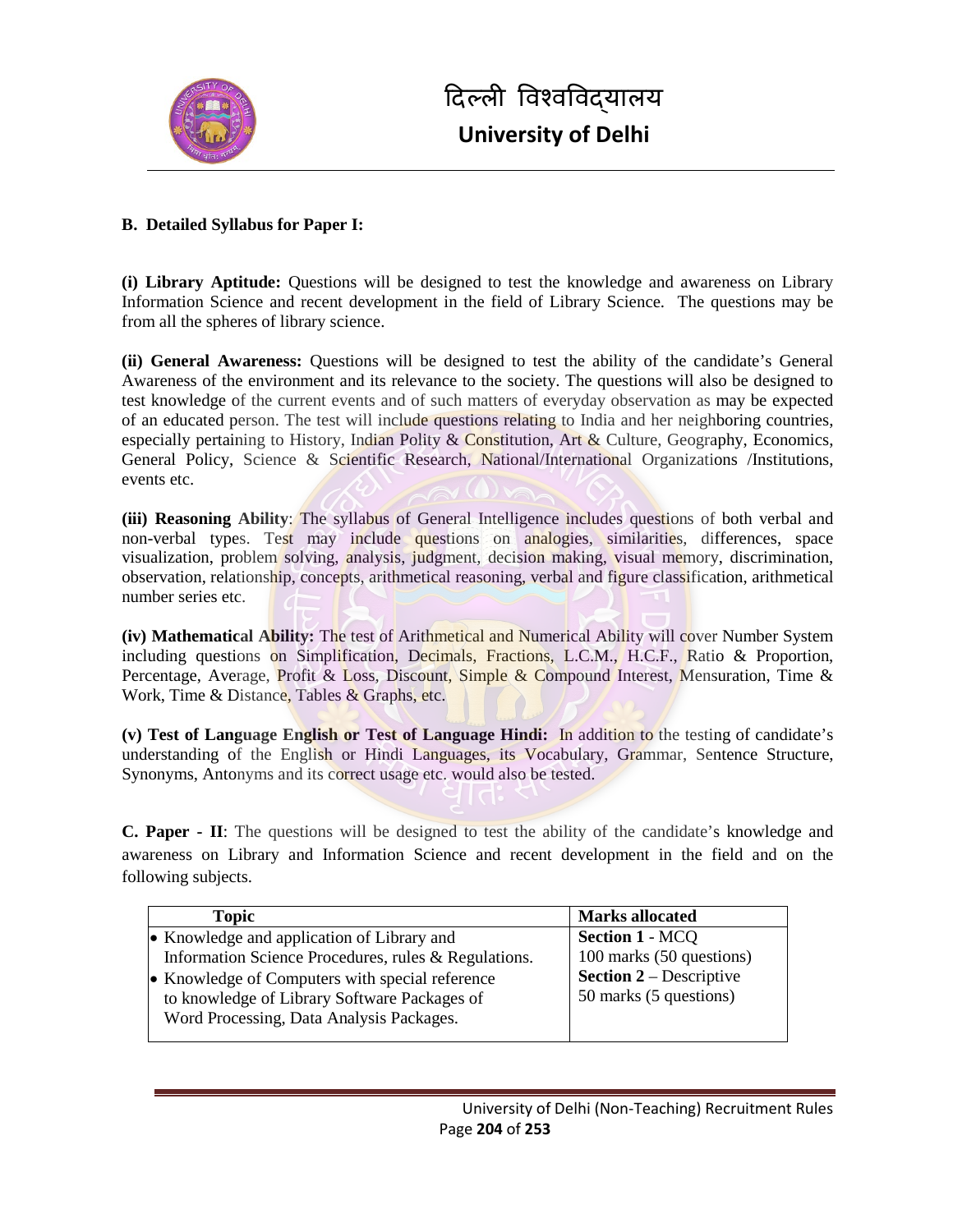

#### **D. Skill Test:**

The skill test shall be qualifying in nature and no additional credits for the same shall be allocated.

The skill test shall be conducted in a manner to check the practical knowledge of the candidate in handling various processes associated with Library's functioning.

The candidates may be tested for his/her skills in:

- Search in electronic data bases(online)
- Knowledge of specialized, open source application software for libraries like Digital Library Software etc.
- knowledge of any Indian/Foreign language as opted by the candidate from the list given below:

Arabic, Persian, Urdu, Sindhi, Tamil, Telugu, Malyalam, Kannad, Odiya, Bengali, Assamese, Chinese, Japanese, Korean, French, German, Spanish and Russian.

- 1. The question paper should be bilingual (English and Hindi) and the applicant will have the option to respond in either of the languages. However, the same medium of language must be used throughout.
- 2. The questions in the written test will be of the level of degree/diploma/examination which is defined as the minimum eligibility for the respective post.
- 3. The minimum overall qualifying marks for Paper I and Paper II shall be 45% for the unreserved posts and 40% for the posts reserved for OBC category and 35% for the posts reserved for SC/ST/ PwBD category. If the number of candidates qualifying is more than 30 times the advertised posts, the merit list would be restricted to 30 times the advertised posts for the purpose of shortlisting the candidates for skill test.
- 4. Answer script of Paper-II of a candidate would be evaluated only if the candidate qualifies in Paper-I.
- 5. There shall be negative marking for wrong answers in Paper I to the tune of  $1/4<sup>th</sup>$  of marks allocated per question.
- 6. Merit list shall be drawn only for candidates who qualify Paper I, Paper II and skill test, if any, separately. The Merit list shall be drawn on the basis of combined scores of Paper I and Paper II only.
- 7. In case of bunching/bracketing of candidates in the results of the written test, the priority/merit list would be decided as follows:
	- a) The candidate having more marks in aggregate in the examination/degree/diploma which is defined as the minimum eligibility for the respective post will be given preference.
	- b) In case of further bunching/bracketing of candidates, candidate senior in age will be given preference.
	- c) In case option at (a) and (b) is exhausted, it will be decided through draw of lots.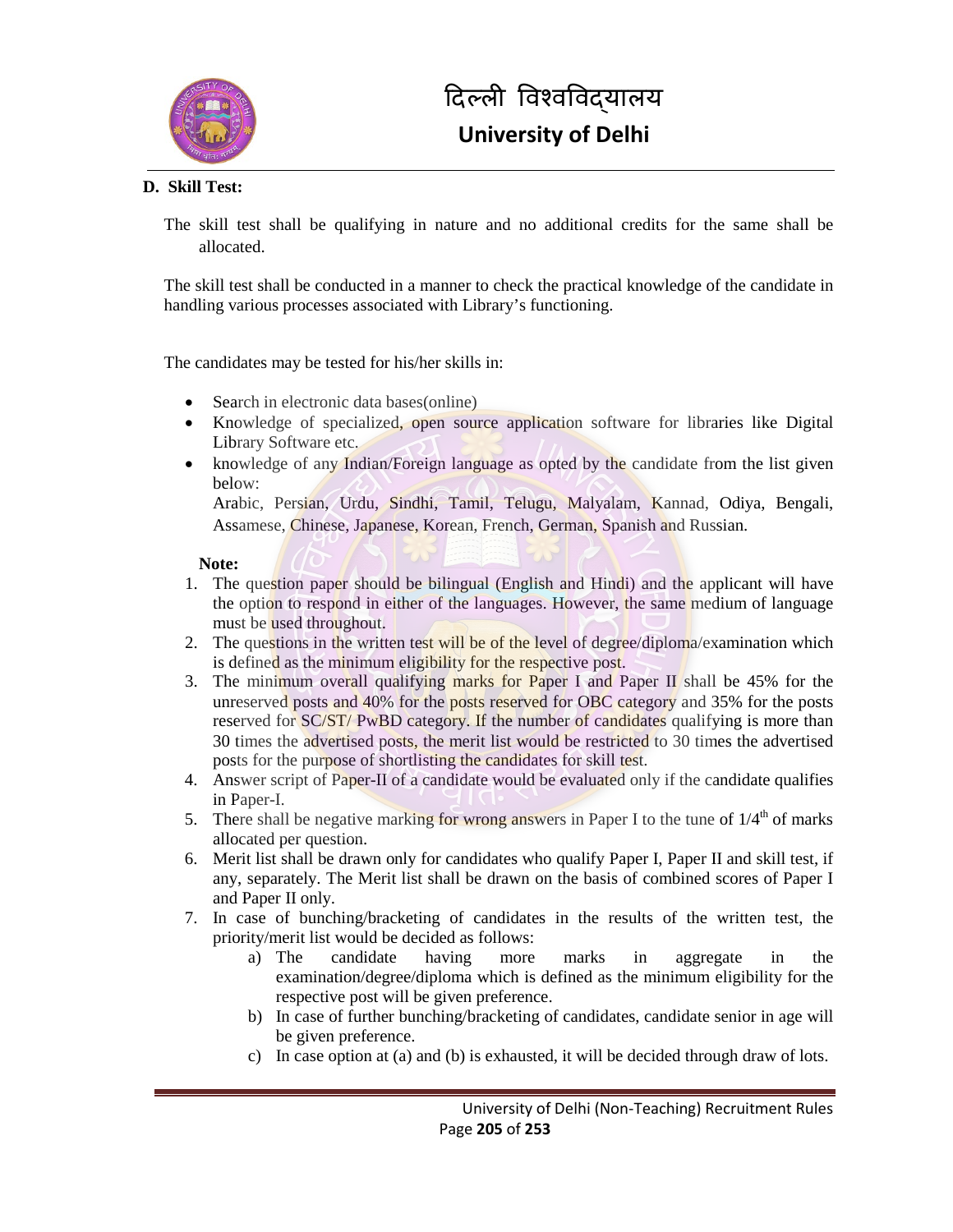

#### **4.5.2 Scheme of Examination for Direct Recruitment to the post of Semi Professional Assistant**

The following shall be the scheme of Examination, components of written test and its syllabus etc. for recruitment to the post of Semi Professional Assistant by direct recruitment.

#### **A**. **Scheme of the Examination**:

| <b>Written Test</b>                      |                          |                   |
|------------------------------------------|--------------------------|-------------------|
| Paper -I (MCQ)                           | Time: $2 \text{ hrs.}^*$ | Max. Marks:       |
| Library Aptitude, General Awareness etc. |                          | 300 marks         |
| $(150$ questions)                        |                          | $(150$ questions) |
| $Paper - II$                             | Time: $3 \text{ hrs.}^*$ | Max. Marks:       |
| Library Operations etc.                  |                          | 150 marks         |
| Total Marks $(300+150)$                  |                          | 450 marks         |

 \*15 minutes extra per hour would be given to Visually Handicapped, Cerebral Palsy candidates or similarly placed candidates from PwBD category.

|             |                                   | <b>DURATION: 2 hours</b> |              |  |
|-------------|-----------------------------------|--------------------------|--------------|--|
| $Paper - I$ | <b>TEST COMPONENTS</b>            | <b>OF</b><br>NO.         | <b>MARKS</b> |  |
|             |                                   | <b>QUESTIONS</b>         |              |  |
| (i)         | Library Aptitude                  | 50                       | 100          |  |
| (ii)        | <b>General Awareness</b>          | 25                       | 50           |  |
| (iii)       | <b>Reasoning Ability</b>          | 25                       | 50           |  |
| (iv)        | <b>Mathematics Ability</b>        | 25                       | 50           |  |
| (v)         | Test of Language English or Hindi | 25                       | 50           |  |
|             | <b>TOTAL</b>                      | 150                      | 300          |  |

#### **B. Detailed Syllabus for Paper I:**

**(i) Library Aptitude:** Questions will be designed to test the knowledge and awareness on Library Information Science and recent development in the field of Library Science. The questions may be from all the spheres of library science.

**(ii) General Awareness:** Questions will be designed to test the ability of the candidate's General Awareness of the environment and its relevance to the society. The questions will also be designed to test knowledge of the current events and of such matters of everyday observation as may be expected of an educated person. The test will include questions relating to India and her neighboring countries,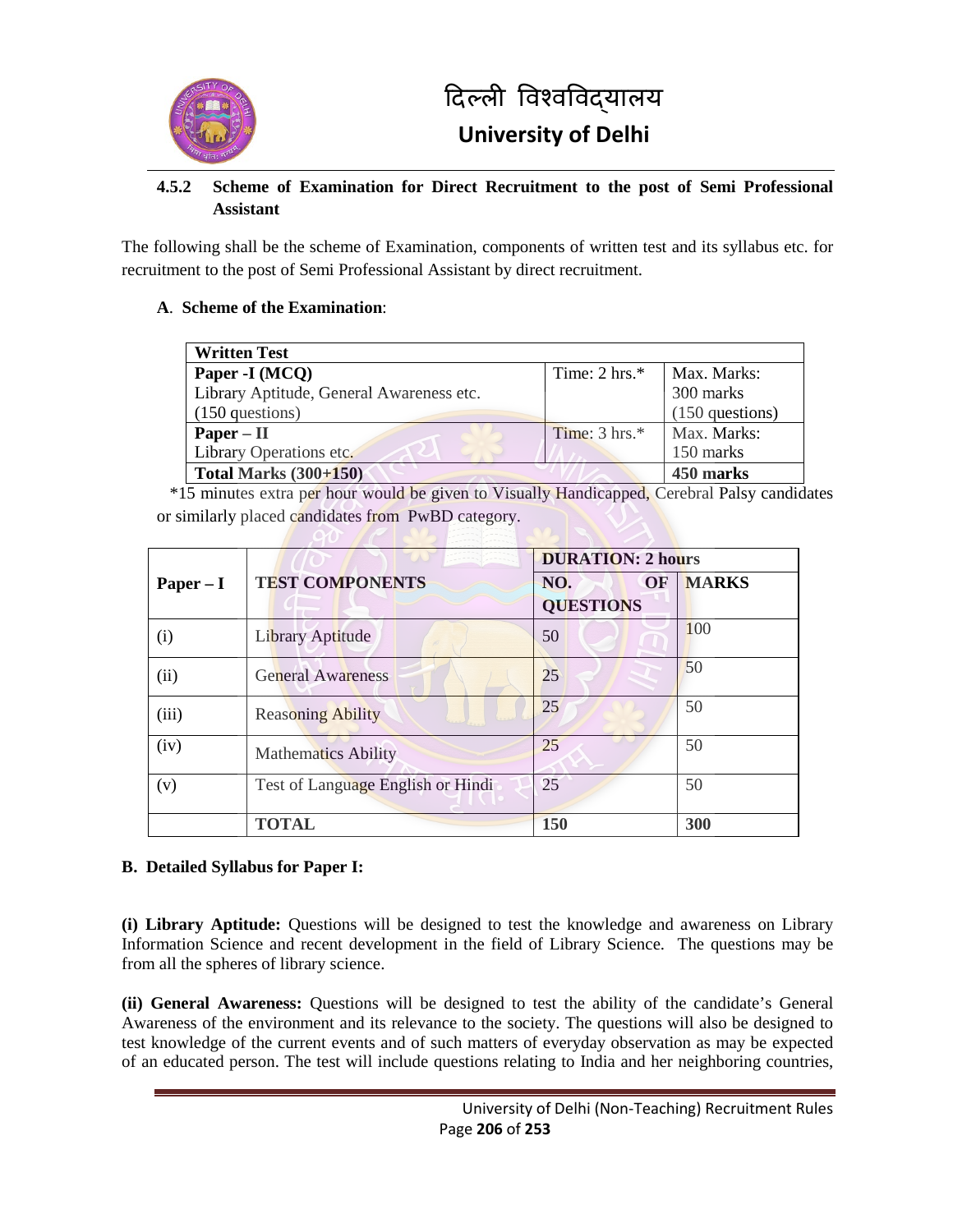

especially pertaining to History, Indian Polity & Constitution, Art & Culture, Geography, Economics, General Policy, Science & Scientific Research, National/International Organizations /Institutions, events etc.

**(iii) Reasoning Ability**: The syllabus of General Intelligence includes questions of both verbal and non-verbal types. Test may include questions on analogies, similarities, differences, space visualization, problem solving, analysis, judgment, decision making, visual memory, discrimination, observation, relationship, concepts, arithmetical reasoning, verbal and figure classification, arithmetical number series etc.

**(iv) Mathematical Ability:** The test of Arithmetical and Numerical Ability will cover Number System including questions on Simplification, Decimals, Fractions, L.C.M., H.C.F., Ratio & Proportion, Percentage, Average, Profit & Loss, Discount, Simple & Compound Interest, Mensuration, Time & Work, Time & Distance, Tables & Graphs, etc.

**(v) Test of Language English or Test of Language Hindi:** In addition to the testing of candidate's understanding of the English or Hindi Languages, its Vocabulary, Grammar, Sentence Structure, Synonyms, Antonyms and its correct usage etc. would also be tested.

**C. Paper - II**: The questions will be designed to test the ability of the candidate's knowledge and awareness on Library and Information Science and recent development in the field and on the following subjects.

| <b>Topic</b>                                         | <b>Marks allocated</b>         |
|------------------------------------------------------|--------------------------------|
| • Knowledge and application of Library and           | <b>Section 1 - MCO</b>         |
| Information Science Procedures, rules & Regulations. | 100 marks $(50$ questions)     |
| • Knowledge of Computers with special reference      | <b>Section 2</b> – Descriptive |
| to knowledge of Library Software Packages of         | 50 marks (5 questions)         |
| Word Processing, Data Analysis Packages.             |                                |
|                                                      |                                |

- 1. The question paper should be bilingual (English and Hindi) and the applicant will have the option to respond in either of the languages. However, the same medium of language must be used throughout.
- 2. The questions in the written test will be of the level of degree/diploma/examination which is defined as the minimum eligibility for the respective post.
- 3. The minimum overall qualifying marks for Paper I and Paper II shall be 45% for the unreserved posts and 40% for the posts reserved for OBC category and 35% for the posts reserved for SC/ST/ PwBD category. If the number of candidates qualifying is more than 30 times the advertised posts, the merit list would be restricted to 30 times the advertised posts.
- 4. Answer script of Paper-II of a candidate would be evaluated only if the candidate qualifies in Paper-I.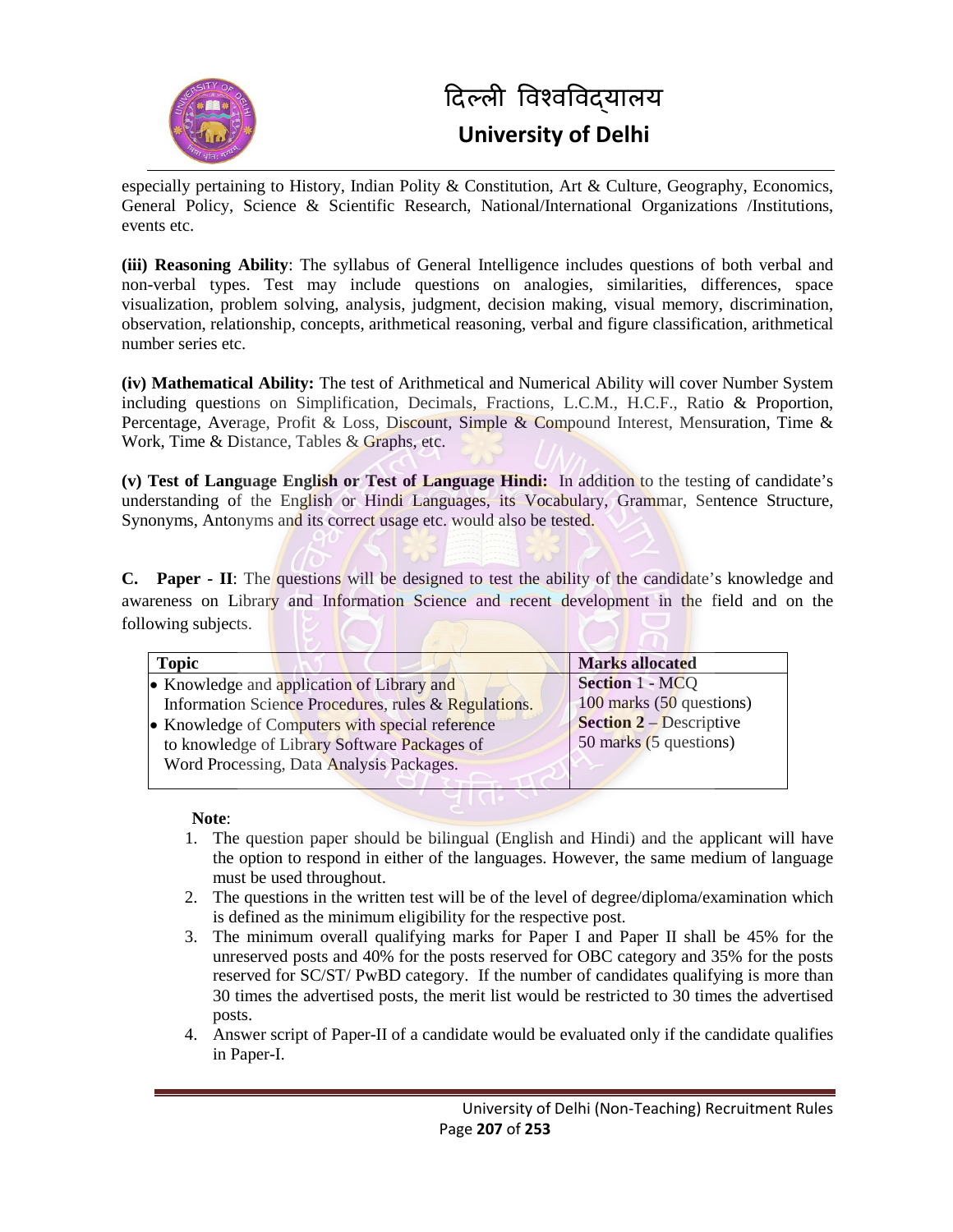

- 5. There shall be negative marking for wrong answers in Paper I to the tune of  $1/4<sup>th</sup>$  of marks allocated per question.
- 6. Merit list shall be drawn only for candidates who qualify Paper I and Paper II, separately. The Merit list shall be drawn on the basis of combined scores of the two papers.
- 7. In case of bunching/bracketing of candidates in the results of the written test, the priority/merit list would be decided as follows:
	- a) The candidate having more marks in aggregate in the examination/degree/diploma which is defined as the minimum eligibility for the respective post will be given preference.
	- b) In case of further bunching/bracketing of candidates, candidate senior in age will be given preference.
	- c) In case option at (a) and (b) is exhausted, it will be decided through draw of lots.

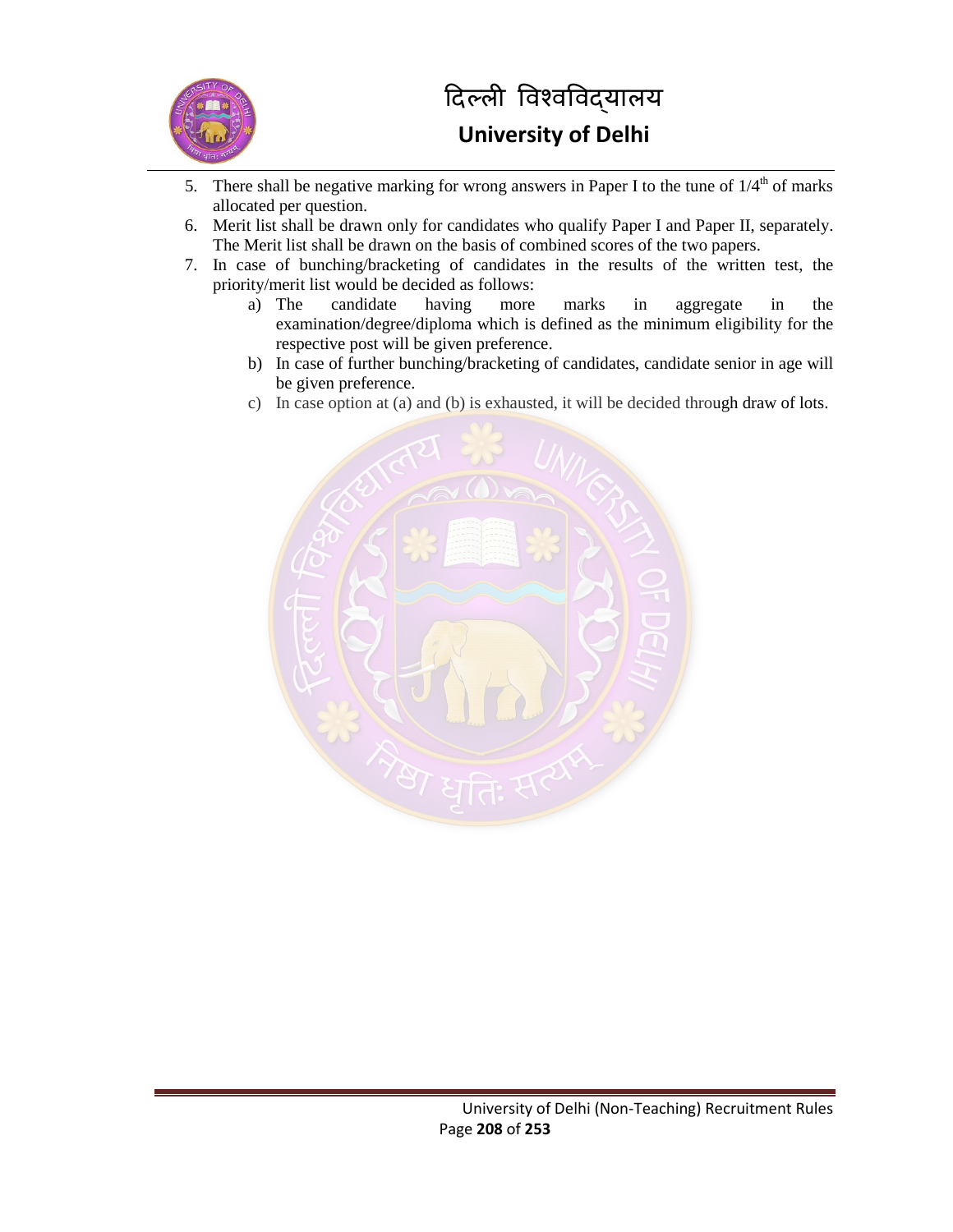

#### **4.5.3 Scheme of Examination for Direct Recruitment to the post of Library Assistant**

The following shall be the scheme of Examination, components of written test and its syllabus for recruitment to the post of Library Assistant by the direct recruitment:

#### **A. Scheme of Examination:**

| <b>Written Test</b>                      |                          |                 |
|------------------------------------------|--------------------------|-----------------|
| Paper -I (MCQ)                           | Time: $2 \text{ hrs.}^*$ | Max. Marks:     |
| Library Aptitude, General Awareness etc. |                          | 300 marks       |
| $(150$ questions)                        |                          | (150 questions) |
| $Paper - II$                             | Time: $3 \text{ hrs.}^*$ | Max. Marks:     |
| Library Automation & Library Awareness   |                          | 150 marks       |
| Total Marks $(300+150)$                  |                          | 450 marks       |

 \*15 minutes extra per hour would be given to Visually Handicapped, Cerebral Palsy candidates or similarly placed candidates from PwBD category.

|             |                                   | <b>DURATION: 2 hours</b>             |              |
|-------------|-----------------------------------|--------------------------------------|--------------|
| $Paper - I$ | <b>TEST COMPONENTS</b>            | NO.<br><b>OF</b><br><b>QUESTIONS</b> | <b>MARKS</b> |
| (i)         | Library Aptitude                  | 50                                   | 100          |
| (ii)        | <b>General Awareness</b>          | 25                                   | 50           |
| (iii)       | <b>Reasoning Ability</b>          | 25                                   | 50           |
| (iv)        | <b>Mathematical Ability</b>       | 25                                   | 50           |
| (v)         | Test of Language English or Hindi | 25                                   | 50           |
|             | <b>TOTAL</b>                      | 150                                  | 300          |

#### **B. Detailed Syllabus for Paper I:**

**(i) Library Aptitude:** Questions will be designed to test the knowledge and awareness on Library Information Science and recent development in the field of Library Science. The questions may be from all the spheres of library science.

**(ii) General Awareness:** Questions will be designed to test the ability of the candidate's General Awareness of the environment and its relevance to the society. The questions will also be designed to test knowledge of the current events and of such matters of everyday observation as may be expected of an educated person. The test will include questions relating to India and her neighboring countries, especially pertaining to History, Indian Polity & Constitution, Art & Culture, Geography, Economics,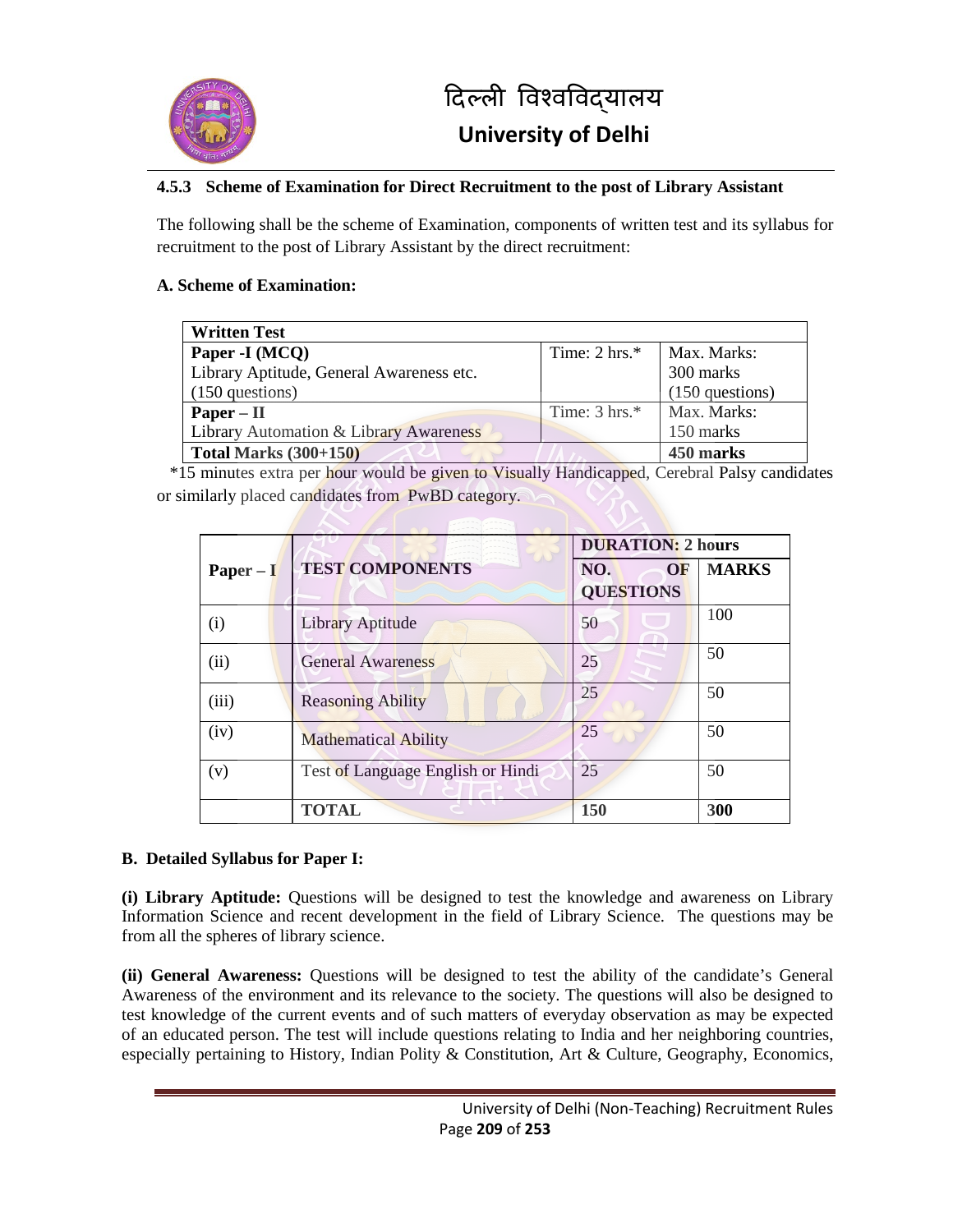

General Policy, Science & Scientific Research, National/International Organizations /Institutions, events etc.

**(iii) Reasoning Ability**: The syllabus of General Intelligence includes questions of both verbal and non-verbal types. Test may include questions on analogies, similarities, differences, space visualization, problem solving, analysis, judgment, decision making, visual memory, discrimination, observation, relationship, concepts, arithmetical reasoning, verbal and figure classification, arithmetical number series etc.

**(iv) Mathematical Ability:** The test of Arithmetical and Numerical Ability will cover Number System including questions on Simplification, Decimals, Fractions, L.C.M., H.C.F., Ratio & Proportion, Percentage, Average, Profit & Loss, Discount, Simple & Compound Interest, Mensuration, Time & Work, Time & Distance, Tables & Graphs, etc.

**(v) Test of Language English or Test of Language Hindi:** In addition to the testing of candidate's understanding of the English or Hindi Languages, its Vocabulary, Grammar, Sentence Structure, Synonyms, Antonyms and its correct usage etc. would also be tested.

**C. Paper - II:** Library Automation & Library Awareness.

The questions will be designed to test the ability of the candidate's knowledge and awareness on Library and Information Science and recent development in the field and on the following subjects.

| <b>Topic</b>                                         | <b>Marks allocated</b>         |
|------------------------------------------------------|--------------------------------|
| • Knowledge and application of Library and           | <b>Section 1 - MCO</b>         |
| Information Science Procedures, rules & Regulations. | $100$ marks $(50$ questions)   |
| • Knowledge of Computers with special reference      | <b>Section 2</b> – Descriptive |
| to knowledge of Library Software Packages of         | 50 marks (5 questions)         |
| Word Processing, Data Analysis Packages.             |                                |
|                                                      |                                |

- 1. The question paper should be bilingual (English and Hindi) and the applicant will have the option to respond in either of the languages. However, the same medium of language must be used throughout.
- 2. The questions in the written test will be of the level of degree/diploma/examination which is defined as the minimum eligibility for the respective post.
- 3. The minimum overall qualifying marks for Paper I and Paper II shall be 45% for the unreserved posts and 40% for the posts reserved for OBC category and 35% for the posts reserved for SC/ST/ PwBD category. If the number of candidates qualifying is more than 30 times the advertised posts, the merit list would be restricted to 30 times the advertised posts.
- 4. Answer script of Paper-II of a candidate would be evaluated only if the candidate qualifies in Paper-I.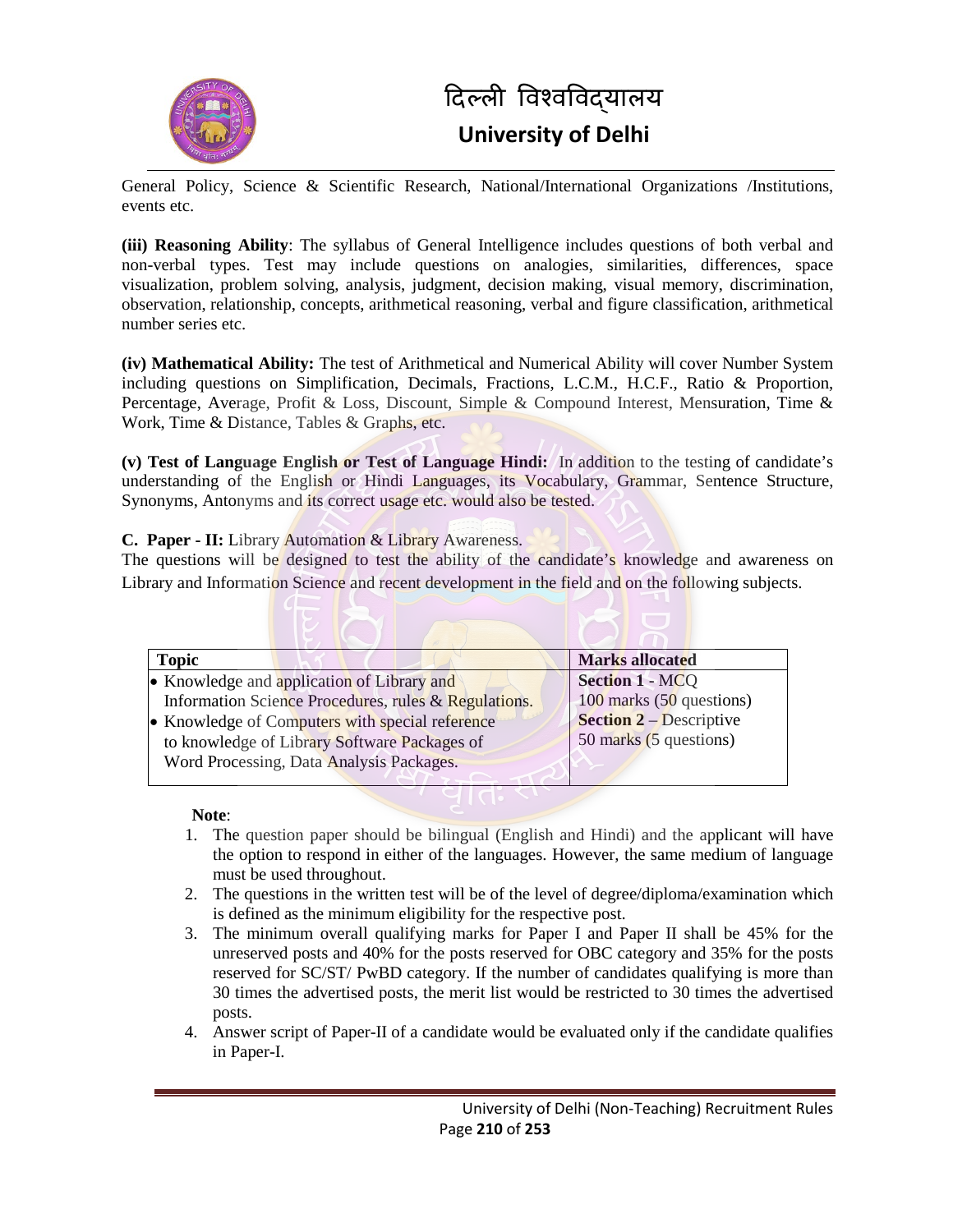

- 5. There shall be negative marking for wrong answers in Paper I to the tune of  $1/4<sup>th</sup>$  of marks allocated per question.
- 6. Merit list shall be drawn only for candidates who qualify Paper I and Paper II, separately. The Merit list shall be drawn on the basis of combined scores of the two papers.
- 7. In case of bunching/bracketing of candidates in the results of the written test, the priority/merit list would be decided as follows:
	- a) The candidate having more marks in aggregate in the examination/degree/diploma which is defined as the minimum eligibility for the respective post will be given preference.
	- b) In case of further bunching/bracketing of candidates, candidate senior in age will be given preference.
	- c) In case option at (a) and (b) is exhausted, it will be decided through draw of lots.

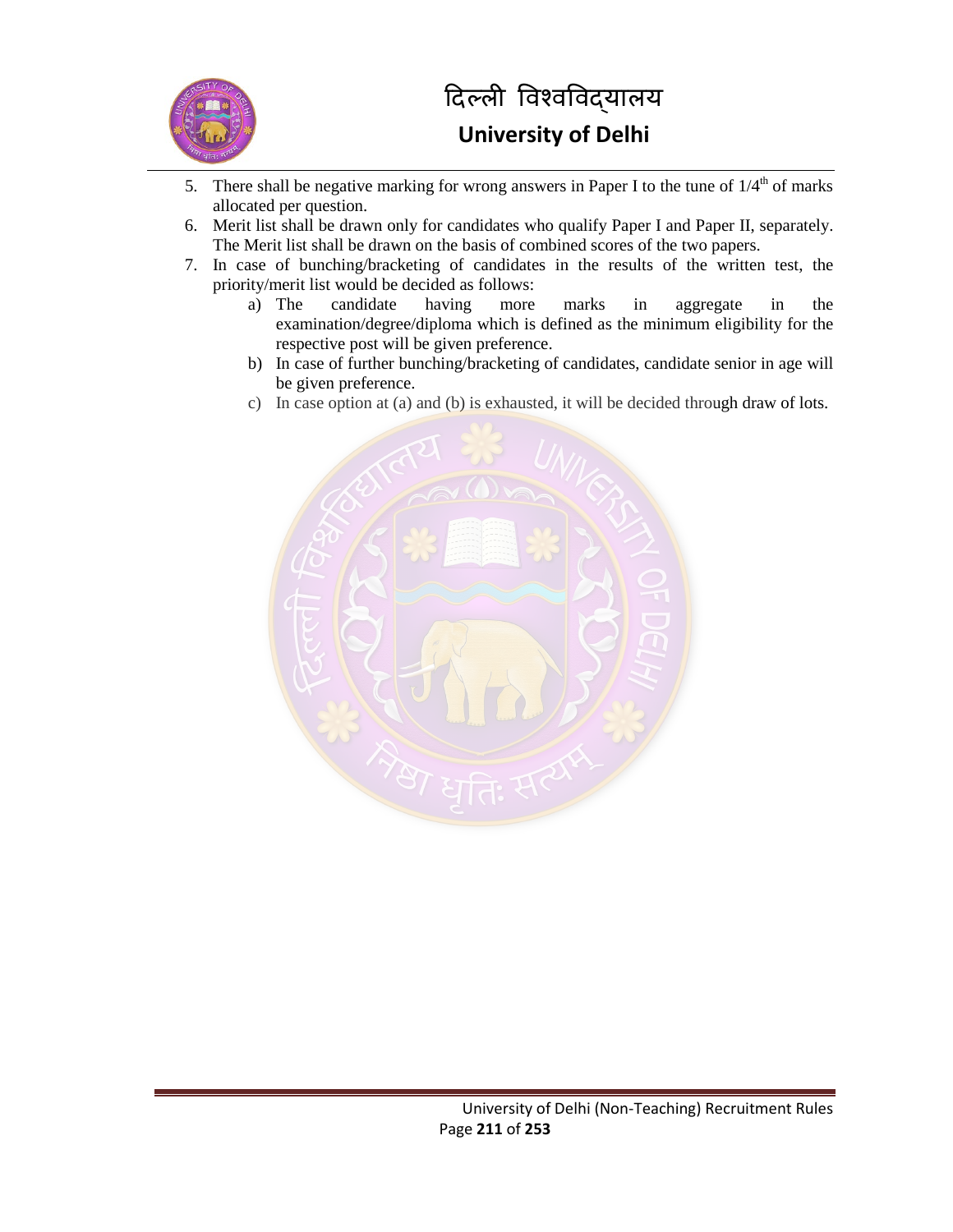

#### **4.5.4 Scheme of Examination for Direct Recruitment to the post of Library Attendant**

The following shall be the scheme of Examination, components of written test and its syllabus for recruitment to the post of **Library Attendant** by the direct recruitment:

#### **A. Scheme of Examination:**

| <b>Written Test</b>                      |                          |             |
|------------------------------------------|--------------------------|-------------|
| <b>Objective Type (MCQ)</b>              | Time: $3 \text{ hrs.}^*$ | Max. Marks: |
| Library Aptitude, General Awareness etc. |                          | 300 marks   |
| $(150$ questions)                        |                          |             |
| <b>Total Marks</b>                       |                          | 300 marks   |

 \*15 minutes extra per hour would be given to Visually Handicapped, Cerebral Palsy candidates or similarly placed candidates from PwBD category.

| Objective     |                                   | <b>DURATION: 3 hours</b>             |              |
|---------------|-----------------------------------|--------------------------------------|--------------|
| Type<br>(MCQ) | <b>TEST COMPONENTS</b>            | NO.<br><b>OF</b><br><b>QUESTIONS</b> | <b>MARKS</b> |
| (i)           | Library Aptitude                  | 50                                   | 100          |
| (ii)          | <b>General Awareness</b>          | 25                                   | 50           |
| (iii)         | <b>Reasoning Ability</b>          | 25                                   | 50           |
| (iv)          | <b>Mathematical Ability</b>       | 25                                   | 50           |
| (v)           | Test of Language English or Hindi | 25                                   | 50           |
|               | <b>TOTAL</b>                      | 150                                  | 300          |

#### **B. Detailed Syllabus:**

**(i) Library Aptitude:** Questions will be designed to test the knowledge and awareness on Library Information Science and recent development in the field of Library Science. The questions may be from all the spheres of library science.

**(ii) General Awareness:** Questions will be designed to test the ability of the candidate's General Awareness of the environment and its relevance to the society. The questions will also be designed to test knowledge of the current events and of such matters of everyday observation as may be expected of an educated person. The test will include questions relating to India and her neighboring countries, especially pertaining to History, Indian Polity & Constitution, Art & Culture, Geography, Economics, General Policy, Science & Scientific Research, National/International Organizations /Institutions, events etc.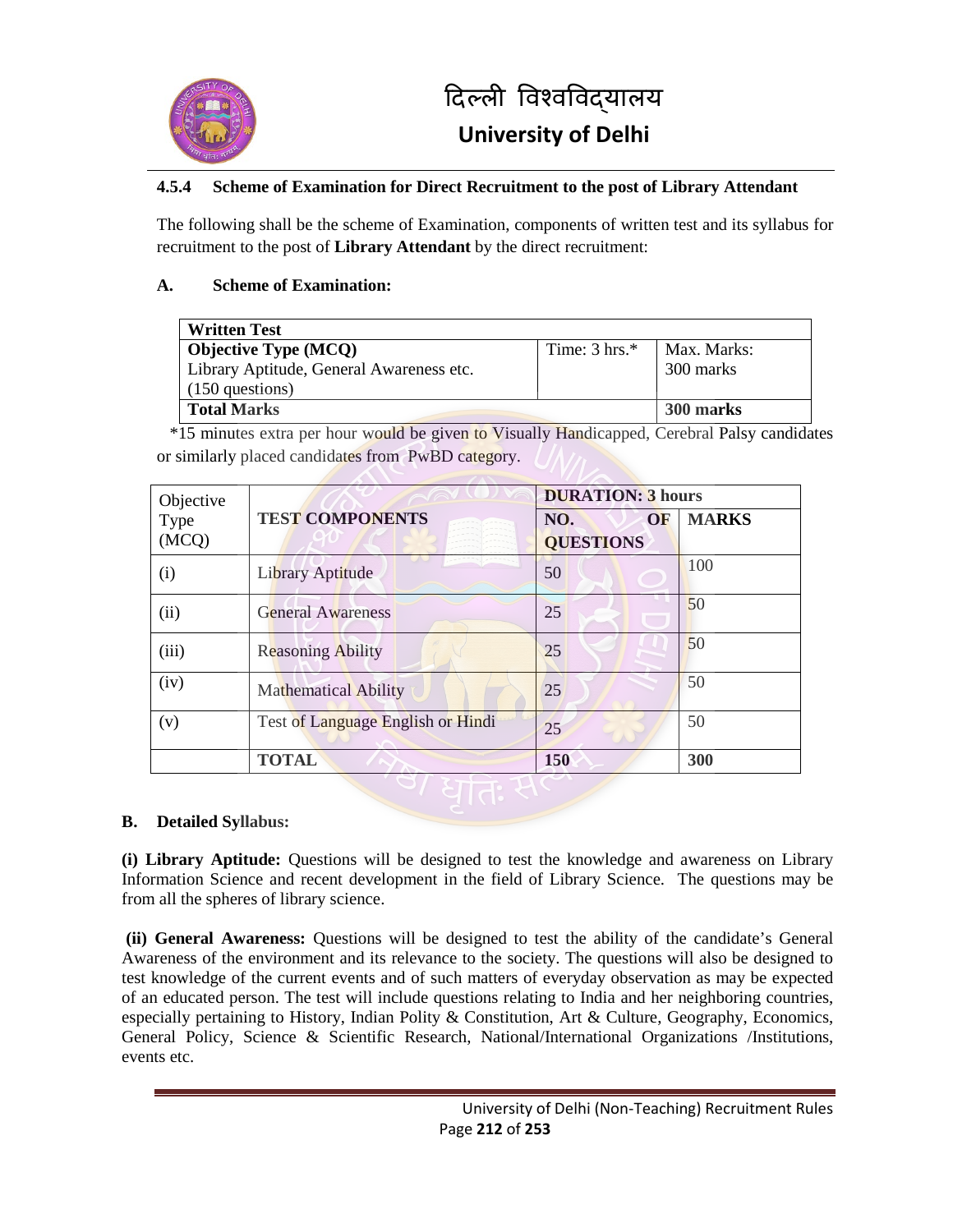

**(iii) Reasoning Ability**: The syllabus of General Intelligence includes questions of both verbal and non-verbal types. Test may include questions on analogies, similarities, differences, space visualization, problem solving, analysis, judgment, decision making, visual memory, discrimination, observation, relationship, concepts, arithmetical reasoning, verbal and figure classification, arithmetical number series etc.

**(iv) Mathematical Ability:** The test of Arithmetical and Numerical Ability will cover Number System including questions on Simplification, Decimals, Fractions, L.C.M., H.C.F., Ratio & Proportion, Percentage, Average, Profit & Loss, Discount, Simple & Compound Interest, Mensuration, Time & Work, Time & Distance, Tables & Graphs, etc.

**(v) Test of Language English or Test of Language Hindi:** In addition to the testing of candidate's understanding of the English or Hindi Languages, its Vocabulary, Grammar, Sentence Structure, Synonyms, Antonyms and its correct usage etc. would also be tested.

- 1. The question paper should be bilingual (English and Hindi) and the applicant will have the option to respond in either of the languages. However, the same medium of language must be used throughout.
- 2. The questions in the written test will be of the level of degree/diploma/examination which is defined as the minimum eligibility for the respective post.
- 3. The minimum overall qualifying marks for the written test shall be 45% for the unreserved posts and 40% for the posts reserved for OBC category and 35% for the posts reserved for SC/ST/ PwBD category. If the number of candidates qualifying is more than 30 times the advertised posts, the merit list would be restricted to 30 times the advertised posts.
- 4. There shall be negative marking for wrong answers in written test to the tune of  $1/4<sup>th</sup>$  of marks allocated per question.
- 5. Merit list shall be drawn only for candidates who qualify written test.
- 6. In case of bunching/bracketing of candidates in the results of the written test, the priority/merit list would be decided as follows:
	- a) The candidate having more marks in aggregate in the examination/degree/diploma which is defined as the minimum eligibility for the respective post will be given preference.
	- b) In case of further bunching/bracketing of candidates, candidate senior in age will be given preference.
	- c) In case option at (a) and (b) is exhausted, it will be decided through draw of lots.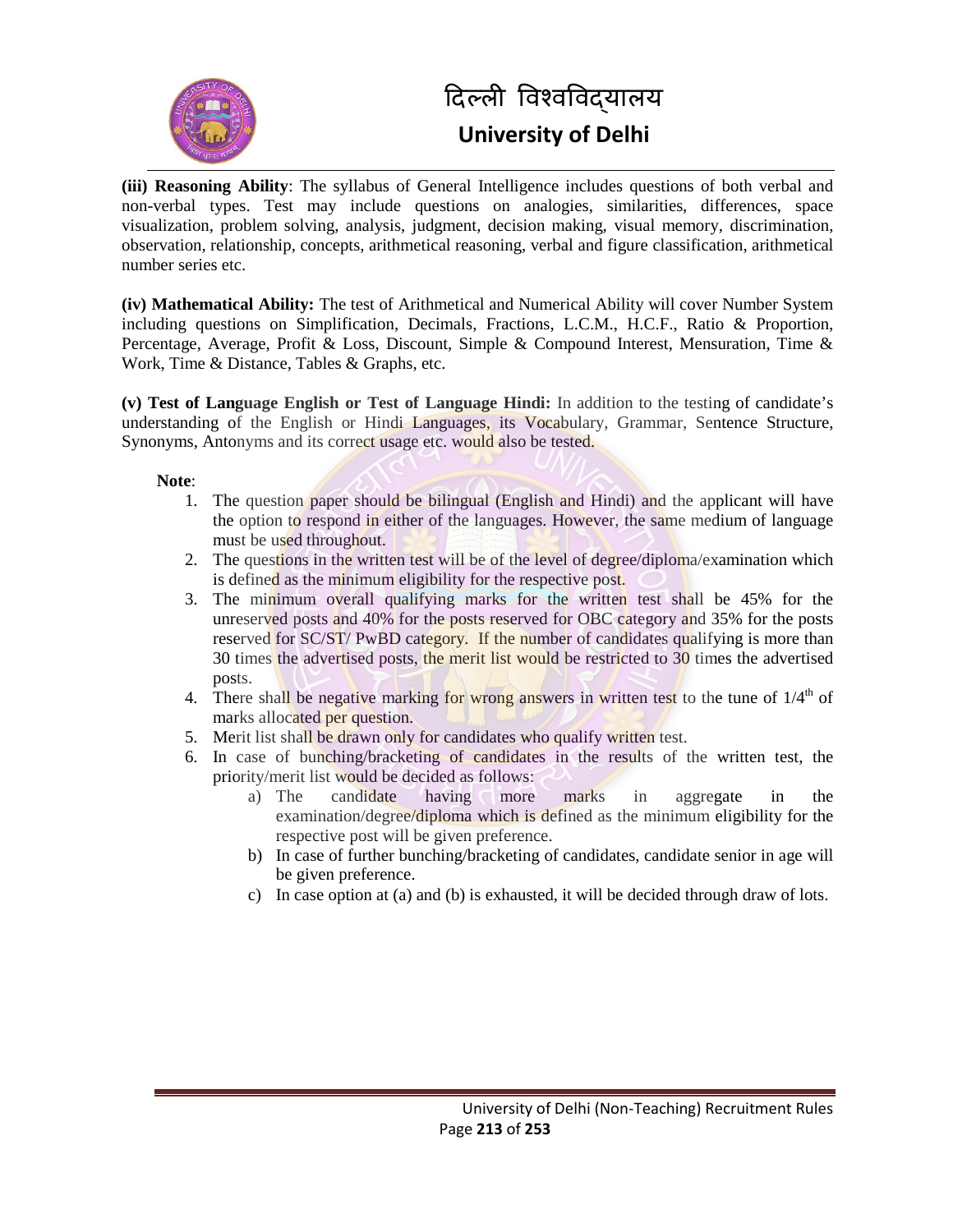

#### **4.5.5 Scheme of Examination for Limited Departmental Test for Promotion of Library Attendant to Library Assistant**

The following shall be the scheme of Examination, components of written test and its syllabus etc. for promotion of Library Attendant to Library Assistant through limited departmental exams:

An **objective type** paper of two hours (02 hrs.) duration with maximum of 100 marks, which include Library questions.

The **Multiple Choice Questions** shall judge the knowledge of Library Science for promotion to post of Library Assistant.

Out of **100 questions,** 40 questions should be related to the duties of Library Assistant, with options from Acquisition, processing & circulation, specific post for which the promotions are to be considered by the department, 20 questions of General Knowledge, 20 questions of English and 20 questions of Mathematical abilities.

- 1. The question paper should be bilingual (English and Hindi) and the applicant will have the option to respond in either of the languages. However, the same medium of language must be used throughout.
- 2. The minimum qualifying marks will be overall 40% for the Unreserved posts and 35% for the reserved posts (ie.,for SC/ST/ PwBD category as applicable).
- 3. The level of the questions will be as per the work profile of the post concerned for which the test in being conducted.
- 4. The APAR and eligibility conditions of the successful candidates will be scrutinized by a committee of Officers as defined in Appendix 3 to the Schedule
- 5. A panel shall be created on the basis of the written exam and due vetting by the committee detailed above, which shall be valid for a period of one year or till the time the number of posts is filled on the basis of available names from the panel, whichever is earlier.
- 6. The test will be held every year/once in two years depending on the number of vacancies any year. In case there is no vacancy in a particular year, no test will be held.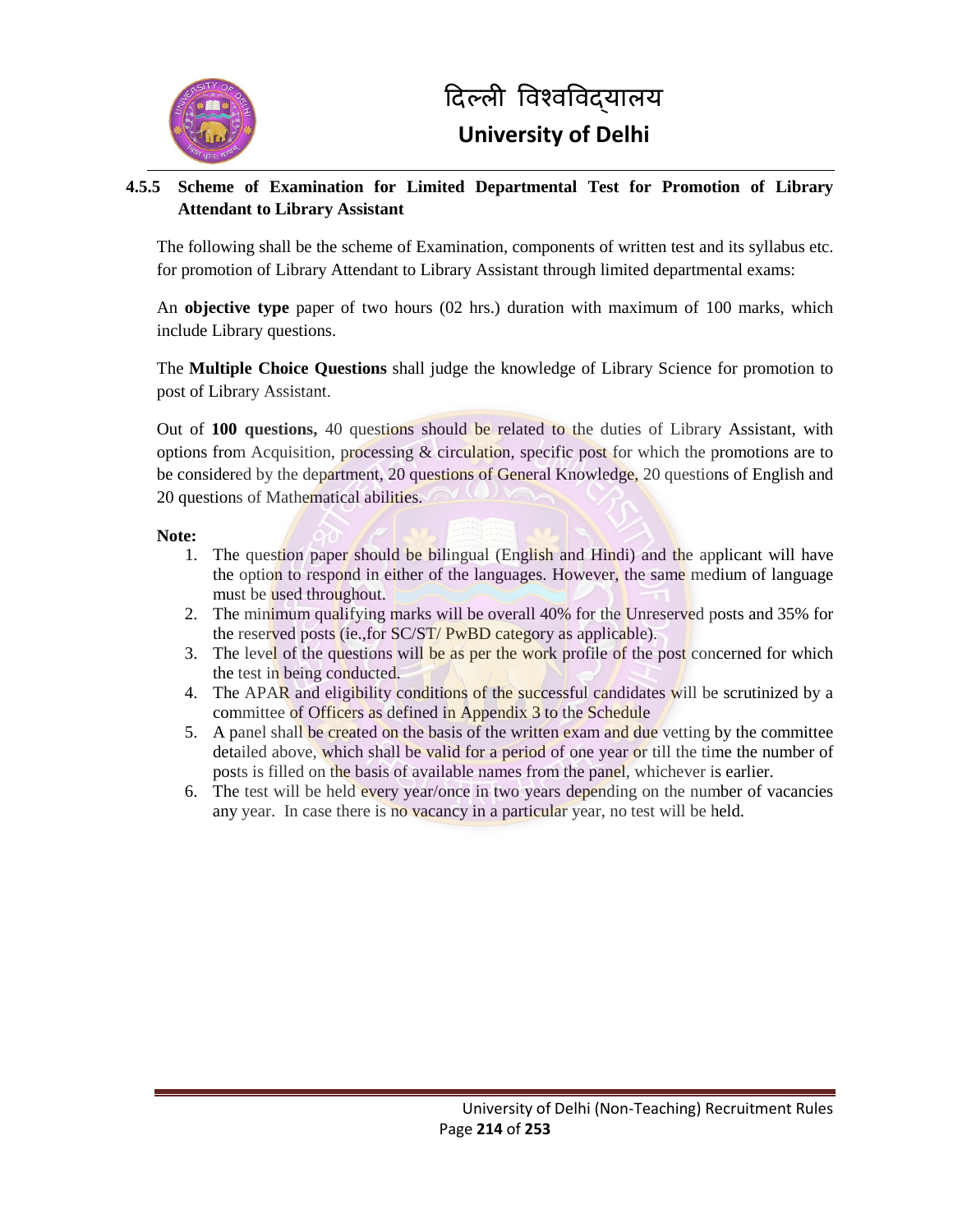

#### **4.5.6 Scheme of Examination for Limited Departmental Test for Promotion of Library Assistant to Semi Professional Assistant**

The following shall be the scheme of Examination, components of written test and its syllabus etc. for promotion of Library Assistant to Semi Professional Assistant through limited departmental exams:

#### **A**. **Scheme of the Examination**:

| <b>Written Test</b>      |                |             |
|--------------------------|----------------|-------------|
| $Paper-I$                | Time: $2hrs.*$ | Max. Marks: |
| Library Operations etc.  |                | 150 marks   |
| <b>Total Marks (150)</b> |                | 150 marks   |

**B.** Paper: The questions will be designed to test the ability of the candidate's knowledge and awareness on Library and Information Science and recent development in the field and on the following subjects.

| <b>Topic</b>                                                                     | <b>Marks allocated</b>         |
|----------------------------------------------------------------------------------|--------------------------------|
| • Knowledge and application of Library and Information Science Procedures, rules | Section 1 - MCO                |
| & Regulations.                                                                   | marks<br>(50-<br>100           |
| • Knowledge of Computers with special reference to knowledge of Library          | questions)                     |
| Software Packages of Word Processing, Data Analysis Packages.                    | <b>Section 2</b> – Descriptive |
|                                                                                  | 50 marks (5 questions          |

- 1. The question paper should be bilingual (English and Hindi) and the applicant will have the option to respond in either of the languages. However, the same medium of language must be used throughout.
- 2. The minimum qualifying marks will be overall 40% for the Unreserved posts and 35% for the reserved posts (i.e. for SC/ST/ PwBD category as applicable).
- 3. The level of the questions will be as per the work profile of the post concerned for which the test in being conducted.
- 4. The APAR and eligibility conditions of the successful candidates will be scrutinized by a committee of Officers as defined in Appendix 3 to the Schedule
- 5. A panel shall be created on the basis of the written exam and due vetting by the committee detailed above, which shall be valid for a period of one year or till the time the number of posts is filled on the basis of available names from the panel, whichever is earlier.
- 6. The test will be held every year/once in two years depending on the number of vacancies any year. In case there is no vacancy in a particular year, no test will be held.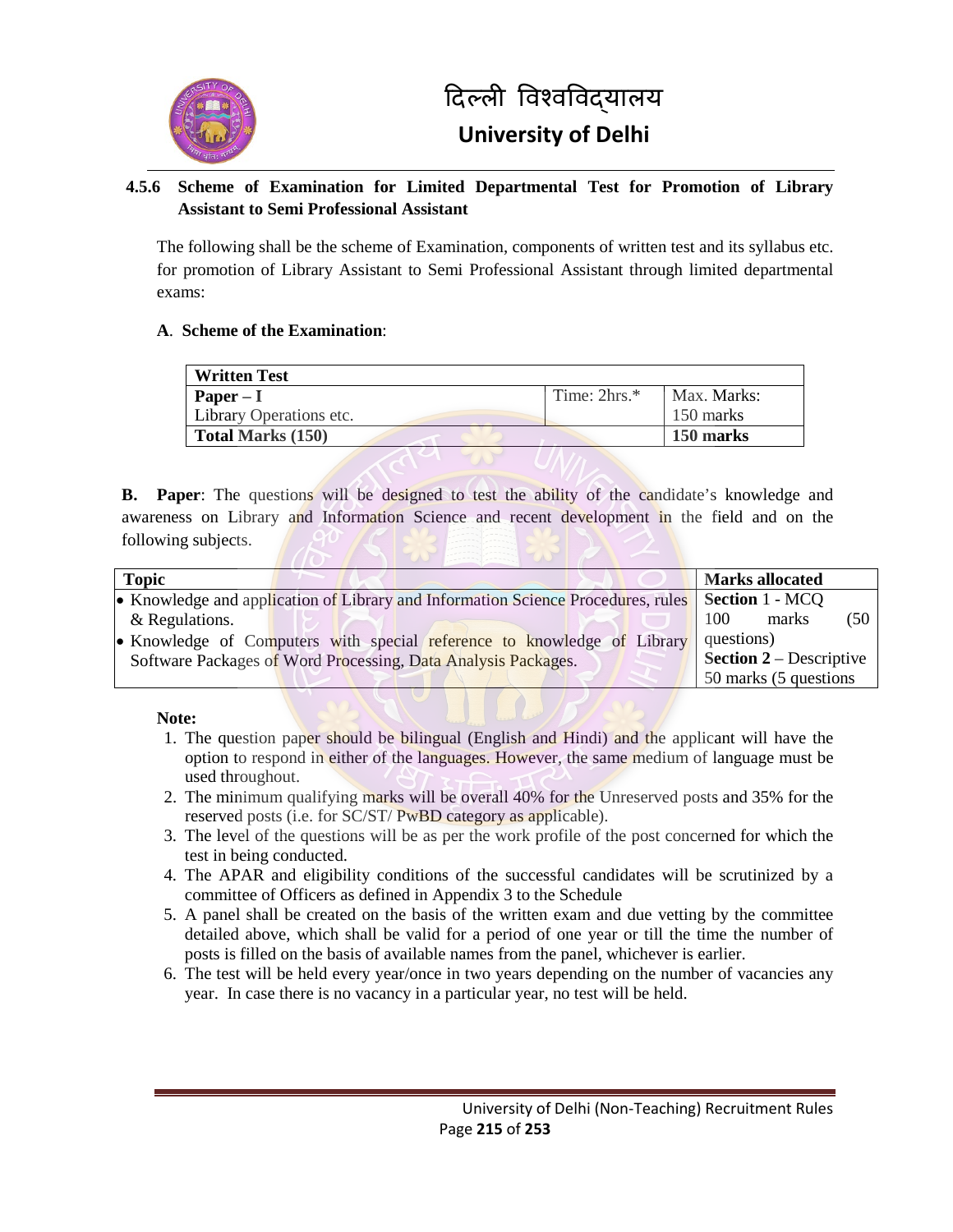

#### **4.5.7 Scheme of Examination for Limited Departmental Test for Promotion of Semi Professional Assistant to Professional Assistant**

The following shall be the scheme of Examination, components of written test and its syllabus etc. for promotion of Semi Professional Assistant to Professional Assistant through limited departmental exams:

#### **A. Scheme of the Examination**:

| $Paper - I$                                   | Time: $2 \text{ hrs.}^*$ | Max. Marks:             |
|-----------------------------------------------|--------------------------|-------------------------|
| Library System etc.                           |                          | 150 marks               |
| <b>Skill Test</b>                             | Time: 1 hrs.             | The test will be of 50  |
| Skills pertaining to subject matter of the    |                          | marks. To qualify the   |
| concerned post would be assessed through a    |                          | candidate should obtain |
| skill test to be conducted by the concerned   |                          | 25 marks.               |
| department/institution under the direct       |                          | This will however be    |
| supervision of University Librarian, Deputy   |                          | only qualifying in      |
| Librarian, College Librarian/or equivalent    |                          | nature.                 |
| rank.                                         |                          |                         |
| The skill test shall be conducted in a manner |                          |                         |
| to check the practical knowledge of the       |                          |                         |
| candidate in handling various processes       |                          |                         |
| associated with Library's functioning.        |                          |                         |
|                                               |                          |                         |
| <b>Total Marks (150)</b>                      |                          | 150 marks               |
|                                               |                          |                         |

**B. Paper**: The questions will be designed to test the ability of the candidate's knowledge and awareness on Library and Information Science and recent development in the field and on the following subjects.

| <b>Topic</b>                                         | <b>Marks allocated</b>         |
|------------------------------------------------------|--------------------------------|
| • Knowledge and application of Library and           | <b>Section 1 - MCQ</b>         |
| Information Science Procedures, rules & Regulations. | 100 marks (50 questions)       |
| • Knowledge of Computers with special reference      | <b>Section 2</b> – Descriptive |
| to knowledge of Library Software Packages of         | 50 marks (5 questions)         |
| Word Processing, Data Analysis Packages.             |                                |
|                                                      |                                |